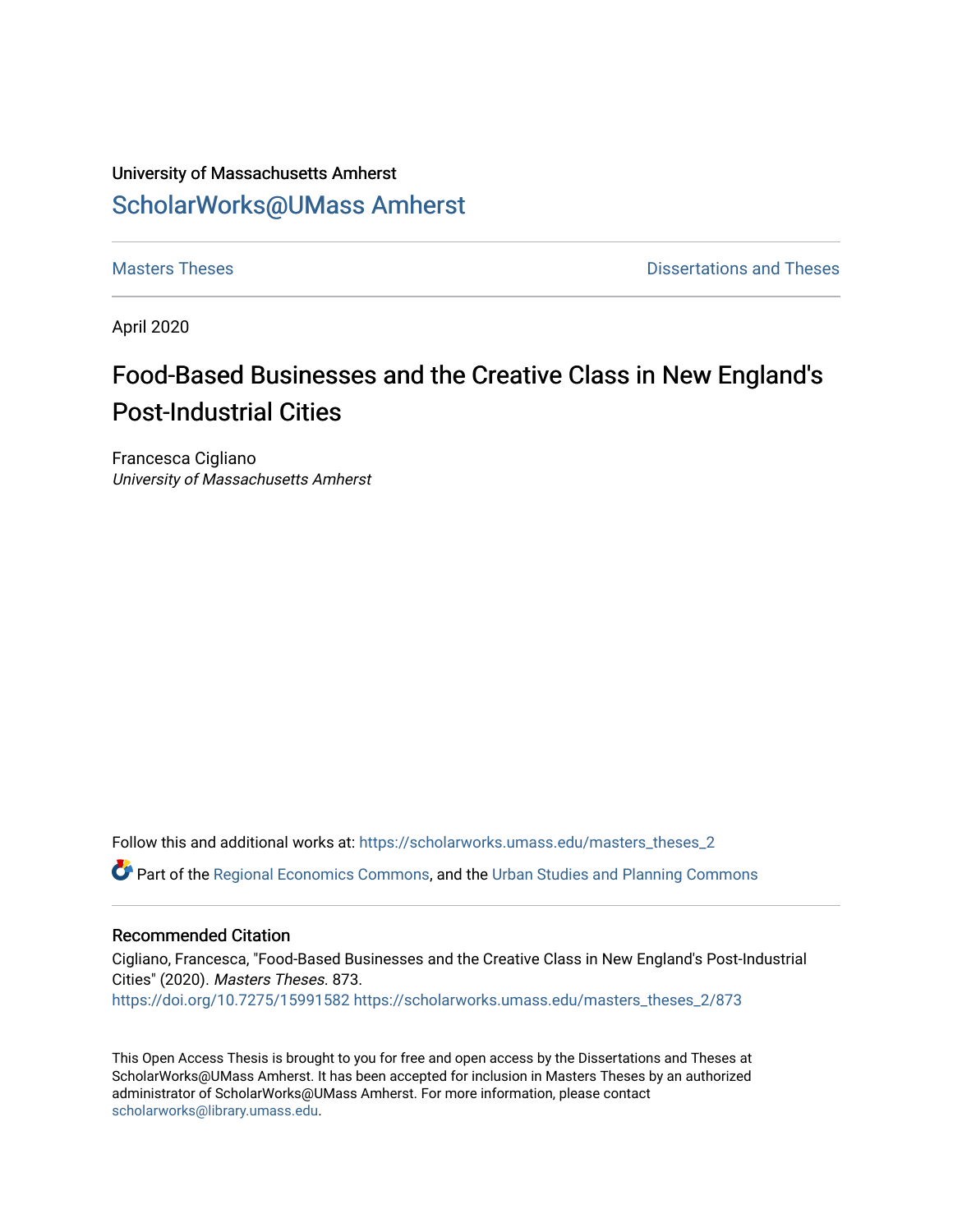# FOOD-BASED BUSINESSES AND THE CREATIVE CLASS IN NEW ENGLAND'S POST-INDUSTRIAL CITIES

A Thesis Presented

by

FRANCESCA M. CIGLIANO

Submitted to the Graduate School of the

University of Massachusetts Amherst in partial fulfillment

of the requirements for the degree of

MASTER OF REGIONAL PLANNING

February 2020

Department of Landscape Architecture and Regional Planning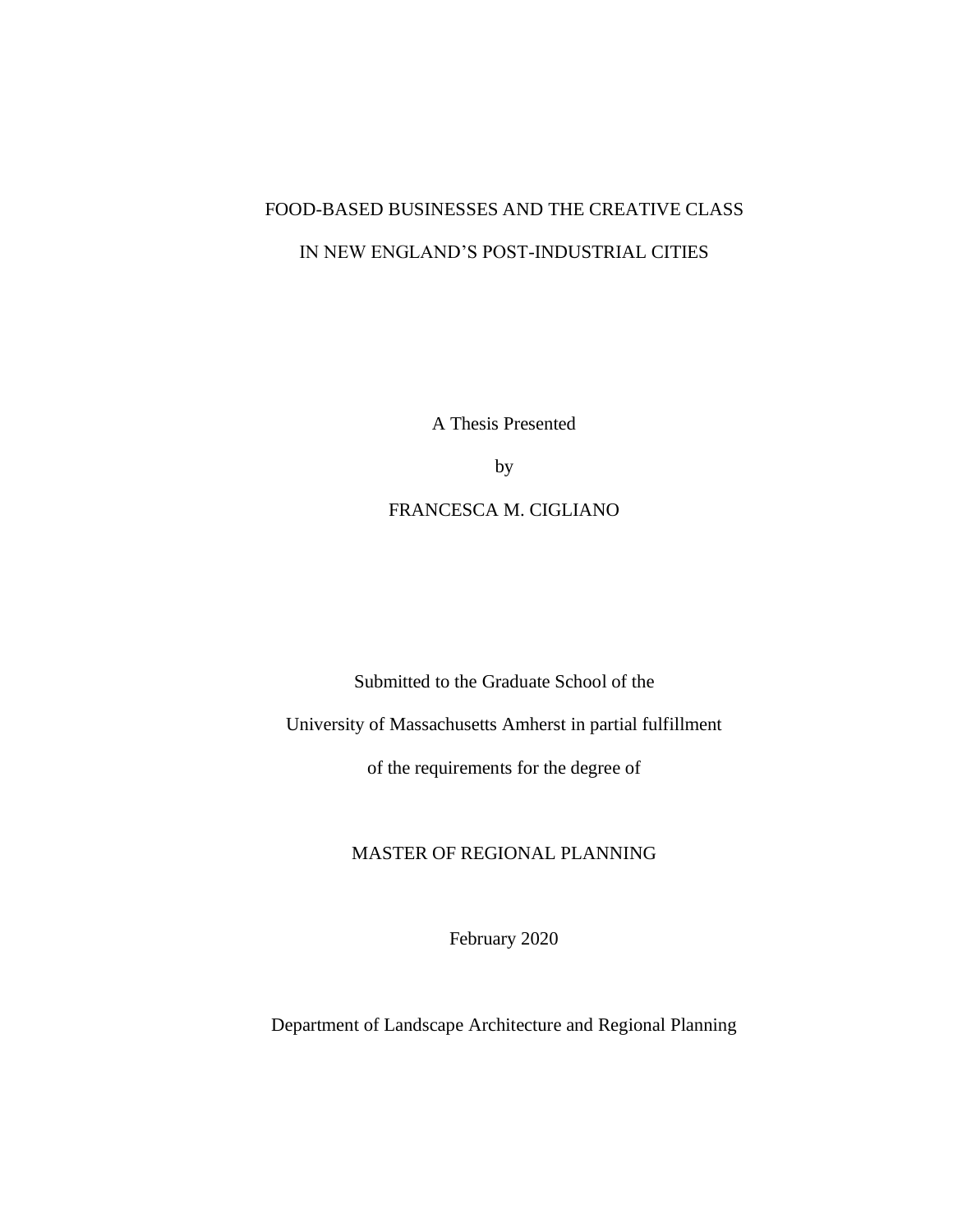# FOOD-BASED BUSINESSES AND THE CREATIVE CLASS

### IN NEW ENGLAND'S POST-INDUSTRIAL CITIES

A Thesis Presented

by

### FRANCESCA M. CIGLIANO

\_\_\_\_\_\_\_\_\_\_\_\_\_\_\_\_\_\_\_\_\_\_\_\_\_\_\_\_\_\_\_\_\_\_

Approved as to style and content by:

\_\_\_\_\_\_\_\_\_\_\_\_\_\_\_\_\_\_\_\_\_\_\_\_\_\_\_\_\_\_\_\_\_\_\_\_

\_\_\_\_\_\_\_\_\_\_\_\_\_\_\_\_\_\_\_\_\_\_\_\_\_\_\_\_\_\_\_\_\_\_\_\_

\_\_\_\_\_\_\_\_\_\_\_\_\_\_\_\_\_\_\_\_\_\_\_\_\_\_\_\_\_\_\_\_\_\_\_\_

Henry Renski, Chair

Mark Hamin, Member

John Mullin, Member

 Robert Ryan, Department Chair Landscape Architecture and Regional Planning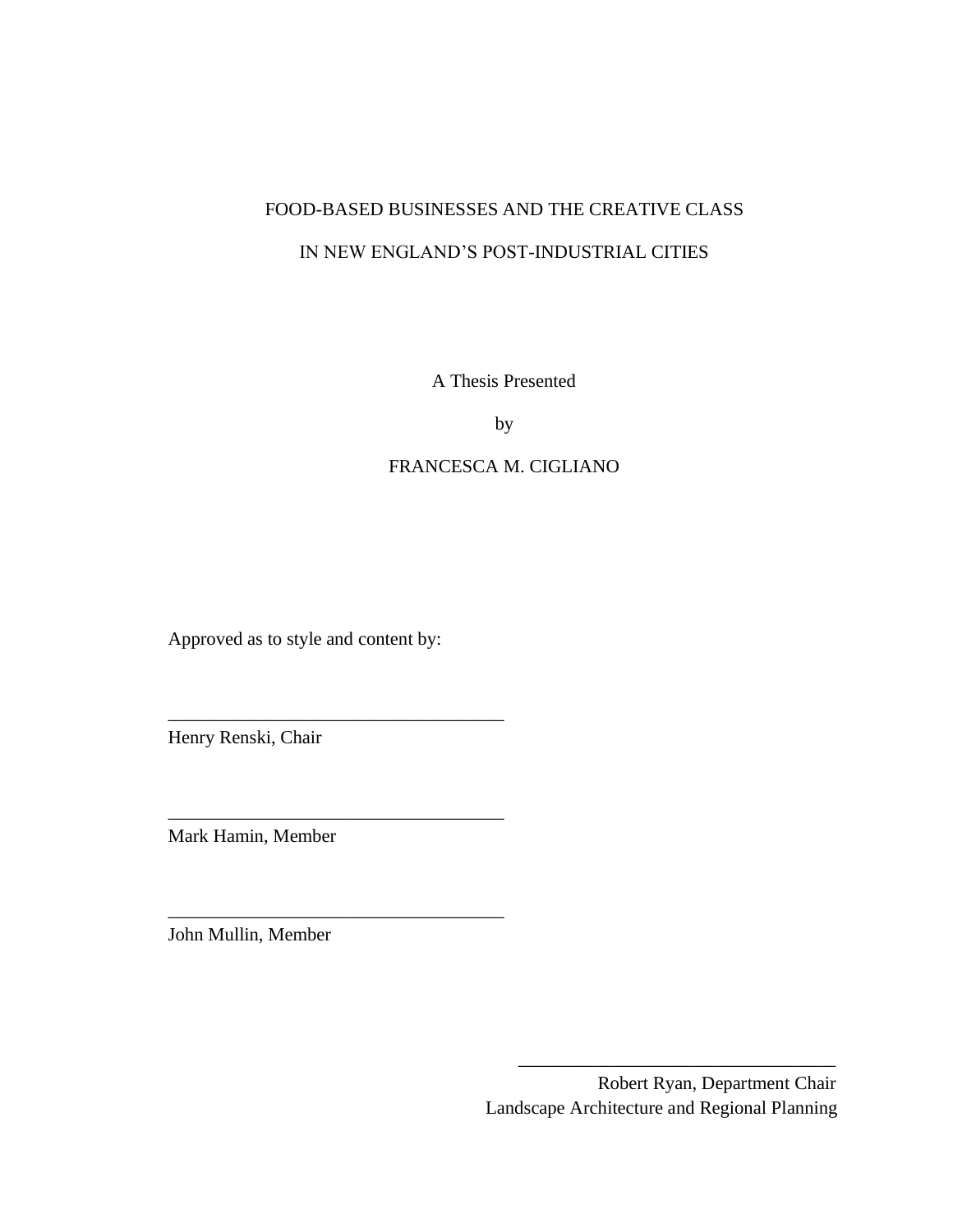### ABSTRACT

# <span id="page-3-0"></span>FOOD-BASED BUSINESSES AND THE CREATIVE CLASS IN NEW ENGLAND'S POST-INDUSTRIAL CITIES FEBRUARY 2020 FRANCESCA M. CIGLIANO B.B.A., UNIVERSITY OF MASSACHUSETTS AMHERST M.R.P., UNIVERSITY OF MASSACHUSETTS AMHERST

Directed by: Professor Henry Renski

This master's thesis examines how the density of food-based businesses in New England's post-industrial urban neighborhoods relates to neighborhood demographic characteristics. The relationship between food-based businesses and demographic change has been examined in larger metropolitan areas, such as New York City and Chicago, and has found that younger, wealthier, and more highly educated residents tend to live where there are greater densities of food businesses. However, there has been little research on the topic in New England's post-industrial cities that have historically struggled to attract highly-sought knowledge workers. I find that food business density and the share of residents employed in creative class professions is positively correlated in most cases; however, over time, the share of creative class workers and food businesses per capita has a negative relationship. Additionally, the share of residents living below the poverty line and food business densities have a significant and positive relationship. Neighborhood racial composition is a less significant factor, overall. In sum, the findings from this study suggest that food business density and creative class populations have a more nuanced relationship in regional post-industrial cities compared to larger metropolitan areas.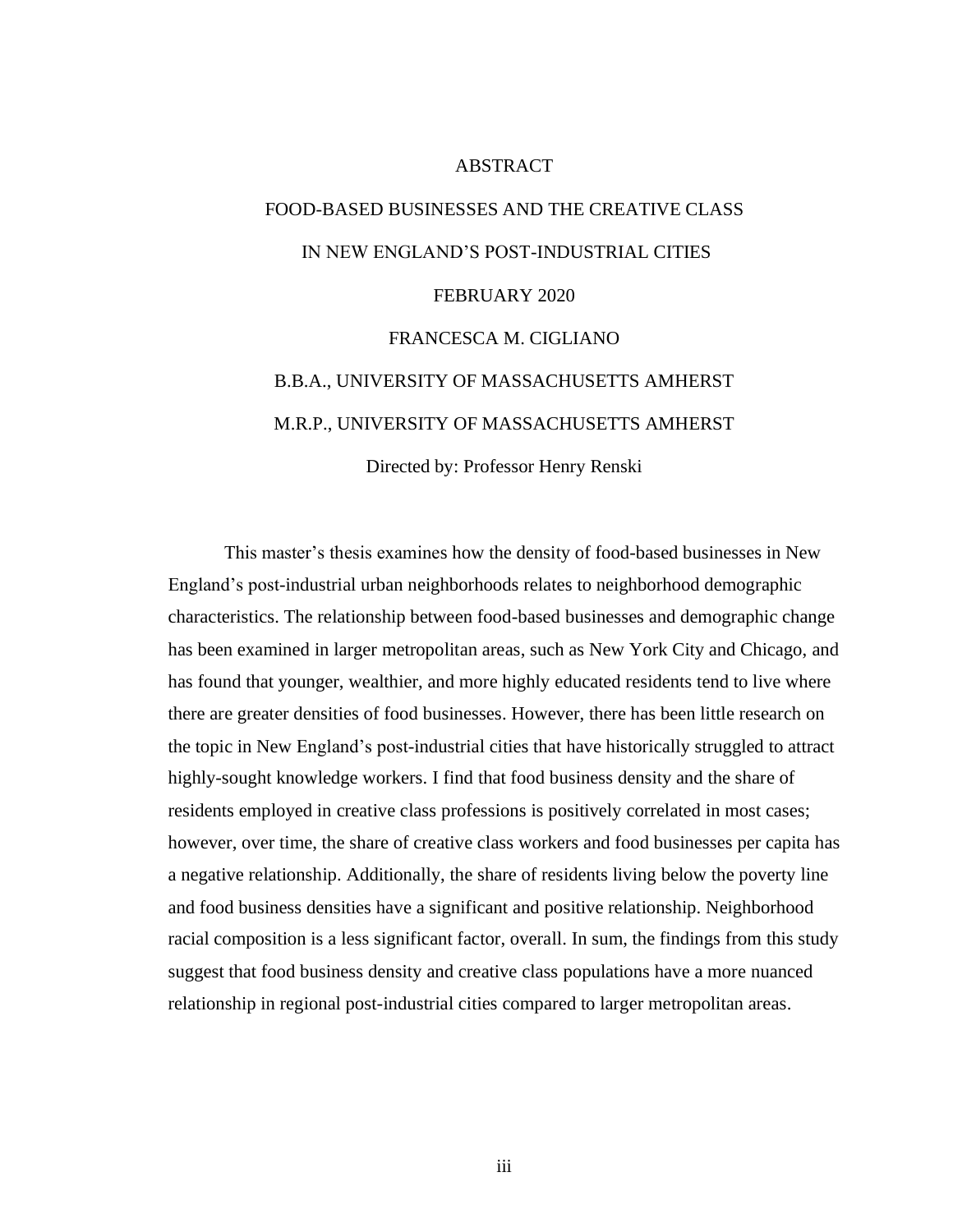# TABLE OF CONTENTS

|--|

| <b>CHAPTER</b>                                              |  |
|-------------------------------------------------------------|--|
|                                                             |  |
|                                                             |  |
|                                                             |  |
|                                                             |  |
|                                                             |  |
|                                                             |  |
|                                                             |  |
|                                                             |  |
| 3. FOOD-BASED REVITALIZATION STRATEGIES                     |  |
|                                                             |  |
|                                                             |  |
|                                                             |  |
|                                                             |  |
|                                                             |  |
|                                                             |  |
|                                                             |  |
| Correlations between Demographic Characteristics            |  |
|                                                             |  |
| Correlations between Changes in Demographic Characteristics |  |
|                                                             |  |
|                                                             |  |
|                                                             |  |
|                                                             |  |
|                                                             |  |
|                                                             |  |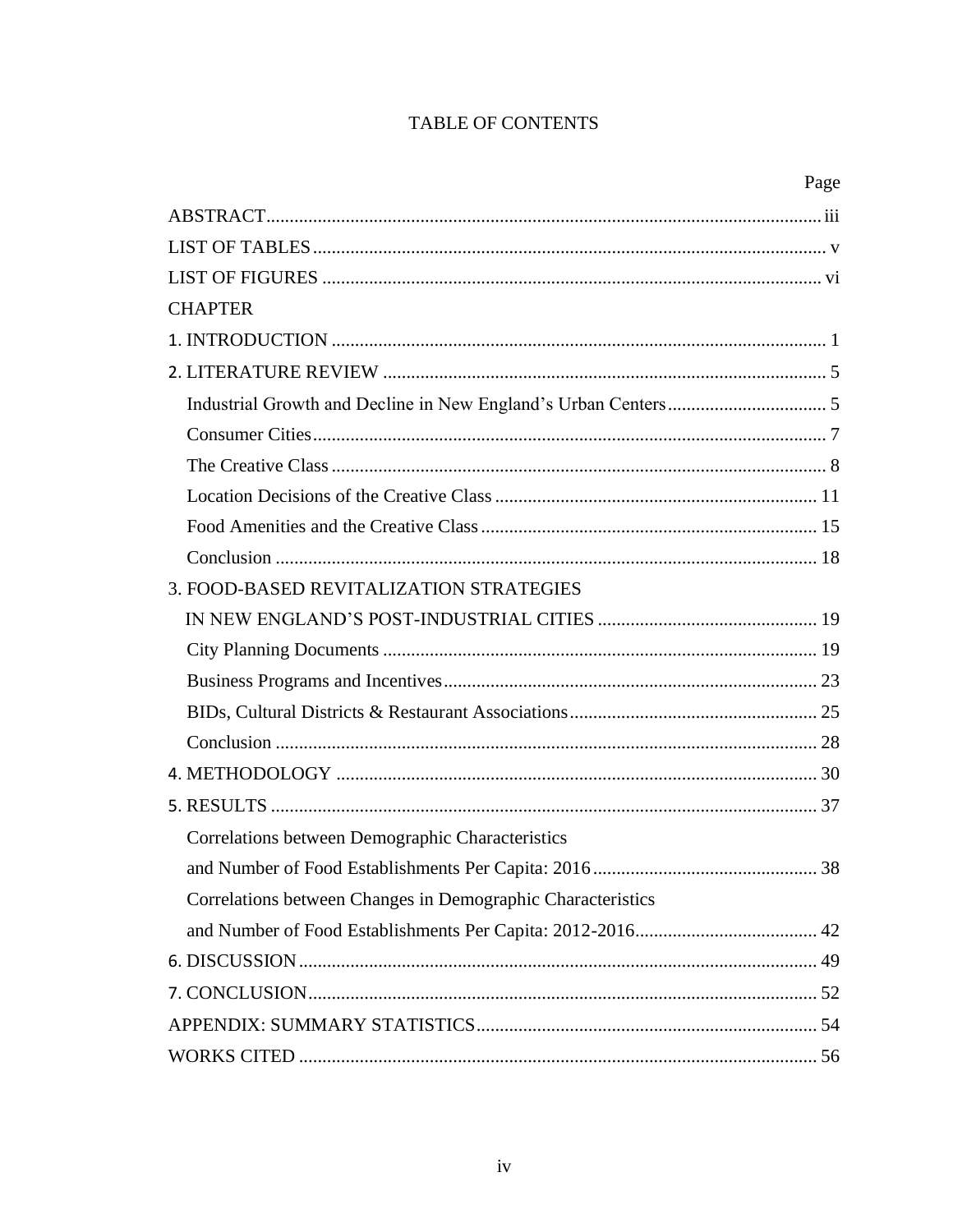### LIST OF TABLES

<span id="page-5-0"></span>

| Table<br>Page                                                                 |  |
|-------------------------------------------------------------------------------|--|
|                                                                               |  |
|                                                                               |  |
|                                                                               |  |
|                                                                               |  |
| Table 5: Pairwise Correlations Between Demographic Characteristics and Number |  |
|                                                                               |  |
| Table 6: Pairwise Correlations Between Changes in Demographic Characteristics |  |
| and Number of Food Establishments per Capita: 2012-201642                     |  |
|                                                                               |  |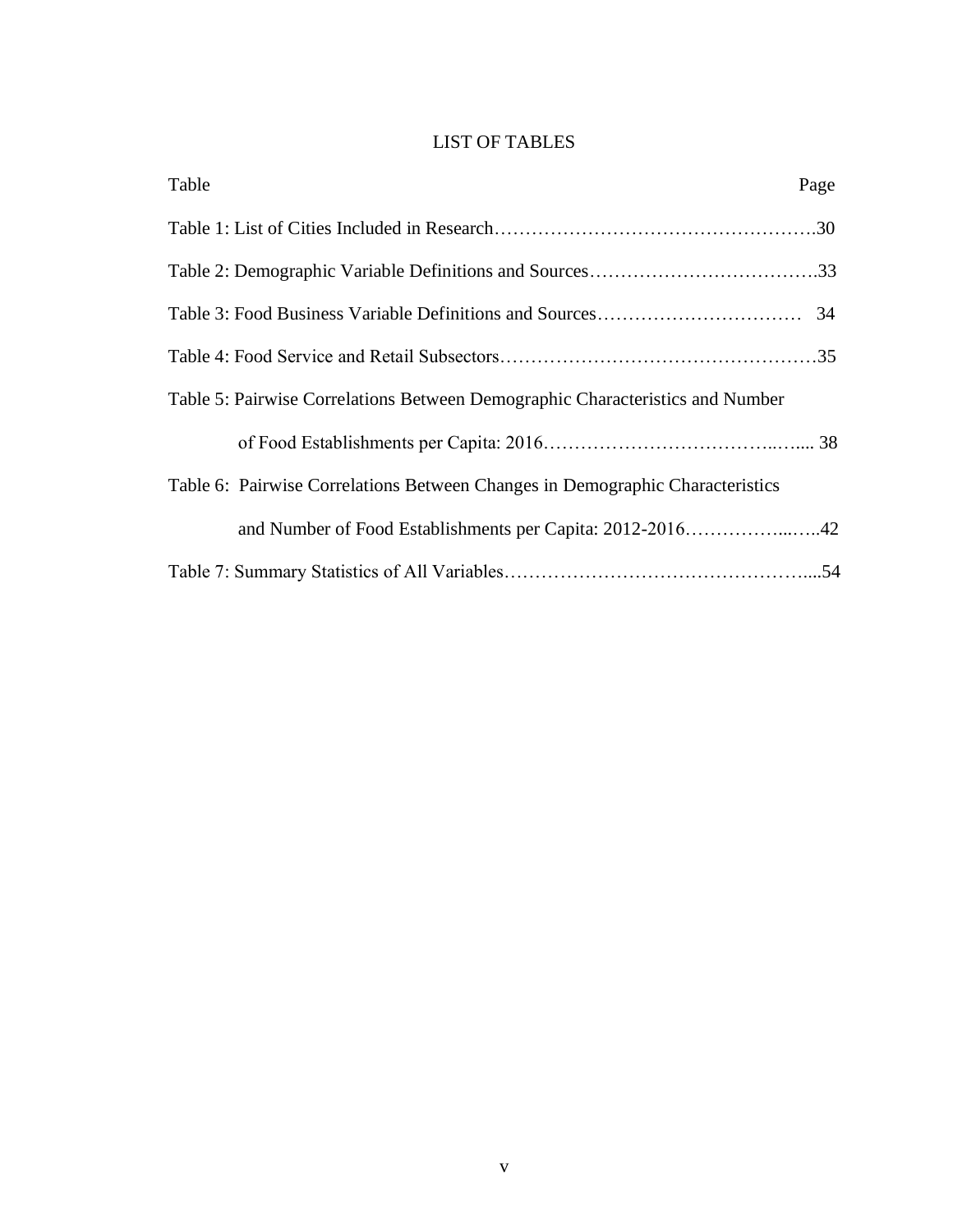## LIST OF FIGURES

<span id="page-6-0"></span>

| Figure | Page |
|--------|------|
|        |      |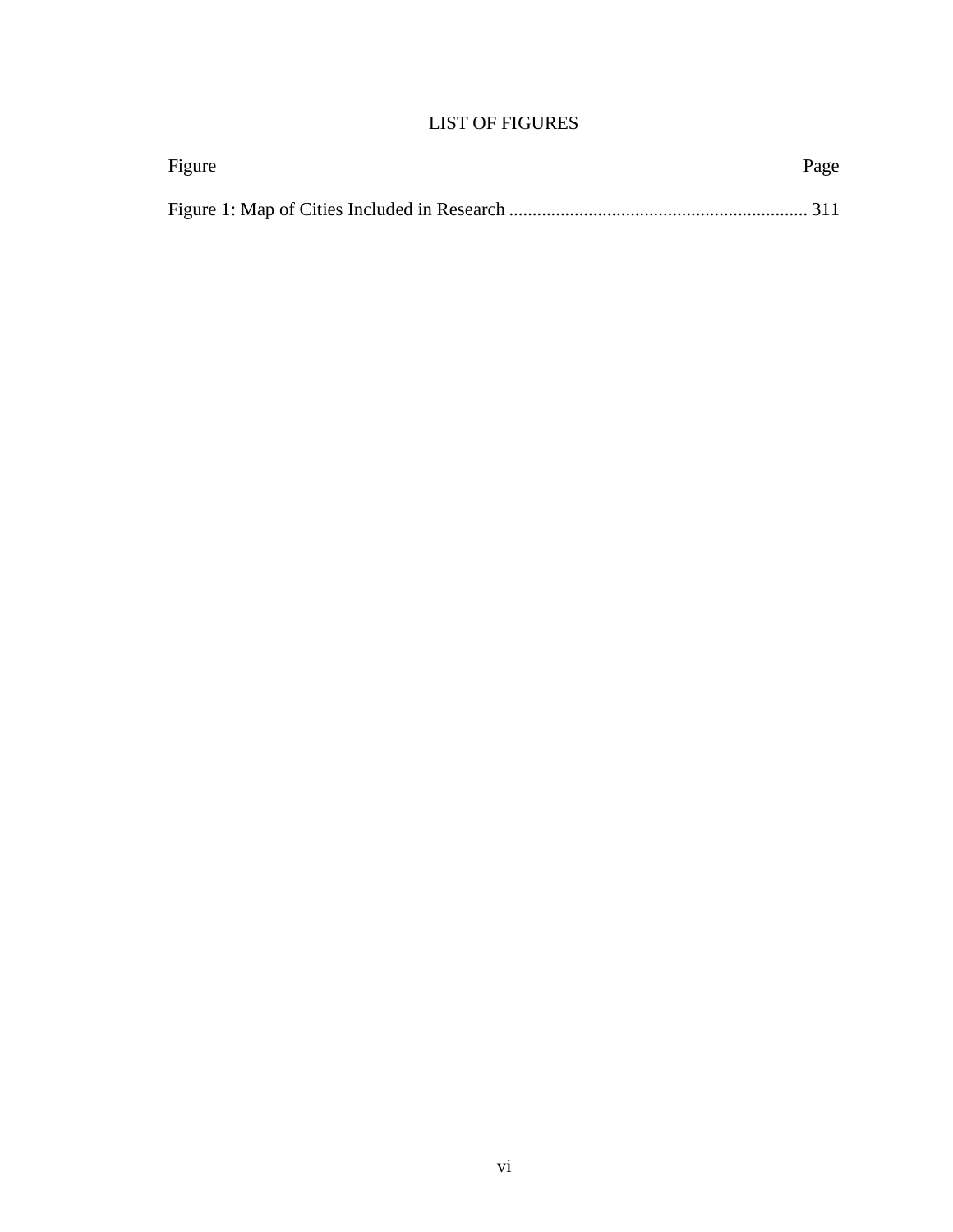### CHAPTER 1

### INTRODUCTION

<span id="page-7-0"></span>This study examines the relationships between neighborhood demographic characteristics and the food business environment in a post-industrial New England urban context. Similar research in larger American cities such as New York and Chicago has revealed that younger, wealthier, and more highly-educated residents tend to live in areas with greater densities of certain food businesses (Clark, 2003; Meltzer et al., 2010; Martin, 2014; Glaeser et al., 2018). Many of New England's mid-sized post-industrial cities are similarly pursuing the expansion and diversification of food-based amenities as a means of attracting "creative class" residents, in order to advance their wider goals of economic development and urban revitalization.

Leaders in New England's cities have considered a wide range of strategies over the years to reverse decades of economic stagnation in their regions, including business attraction and retention efforts, place marketing, and small business development and support programs. More recently, the belief that regional economic growth is a function of a region's ability to attract talented workers has led many city governments to focus on activities geared toward attracting "human capital" in the form of a highly-skilled workforce (Mathur, 1999).

Richard Florida's *Rise of the Creative Class* describes a new cohort of highlyskilled workers - the creative class - that for many city leaders personified the human capital theory of regional development. According to Florida, this cohort of professionals, including artists, engineers, lawyers, and educators, prefers to live in environments that possess a "cultural infrastructure" (Florida, 2002, p. 234) characterized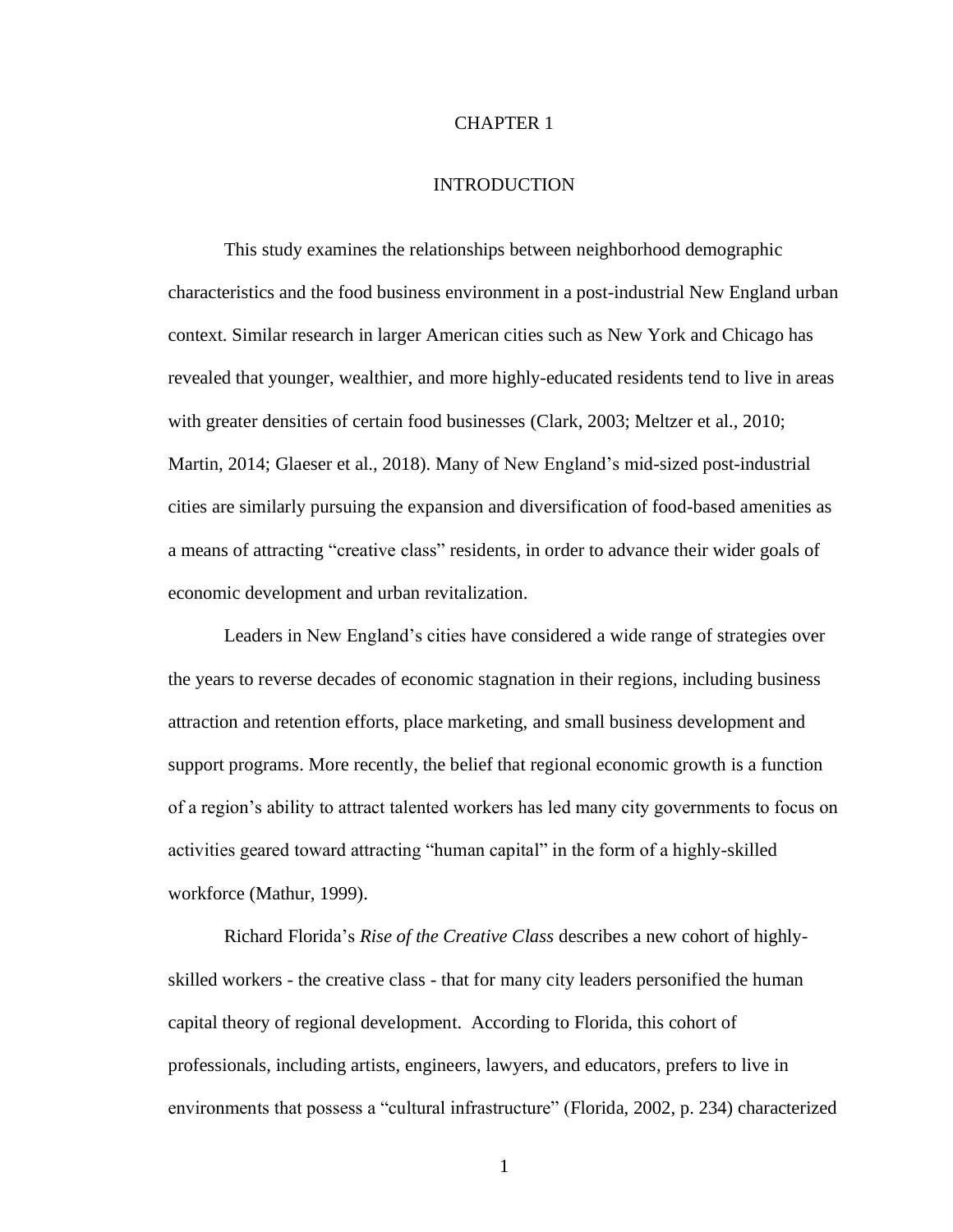by cafes and restaurants along with other cultural amenities such as museums, , public parks, vibrant nightlife, and a diverse, tolerant population (Yigitcanlar et al., 2007). Florida's work on the Creative Class and Creative Cities became incredibly popular among city leaders of slow-growing regions by suggesting that city governments could help attract highly-sought knowledge workers by cultivating rich cultural environments, which could in turn strengthen their local economies (Clifton & Cooke, 2007). A growing interest in dining and related experiences also coincides with a relative decline in brick and mortar retail sales, with online sales exceeding general merchandise sales for the first time in history in early 2019 (Rooney, 2019). As a result, many city leaders in New England's post-industrial cities have invested in projects aimed at improving local cultural environments, hoping that such improvements may attract members of the creative class and in turn stimulate growth in their local economies.

Furthermore, growing societal interest in food experiences has inspired cities to leverage food-based amenities as a major component of their economic development strategies. A surging interest in food experiences is well-reported in market research. In 2016, the restaurant sector led employment growth in the overall economy for the sixteenth year in a row (National Restaurant Association, 2016). Even national clothing retailers such as Urban Outfitters and Tommy Bahama have begun experimenting with in-store dining options, finding that stores with dining components generate more sales per square foot than stores without (Maheshwari, 2012).

While creative knowledge-workers come in all ages, policies aimed at cultivating amenity-rich downtown environments have largely catered to the preferences of welleducated professionals of the "millennial" generation (Moos et al., 2016). Research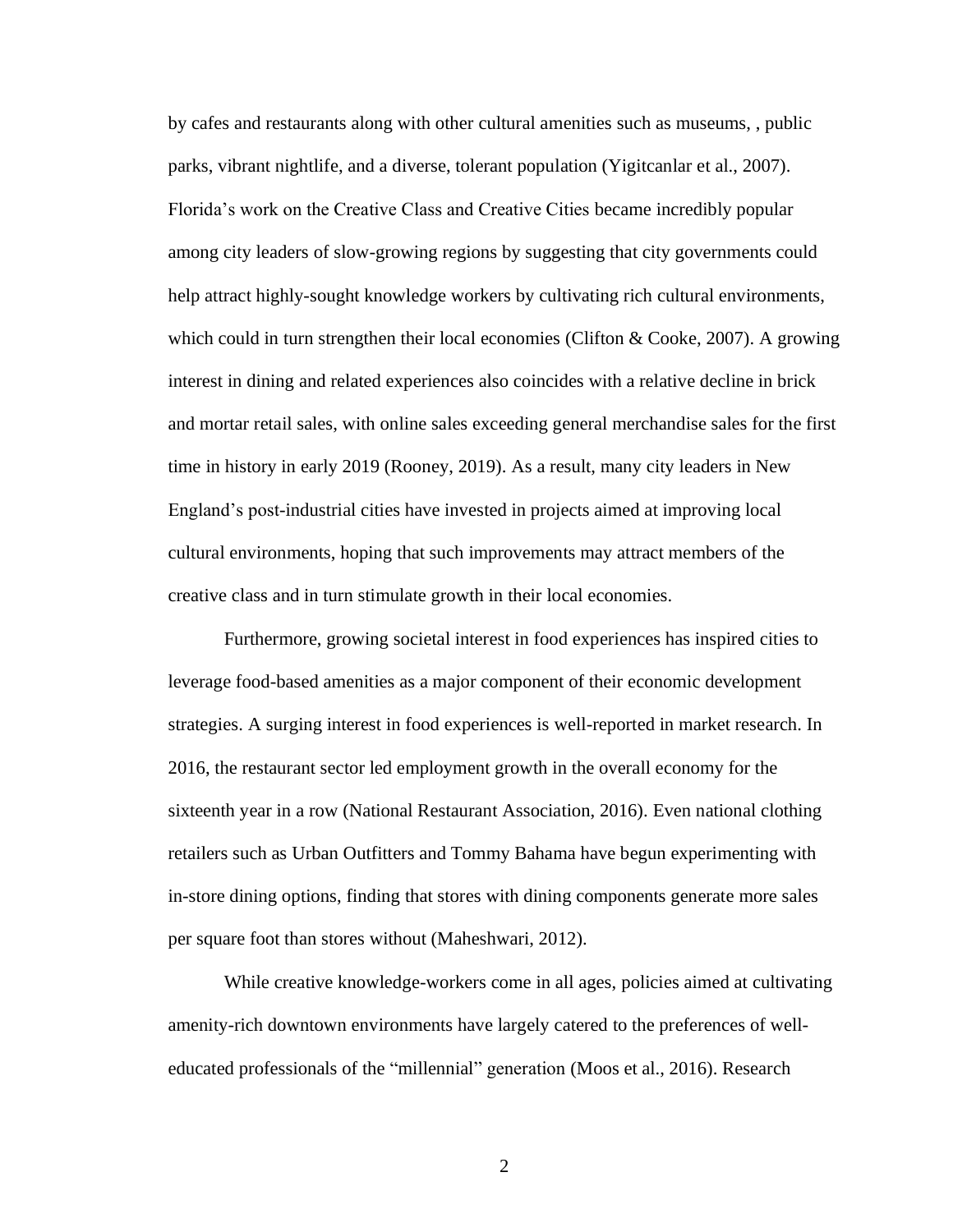suggests millennials prefer food-based experiences more than previous generations: in 2015, 52% of millennials reported that their holiday spending would be spent on experiences compared to 39% of older consumers (PWC, 2015). Millennials also dine out more often (3.4 times per week) than older consumers (2.8 times per week) (Barton et al., 2012). Food amenities may spur additional spending in local economies. For example, a survey by the Project for Public Spaces (n.d.) reports that 60% of farmer's market shoppers reported that they only shop at nearby retail outlets on the days that they visit the farmers market. As such, many of New England's post-industrial cities have concentrated their efforts to spur the growth of local food-based businesses with the hope that greater concentrations of food-based experiences will influence desirable creative knowledge workers to move to their cities.

This research examines how changes to the food business landscape in postindustrial neighborhoods correlates with certain demographic characteristics associated with members of the creative class, such as higher rates of educational attainment, higher incomes, employment in "creative" knowledge-based fields, and younger age groups. Additionally, this research examines how the racial and ethnic composition in neighborhoods relates to the local food business environment. As New England's postindustrial cities are historically ethnically diverse communities, serving as important "gateways" for the assimilation of new immigrants to the United States, it is critical to examine how an increase in food amenities is related to neighborhood composition. By examining the relationships between these independent and dependent variables, the location preferences of those considered members of the creative class and food-based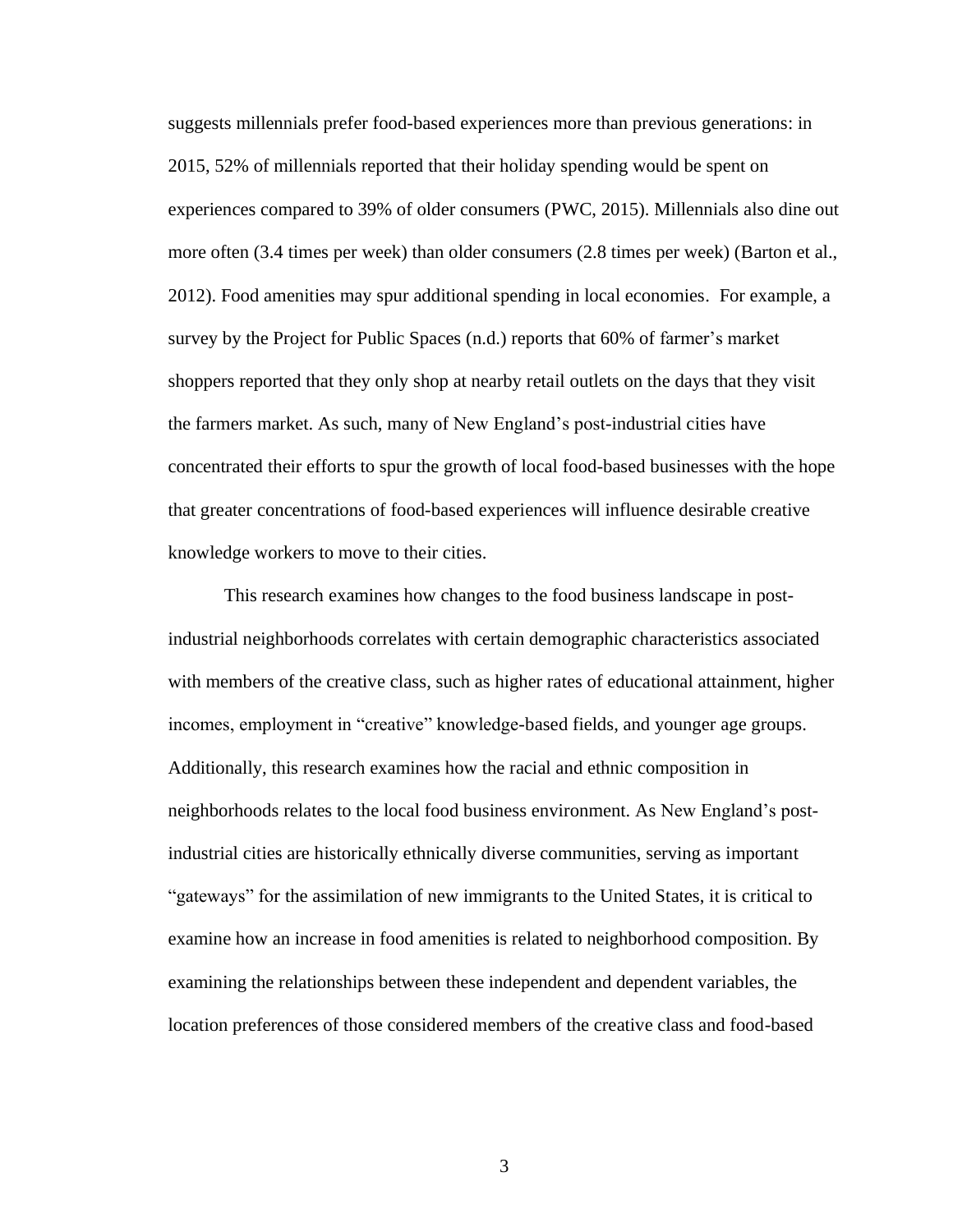amenities in the context of New England's older industrial regions may be better understood and may better inform decision-making at the local, regional, and state level.

This research seeks to answer the following questions:

- 1. How do changes to a neighborhood's food business environment in New England's post-industrial cities relate to changes in its population's demographic composition, specifically:
	- a. Percent of population with a bachelor's degree or higher;
	- b. Percent aged 25 to 34;
	- c. Median household income;
	- d. Employment in "creative" or knowledge-based jobs;
	- e. Percent white
	- f. Percent black
	- g. Percent Asian
	- h. Percent Hispanic or Latino of any race
	- i. Percent other race or ethnicity
- 2. What implications do these relationships have for planners, policymakers, and public officials working for these cities and regions?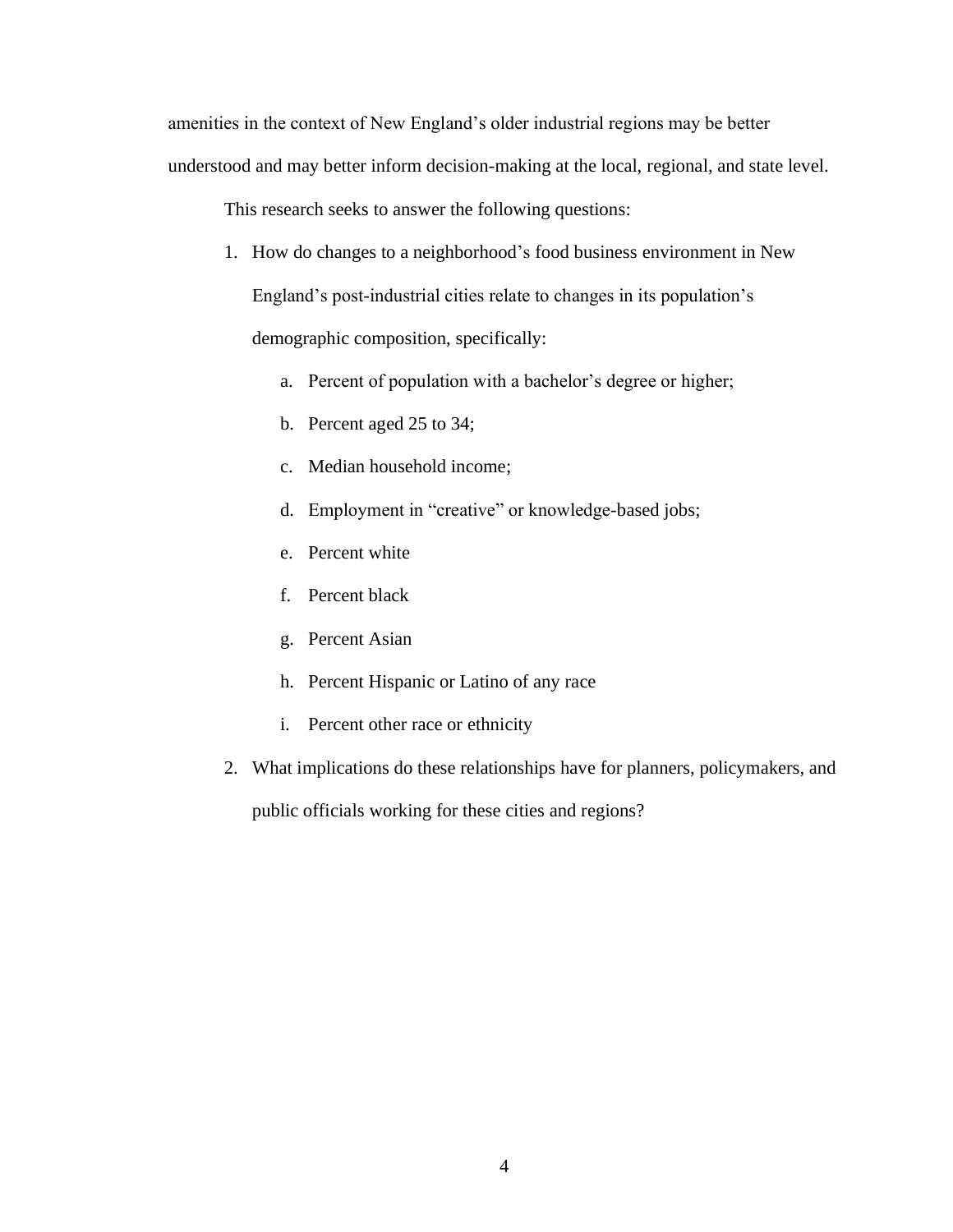#### CHAPTER 2

### LITERATURE REVIEW

<span id="page-11-0"></span>This chapter provides an overview of the literature discussing industrial growth and decline in New England's urban centers, consumption cities, the "creative class", the location decisions of creative knowledge-workers, and the effect of food-based amenities on neighborhood demographics. Examining the literature on these topics establishes the critical context that grounds this thesis research and informs the interpretation of results, as well as the resulting discussion and policy recommendations.

### Industrial Growth and Decline in New England's Urban Centers

<span id="page-11-1"></span>In the latter half of the 20th century, New England's urban industrial centers were transformed by deindustrialization. For decades, these cities were vibrant political, social, and economic hubs, characterized by a "salt and pepper mix" of "small shops, two- and three-family houses, boarding houses, factories, [and] workrooms...[which] created [cities] of multiethnic neighborhoods as immigrants and natives alike settled near their workplaces" (Warner, 2011, p. 59). In New England's 19th century cities, the workplace was often a mill, with many cities master-planned around elaborate mill complexes.

However, manufacturing in New England suffered greatly in the mid 20th century. The New England textile industry, in particular, faced severe decline around mid-century, when "nearly 200 mills were shut down [and] many others drastically reduced their scale of operations" (Saxon, 1988, p. 54). This led to widespread job loss: over 100,000 mill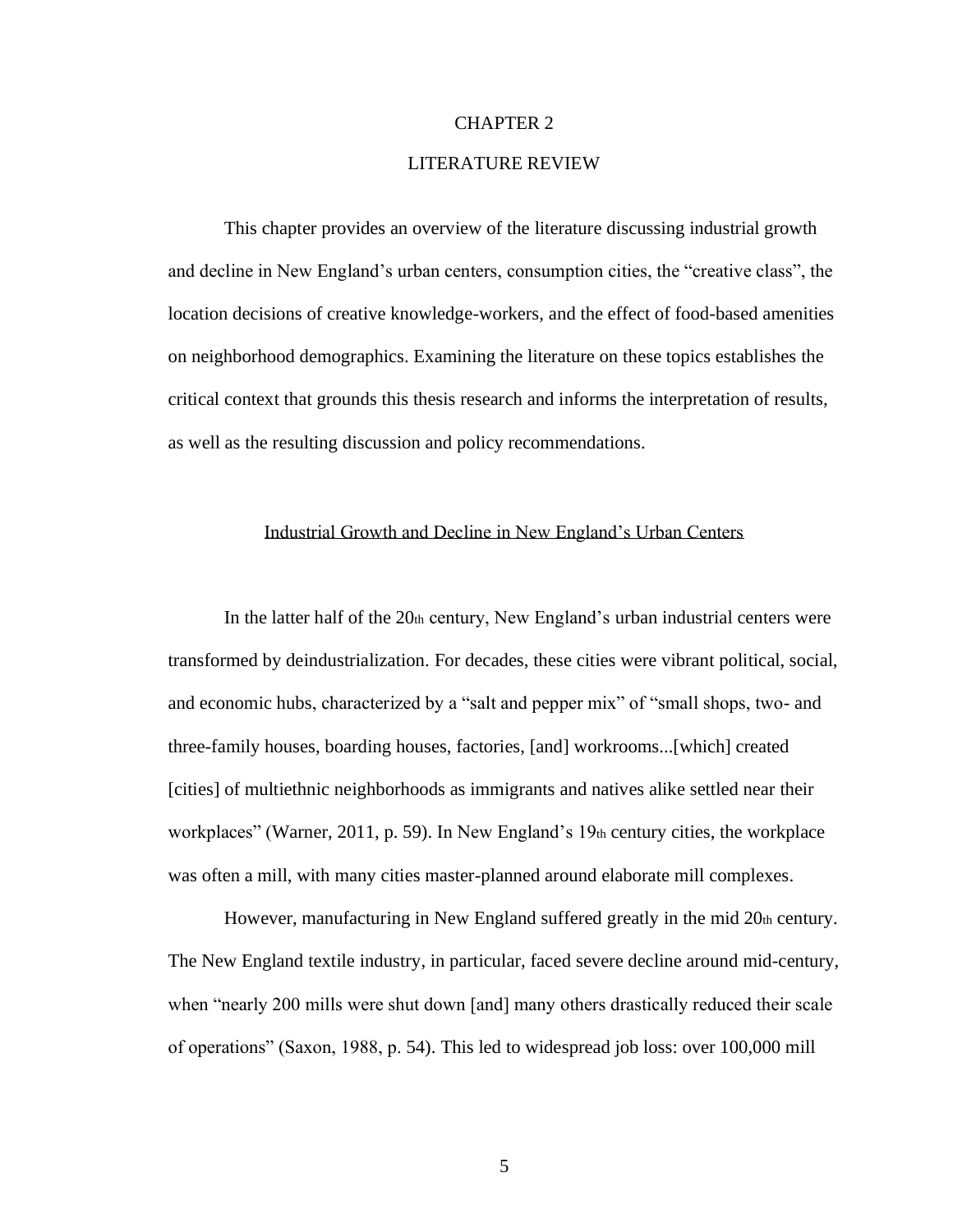workers lost employment in textile mills from 1949 to 1954, which constituted over forty percent of all textile mill employees in the region (Saxon, 1988, p. 54).

The closing of textile mills occurred for several reasons, one being that many New England manufacturers moved their operations to southern states to escape high wages, union labor rights, and other employee protections that characterized New England's labor force (Koistenen, 2000). New competitors in the emerging southern economies led to further decline in New England's established industries (Koistenen, 2000). The effects of this industry migration were great: according to Koistinen (1988), "the shutdown of textile mills in New England in the 1920s produced high unemployment, widespread social distress, municipal bankruptcies, an overall slowdown in the regional economy, and deep concern about whether prosperity would ever return" (p. 502).

Concurrently, in the mid-20th century, inner city neighborhoods nationwide  $$ including those in New England - began losing population due to suburbanization. Jackson (1985) describes how in the postwar years, "the best symbol of individual success and identity was a sleek, air-conditioned, high-powered, personal statement on wheels" – the automobile (p. 246). Between 1950 and 1980, vehicle ownership exploded, increasing by 200 percent while the U.S. population increased by 50 percent (Jackson, 1985). Automobile ownership became all the more necessary upon the passing of the Interstate Highway Act of 1956, "when the Congress provided for a 41,000 mile (eventually expanded to a 42,500 mile) system" (Jackson, 1985, p. 249). As a result of this key piece of legislation, and the widespread adoption of the automobile, land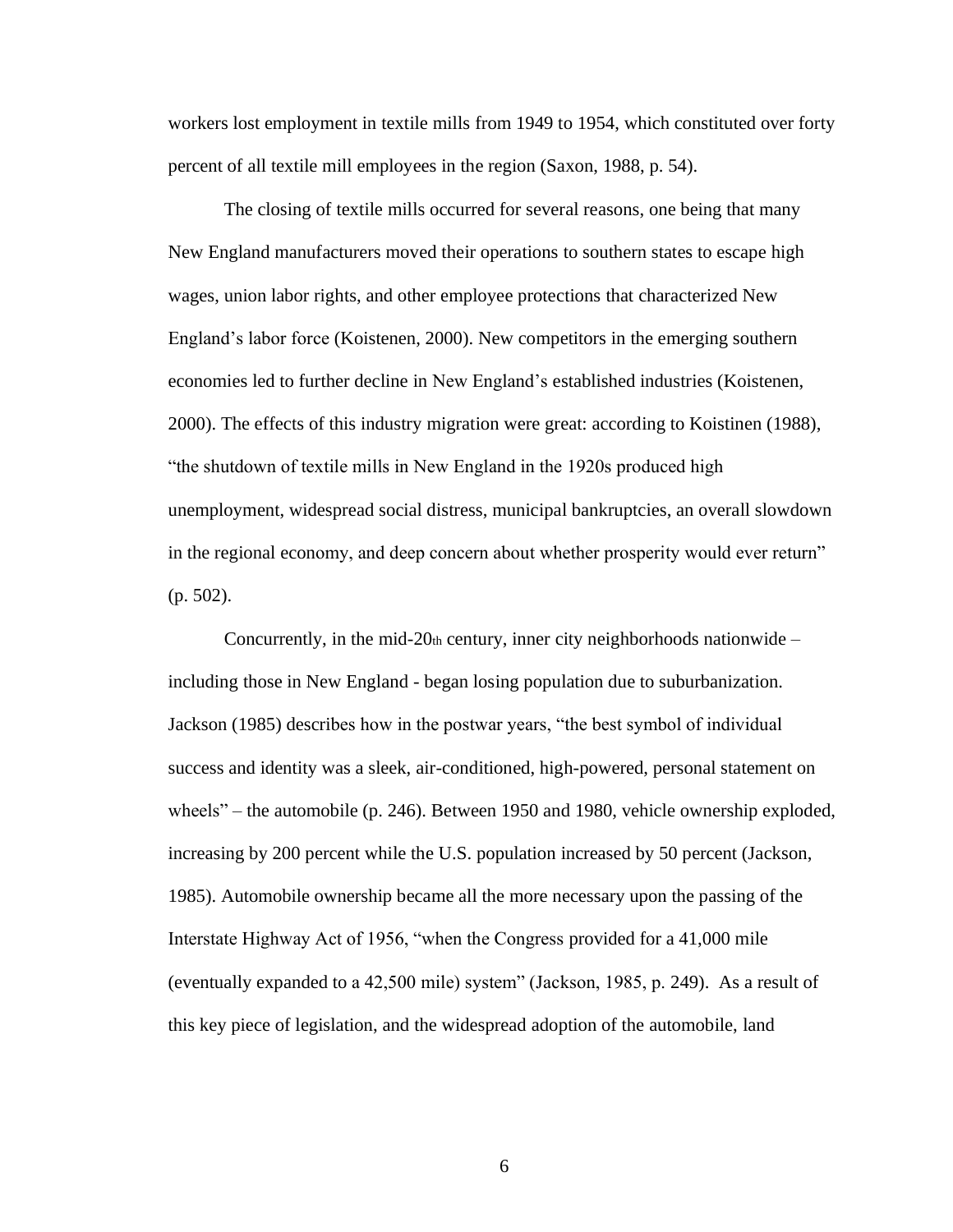development patterns shifted outward from the urban core, jump-starting "the long process of reducing the density of inner-city neighborhoods" (Warner, 2011, p. 61).

Because of the joint effects of migrated manufacturing industries from New England to southern states as well as suburbanization, many New England cities faced decades of stubborn decline. Abandoned, crumbling mill infrastructure became a symbol of the persistent economic distress faced by this region. Though "the emergence of Route 128 [of greater Boston] created numerous jobs in New England in the 1950s... [arising] largely from the research facilities, skilled labor, and managerial expertise available in New England.... workers and towns hit particularly hard by the decline of traditional manufacturing often did not share in the new prosperity" (Koistinen, 2000, p. 503-504). This holds true to this day: New England's recovery from deindustrialization, and its subsequent economic growth, has been most concentrated in greater Boston, with the regional economies of New England's smaller to medium-sized cities – once thriving economic centers – lagging behind.

### Consumer Cities

<span id="page-13-0"></span>Glaeser et al. (2001) describe a fundamental shift in cities' roles in society from centers of production, to centers of amenity consumption, or "consumer cities." Using a mix of quantitative and qualitative methods, Glaeser et al. argue that too little attention has been placed on cities as centers of consumption, outside of their traditional role as manufacturing and employment centers. They highlight how urban rent growth, as well as an increase in city-suburb reverse commuting, suggests that there has been higher demand for homes in central cities in closer proximity to amenity consumption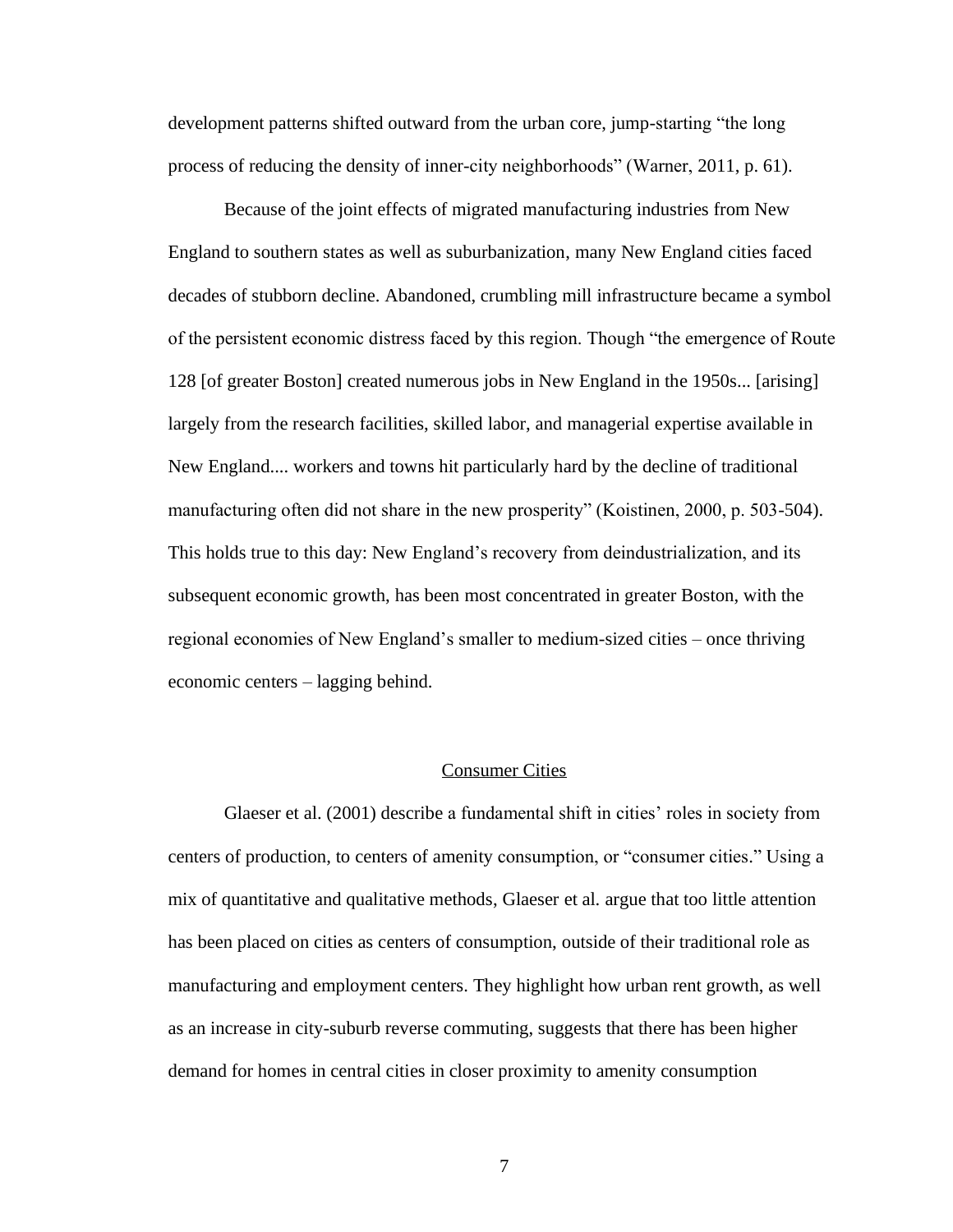opportunities. However, they also find that some amenities are more positively related to population growth than others. Restaurant density is particularly predictive of population growth at the county level, whereas other amenities like bowling alleys and movie theaters had either no connection to or a negative association with population growth.

Clark et al. (2002) also highlight the importance of amenities in urban growth in his case study analysis of Chicago. They describe how "just a decade or so earlier, many observers were forecasting that Chicago, as part of the Rustbelt, was being driven like Detroit into a downward spiral of disinvestment... with investors and jobs moving to the suburbs and the Sunbelt" (p. 494). Despite this bleak forecast, Chicago emerged as the leader in absolute number of high-tech jobs at the turn of the twenty-first century, ranking ahead of Silicon Valley (Markusen et al., 2001). Clark et al. largely credit this to Chicago's development as "a post-industrial city focused on consumption and amenities" (p. 503). With entertainment being Chicago's top employing industry in the year 2000, Clark et al. argue that Chicago's amenities have allowed the city to become a highly desirable place to live and work and have allowed it to outperform other post-industrial cities that have not leveraged amenity-based planning and development strategies.

### The Creative Class

<span id="page-14-0"></span>In 2002, Richard Florida published what would become one of the most popular – and most criticized - recent works in the field of regional development, the *Rise of the Creative Class*. This book characterized a new generation of "creative" workers who are increasingly interested in residing in urban locations close to culture, leisure, and entertainment opportunities. For many city governments, especially those in "slow-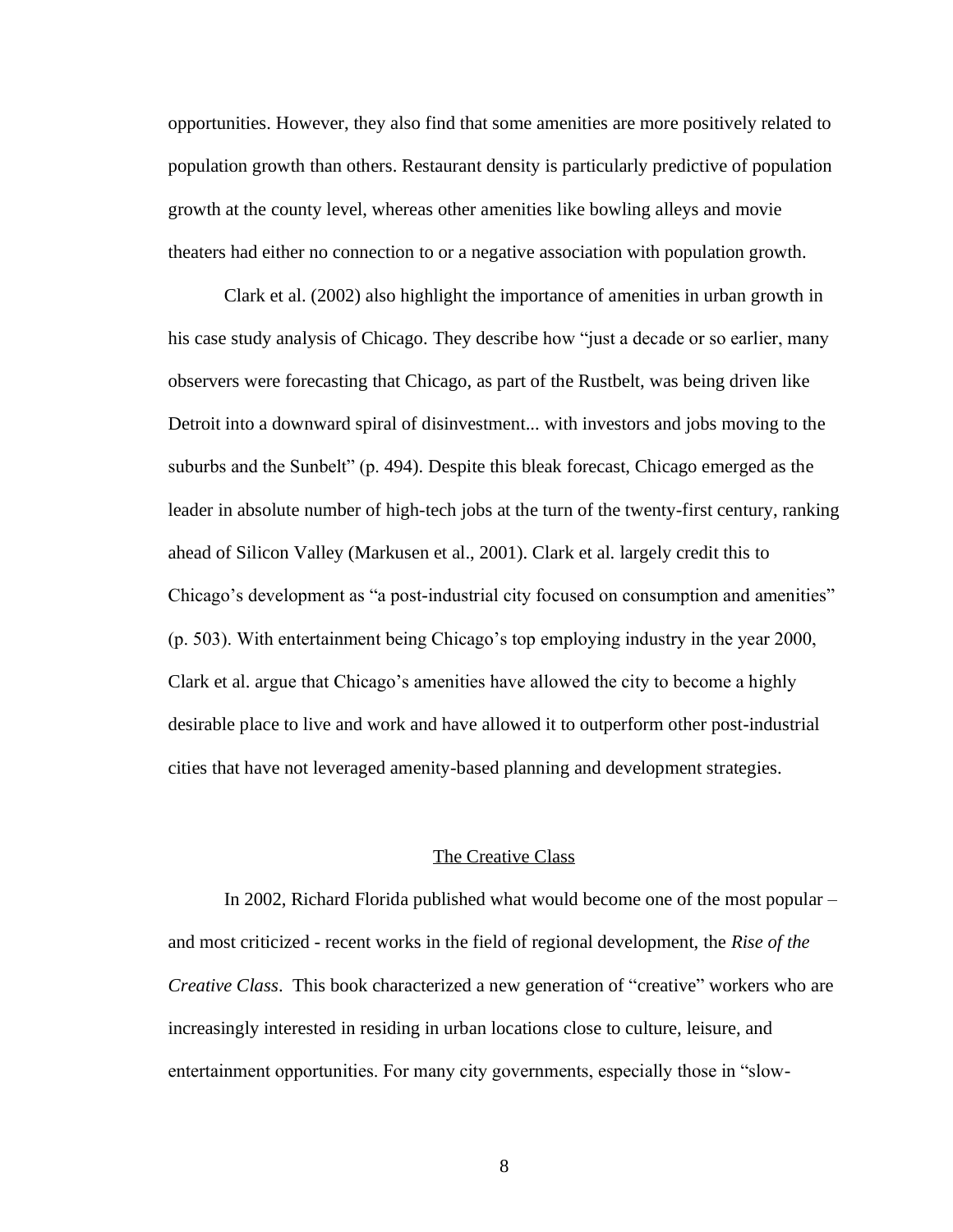growth metropolitan areas" (Zimmerman, 2008, p. 230), the creative class worker became a highly desirable future resident that promised bright economic futures. As a result, "city and regional leaders began to use [Florida's] measures and indicators to shape their development strategies" (Florida, 2002, x).

According to Florida, the creative class is composed of both a creative core and a broader swath of creative professionals. The creative core consists of those working in the "science and engineering, architecture and design, education, arts, music and entertainment" fields, who generate original knowledge, technology, ideas, and art. The second group, creative professionals, includes those working in "business and finance, law, health care, and related fields" who do not necessarily create new ideas, but still "engage in complex problem solving that involves a great deal of individual judgement" and have "high levels of educational attainment or human capital" (Florida, 2002, p. 8).

Throughout his book, Florida describes how the creative class prefers to live in rich cultural environments. One tenet of such an environment is dynamic experiences, rather than static ones. For example, Florida argues that aging audiences and dwindling attendances at traditional cultural institutions such as orchestras, ballets, museums, and operas in recent years can be credited to the static nature of these cultural experiences. Instead, members of the creative class prefer the "indigenous street-level culture" found in mixed-use urban neighborhoods like Washington D.C.'s Georgetown, Boston's Back Bay, New York's East Village, or Pittsburgh's South Side (Florida, 2002, p. 182-183). Unlike the imported content found in museums, these communities are characterized by "native and of-the-moment" art and culture, cultivated by those who live close by (Florida, 2002, p. 183). Florida postulates that these environments are attractive to the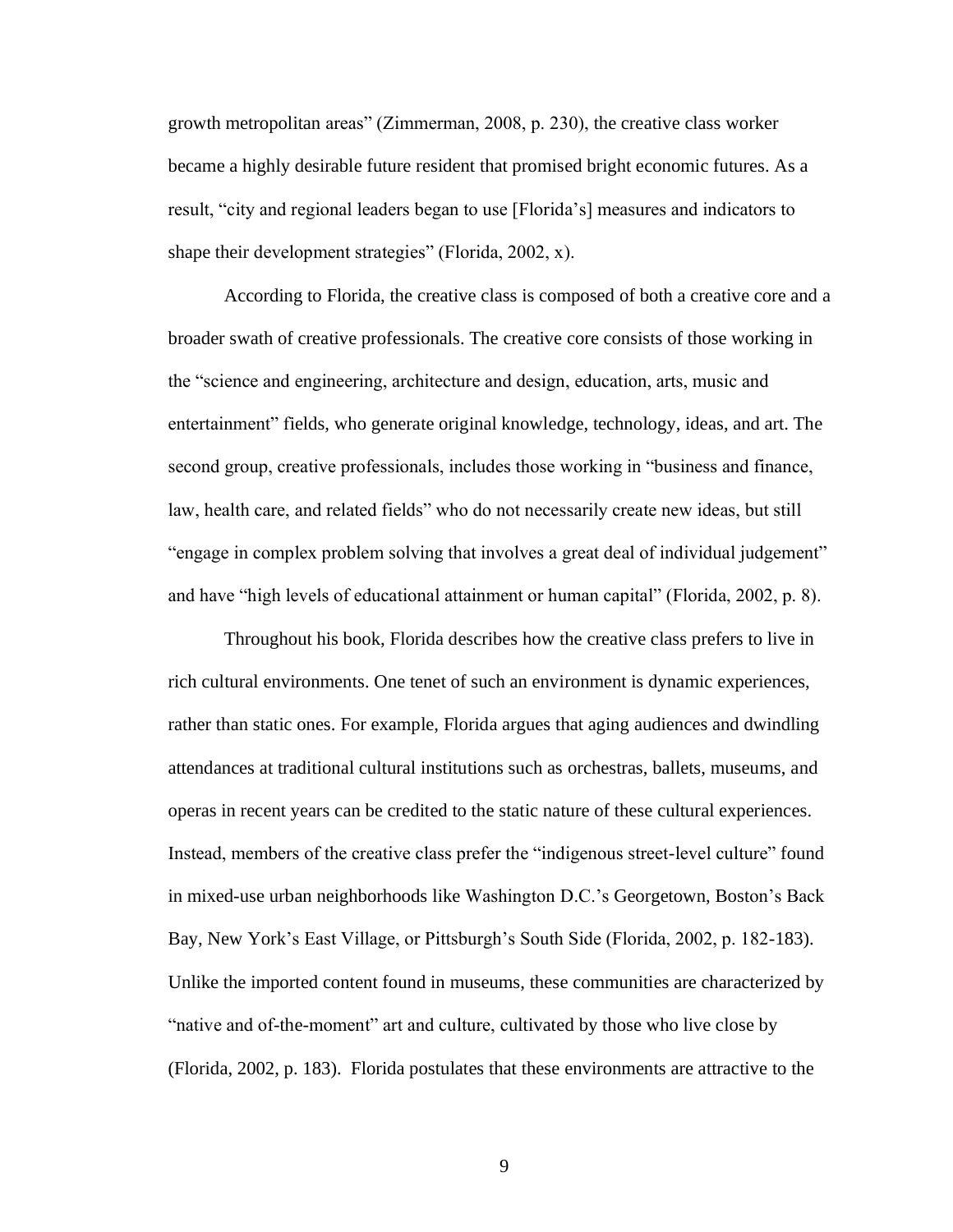creative class because they allow them "the chance to experience the creators along with their creations" (Florida, 2002, p. 182-183). Florida also describes how members of the creative class gravitate toward "coffee shops, restaurants and bars, some of which offer performance or exhibits along with the food and drink; art galleries; bookstores and other stores; small to mid-sized theaters for film or live performance or both" (Florida, 2002, p. 183). In sum, the creative class prefers interactive experiences and opportunities for community connection, many of which center around food-related activities.

Despite, or perhaps because of, its popularity among city officials, Florida's research has drawn significant criticism. Many scholars assert that the bohemian urban centers described by Florida represent a consequence of economic growth, rather than a driving force behind it. Glaeser (2004) ran regressions on the data presented by Florida and found that, when controlled for a population's percent of people with a college degree and percent of young adults, there is little relationship connecting concentrations of "bohemians" to economic prosperity. Malanga (2004) and Moretti (2012) similarly comments that the development of creative urban centers is likely a byproduct of economic growth, rather than a driving force behind it.

Zimmerman (2008) conducted a case study analysis of Milwaukee, Wisconsin to assess the redevelopment strategies of the "city's image-makers, planners, and municipal actors" that aimed to foster creative economic development in the downtown. Zimmerman argues that the redevelopment strategy based around "creative class lifestyles, cultural practices, and consumption habits" ultimately "brought into sharper relief what was already one of the most economically and racially polarized large cities in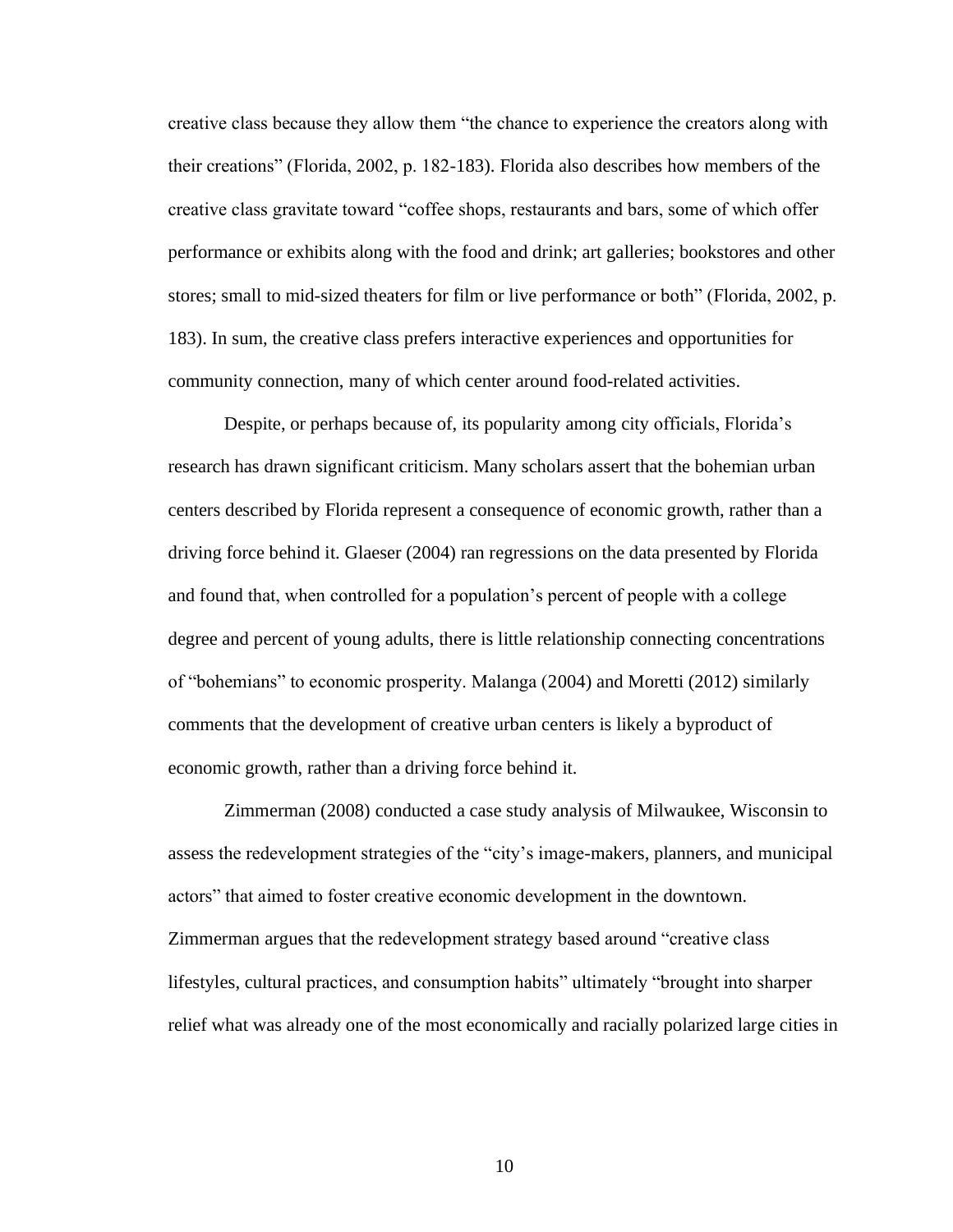the United States" (p. 230). Thus, Zimmerman argues, redevelopment favoring creative class preferences exacerbates socioeconomic, racial and ethnic inequalities in cities.

Urban political economist, Maliszewski (2004) similarly critiqued Florida for his failure to acknowledge the ever-intensifying issue of economic inequality in urban centers. Like Glaeser, Malanga, and Moretti, Maliszewski refuted Florida's argument that an agglomeration of creative workers caused economic growth, rather than followed it, and warned that planning initiatives inspired by this theory would never be successful as a result of this backwards logic. Among the most well-known and comprehensive critiques of Florida's creative class thesis comes from Peck (2005), who argued that these creative strategies are not nearly as disruptive as Florida portrays them to be. Instead, Peck argues, "creative city" policies simply reinforce "'neoliberal' development agendas, framed around interurban competition, gentrification, middle-class consumption and place-marketing" (p. 741). Despite these critiques, Florida's work has nevertheless had a substantial impact on the field of urban policy and regional economic development since its publication.

### Location Decisions of the Creative Class

<span id="page-17-0"></span>A growing body of research seeks to better understand why the creative class chooses to live where it does. Existing literature on residential location patterns of the general population emphasizes that residential choices are most strongly influenced by "'hard' market factors, such as the availability of jobs, higher wages or the affordability of housing" (Brown & Męczyński, 2009, p. 240). However, like Florida, Yigitcanlar (2007) posits that the key to attracting creative workers is to cultivate rich cultural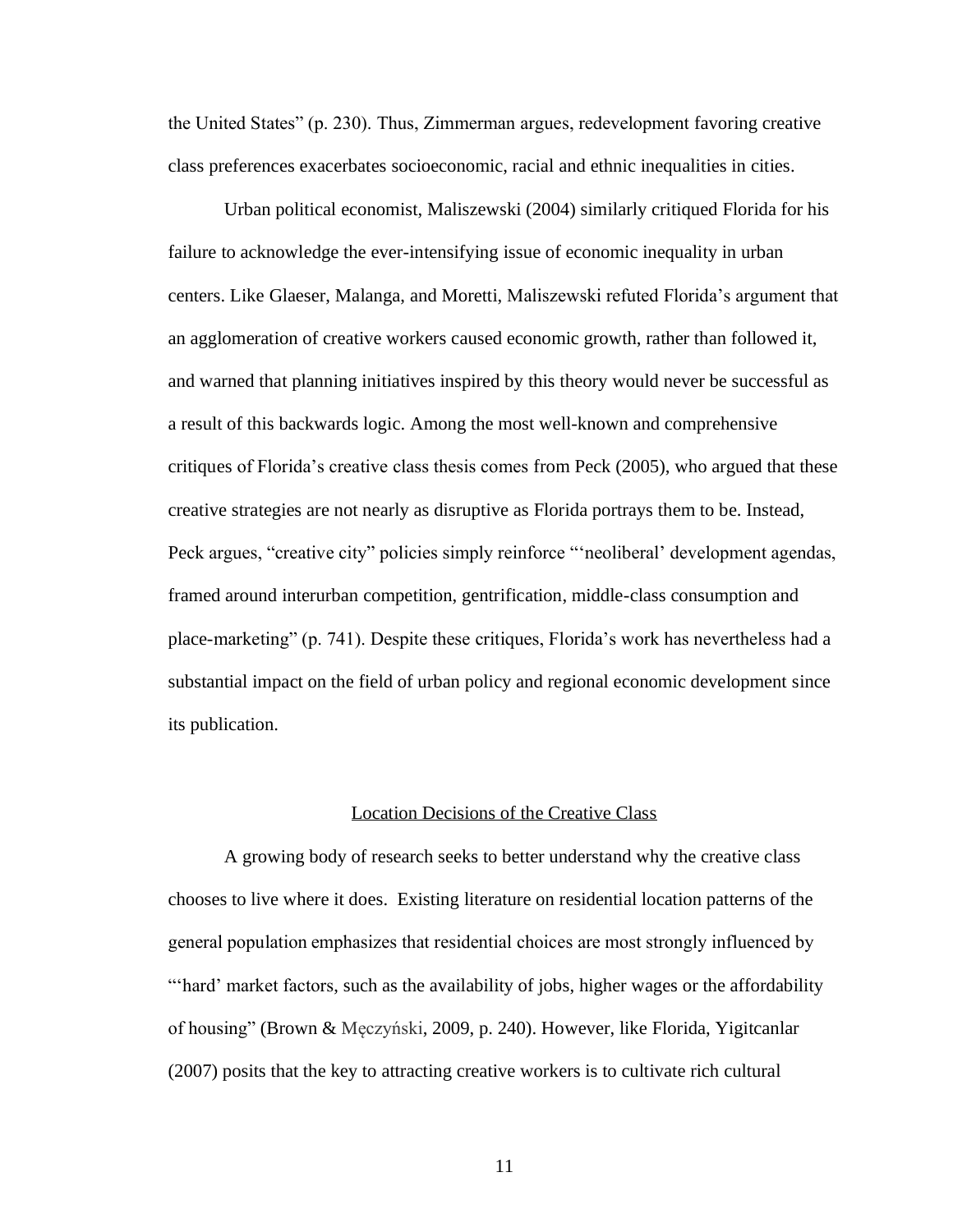environments. Others (Brown & Męczyński, 2009; You & Bie, 2017; Frenkel et al., 2013) argue that a combination of "hard" factors and "soft" infrastructure are what ultimately attract creative knowledge workers.

Lawton et al. (2013) analyze the residential preferences of the creative class using a mixed qualitative and quantitative study of young creative Dublin professionals. They find that classic location factors such as proximity to the workplace, age, and housing costs were more important than the "soft" cultural factors propagated by Florida. Specifically, Lawton et al. find that most influenced knowledge creative workers residential choices were housing costs, distance to work, and size of dwelling, while the least important factors were proximity to pubs and nightclubs, proximity to major roads, and availability of day-care. Lawton et al.'s findings indicate that, at least in the context of Dublin, classic location factors are the most dominant considerations that influence the residential choices of the creative class.

In contrast, Yigitcanlar et al. (2007) paint a portrait of "knowledge worker" residential preferences largely focused on the importance of "soft" sociocultural characteristics. Through a review of the literature on knowledge work and workers, Yigitcanlar et al. conclude that knowledge workers "prefer inspiring cities with a thriving cultural life, an international orientation and high levels of social and cultural diversity (p. 7)." These individuals have "considerable disposable income" and frequent "cafes spilling onto the pavement, brightly lit arcades, harbour-side shopping... [and] thronging malls" (p. 11). According to Yigitcanlar et al., knowledge workers prefer to live in diverse neighborhoods with blurred private/public realms and a strong sense of community. This argument strongly supports Florida's (2002) creative class thesis by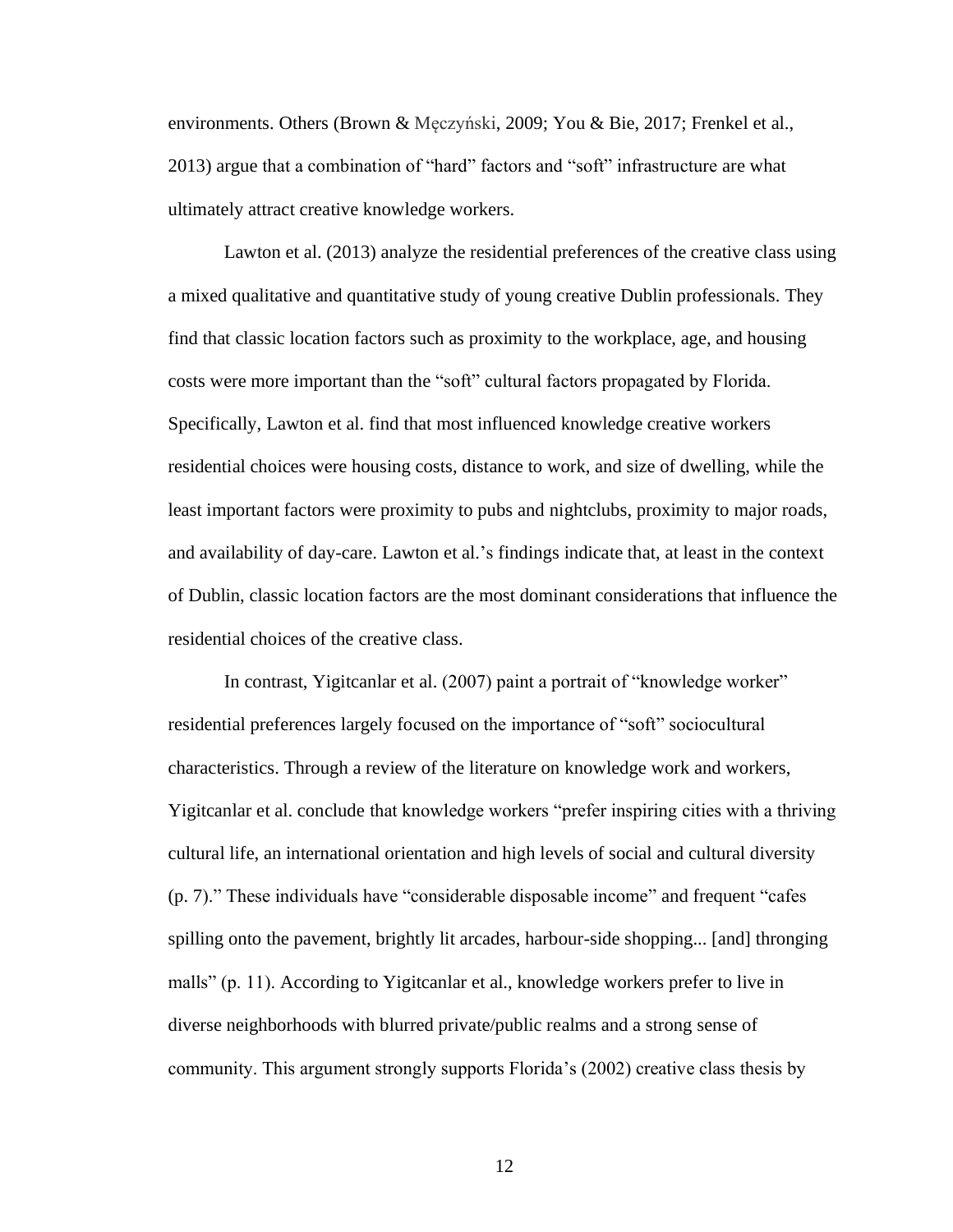emphasizing the role that culture plays in attracting residents working in creative and knowledge-based industries.

Other scholars emphasize the importance of both "hard" and "soft" factors in knowledge workers' residential decision-making process. Brown & Męczyński (2009) empirically investigated why individuals, rather than firms, decide to locate in specific cities. Brown & Męczyński conducted questionnaire-based interviews with over 280 knowledge-based workers in two European post-industrial cities: Birmingham, England and Poznan, Poland, inquiring about specific motivators for moving to the city. Brown  $\&$ Męczyński found that the most important factors influencing the worker's decisions to live in Birmingham or Poznan were a combination of "hard" and "soft" factors. Specifically, job opportunities and transportation access were among the most important "hard" factors, while personal connections such as proximity to friends and family were the most important "soft" factors dominating knowledge worker location decisions. Notably, the "soft" factors emphasized by Florida such as leisure and entertainment opportunities were moderately but comparatively less important factors influencing location decisions.

You & Bie (2017) similarly point to a combination of classic and soft factors in knowledge-worker residential location decisions. They use spatial regression and variance partitioning to examine the factors that influence the agglomeration of creative workers in Shenzhen, China in 2000 and 2010. They find that overall, economic opportunities most consistently influenced the location choices of knowledge workers. However, cultural and tolerance factors were also found to be significant, leading You & Bie to conclude that "multiple approaches, including promoting social mixture over time,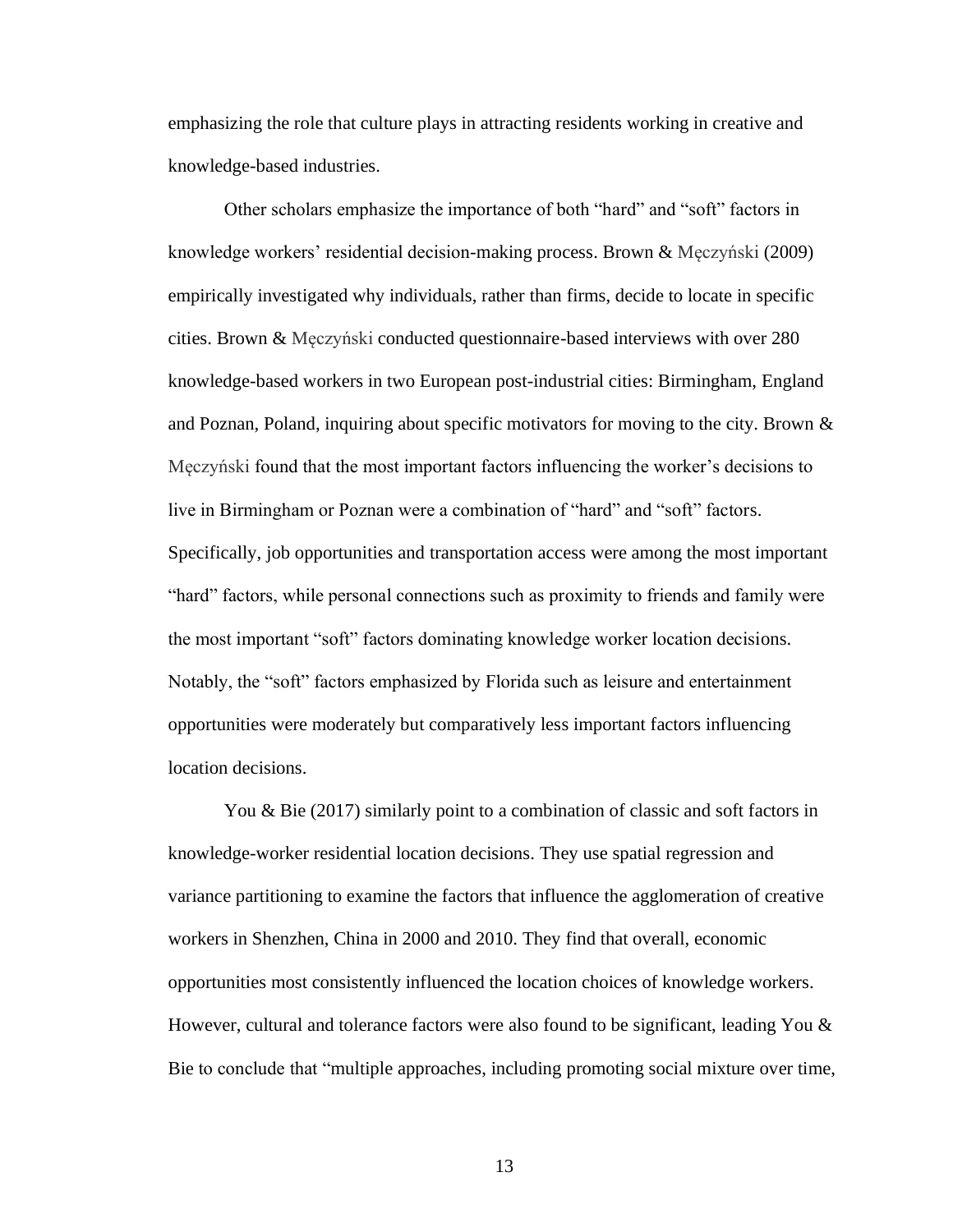enhancing quality of place, and keeping economic prosperity" must all be utilized to "foster creative capital" in cities (p. 98).

Like Brown & Męczyński (2009) and You & Bie (2017), Frenkel et al. (2013) paints a hybrid picture of knowledge workers as "household members, employees, and leisure consumers," who consider both classic and leisure-oriented factors when deciding where to live (p. 39). Frenkel et al. examine the location decisions of knowledge-workers in the Tel-Aviv Metropolitan area to compare the importance of classic location factors, such as housing affordability and proximity to high-paying jobs, to the importance of "lifestyle factors" proposed by Florida (2002) and Yigitcanlar et al. (2007). Using a utility-based discrete choice model, Frenkel et al. find that both classic utilitarian residential choices and access to culture and leisure were important factors in the residential choices of creative knowledge workers. Specifically, the most important factors influencing knowledge workers' residential choices were socioeconomic level in a community and housing affordability. However, a desire to live close to cultural amenities was also among the most important factors, with these individuals also preferring to live closer to the city center.

Additionally, Frenkel et al. highlight discrepancies in results from this study and studies of other cities such as Ranstad, Netherlands (Van Oort et al., 2003), and Dublin, Ireland (Lawton et al., 2013). In Ranstad, access to open space and natural amenities were among the most important factors attracting creative knowledge workers, while these factors were non-significant for Tel-Aviv. In Dublin, size of dwelling was found to be a top consideration for these individuals in their home search. The findings suggest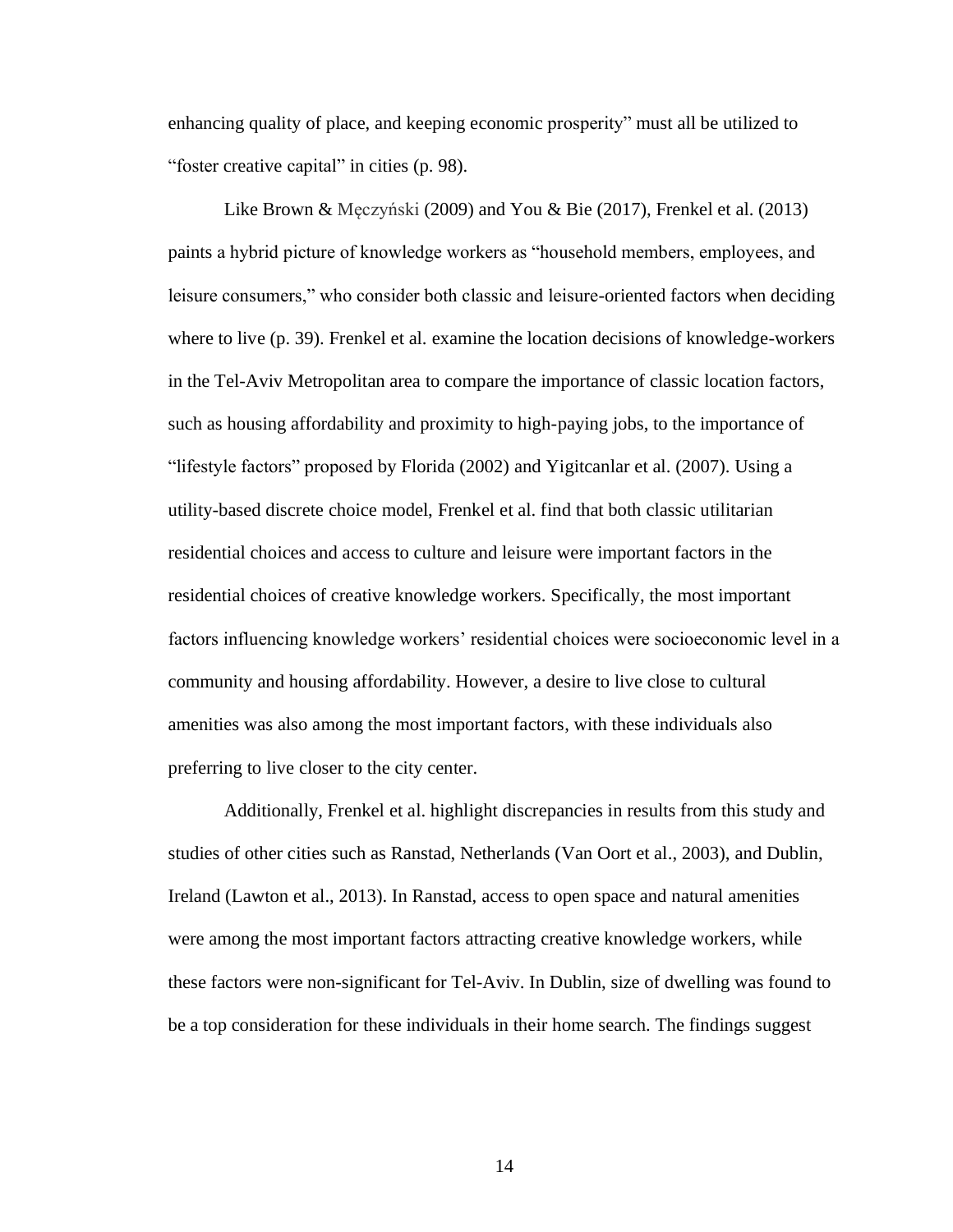that residential preferences of knowledge workers are highly contextual and differ significantly across geographies.

The literature suggests that a wide range of factors influence the residential decisions of knowledge-based creative workers. Additionally, an individual's age and region of origin also significantly influences location preferences. Classic location decision factors such as job opportunities, housing options, and transportation access continue to dominate where creative and knowledge-based workers are choosing to live. However, there is also growing evidence suggesting that "soft" factors like local cultural environments play a supplemental role in residential decision-making, albeit more strongly in some regions than in others. Perhaps Brown & Męczyński (2009) articulates this best by stating that "'quality of place' issues should be considered as 'steering' factors in location choice, while life events (such as starting the first 'career' job, preferences of spouse and familial ties) are the actual 'triggering factors' for choices to be made" (p. 249). For many municipal leaders in post-industrial cities, the opportunity to influence these "steering" factors as a way to attract the creative class is too great to pass up.

### Food Amenities and the Creative Class

<span id="page-21-0"></span>Though the influence of amenities in the location decisions of the creative class is widely debated, as Glaeser et al. (2001) find, certain types of amenities are more likely to influence residential choices than others. In particular, Glaeser et al. find that restaurant density is strongly related to population growth in counties across the U.S. (2001). Certain demographic characteristics such as age, educational attainment level, and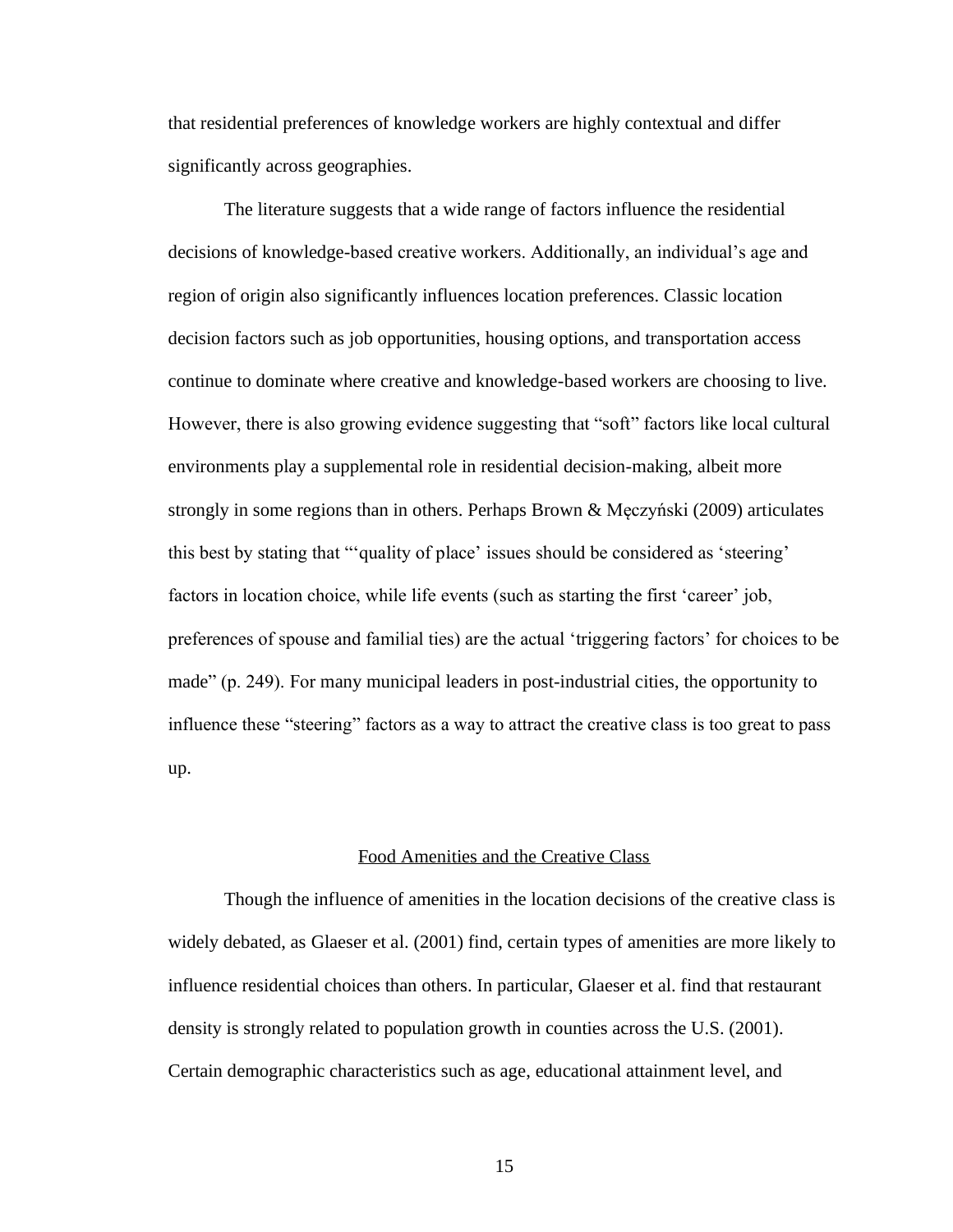income have also been found to strongly correlate with certain types of amenities located in neighborhoods. Clark (2003), Meltzer et al. (2010), Martin (2014), and Glaeser et al. (2018) observe that younger, college-educated residents – many of whom may be considered members of the creative class - tend to live in locations with greater proportions of food-based amenities.

Clark (2003) finds that certain types of amenities correlate with concentrations of different segments of the population. Using regressions controlling for up to twenty variables across 3,111 U.S. counties, he discovers that natural amenities like moderate temperature and access to bodies of water correlate with higher proportions of elderly residents, while college students tend to live closer to "constructed" amenities such as opera, juice bars, museums, and Starbucks, and residents who filed high tech patents congregated in locations with ample access to both natural and constructed amenities. Clark's research makes the important distinction that certain amenities attract residents who are in different stages of life. Further, the findings highlight that younger residents of college age, as well as residents who filed high-tech patents, tend to live in places where they have access to constructed food-based amenities such as Starbucks and juice bars.

Similarly, Meltzer et al. (2010) explore the relationship between retail environments and neighborhood demographic characteristics in New York City using data from the Census Bureau's Zip Business Pattern series, finding that a greater density of food service establishments such as restaurants are located in neighborhoods with higher income residents. Martin (2014) observes that "eating [at restaurants] has become an important part of how people spend their leisure time and disposable income" (p. 1871).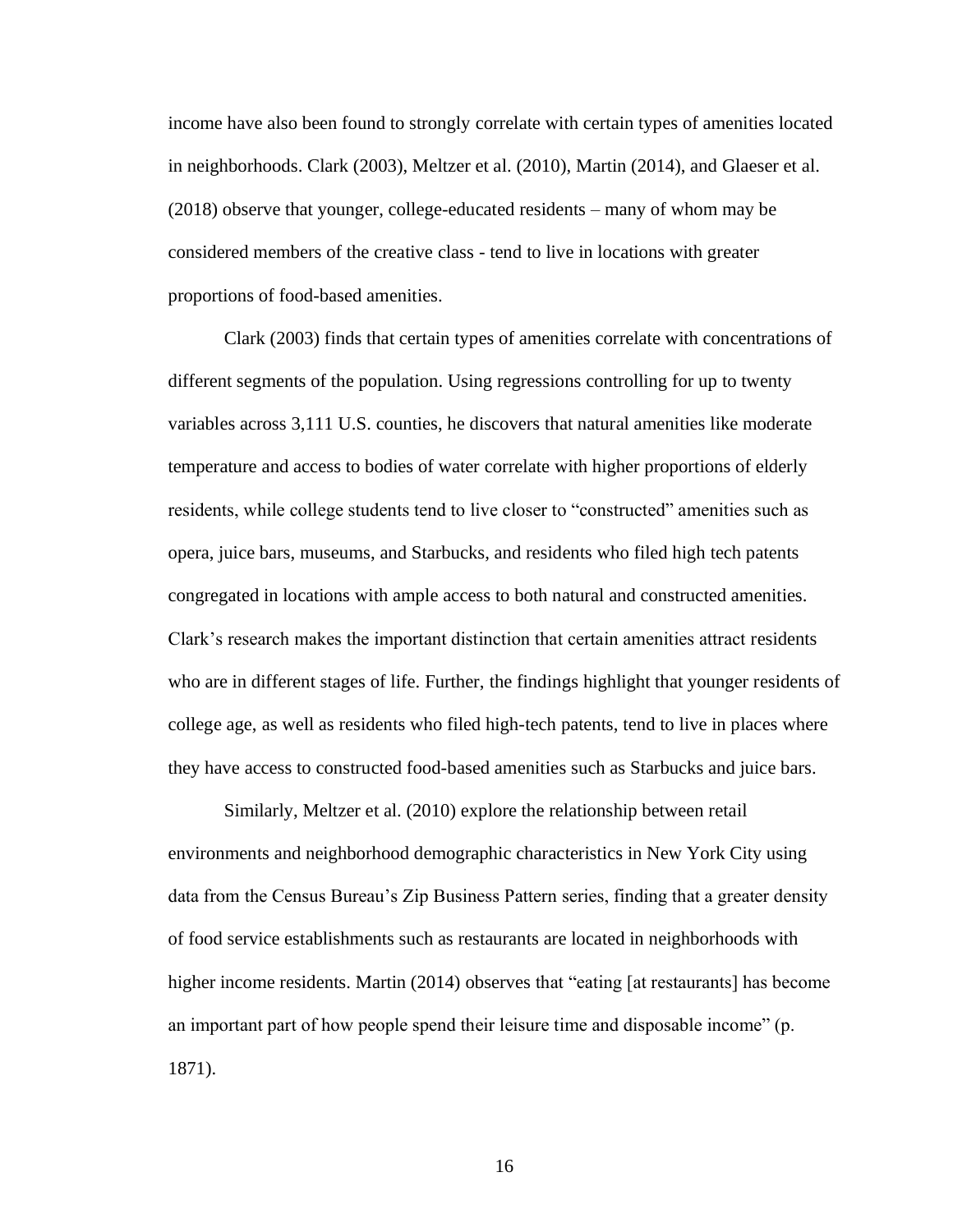In a recent study most directly related to the goals of this research, Glaeser et al. (2018) examines the relationship between the quantity of food-based amenities such as grocery stores, cafes, restaurants, and bars and demographic characteristics in New York City neighborhoods. Using Census, Federal Housing Finance Agency, Streetscore (an algorithm that uses Google Streetview) and Yelp data, Glaeser et al. determine that growth in certain types of businesses such as bars, cafes, and grocery stores were good predictors of increases in the share of college educated residents in a neighborhood. Glaeser et al. also find that changes to the business ecosystem in an area predict changes to residents' age and a neighborhood's racial composition, though much less strongly compared to changes in a neighborhood's share of college-educated residents.

Glaeser et al.'s (2018) paper has important implications for this thesis. First, this study's methodology most significantly influences the methods used for this paper. Second, Glaeser et al. find strong evidence that greater densities of food-based businesses indeed correlate strongly with higher percentages of those who likely fall into the category of creative class. However, his study examines the nation's most populous city and largest financial hub, New York City. This context is extremely different from the economic and social contexts of many of New England's mid-sized post-industrial cities, which, unlike New York City, have historically struggled to attract a younger, highly educated knowledge-based workforce.

Importantly, Reese & Sands (2008) raise the question of whether the creative class thesis is even applicable outside of major metropolitan areas. Therefore, by studying the relationship between food amenities and demographics outside of a major metropolitan context, planners and policymakers working for New England's post-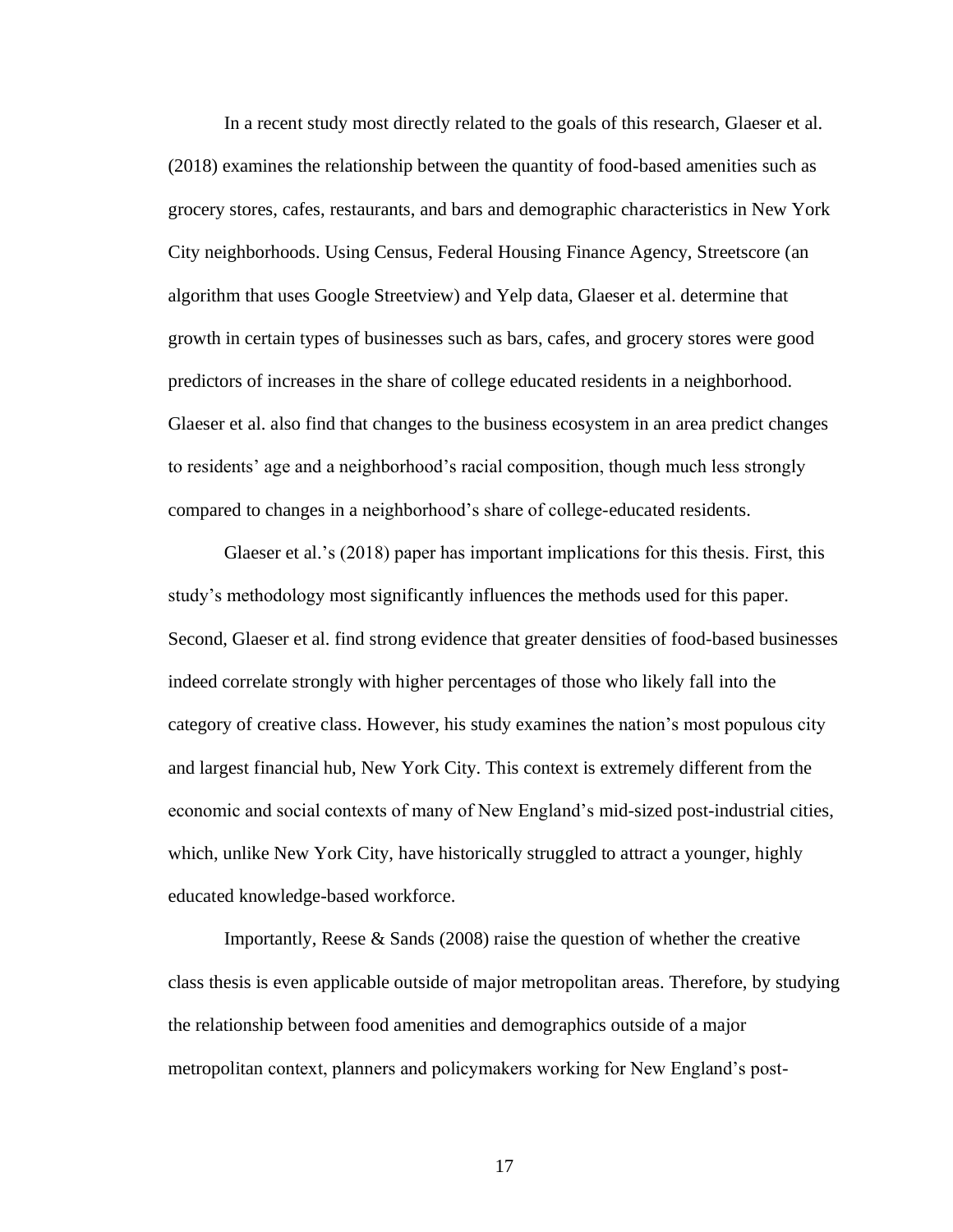industrial communities may be able to better understand how food-based economic development strategies may or may not affect their communities.

### Conclusion

<span id="page-24-0"></span>The literature serves as important context as post-industrial city leaders continue to turn to food-based economic development strategies as a means of attracting and retaining younger, college-educated residents. Though the positive relationship between food-based amenities and members of the creative class has been noted in large urban centers like New York City and Chicago, it is less understood in the context of New England's mid-sized post-industrial cities. Without an understanding of the relationship that currently exists between food-based amenities and demographic characteristics in this context, planners, policymakers, and civic leaders working in these areas cannot make fully informed decisions about the effects that an augmented food-centric business and cultural environment may have on their communities.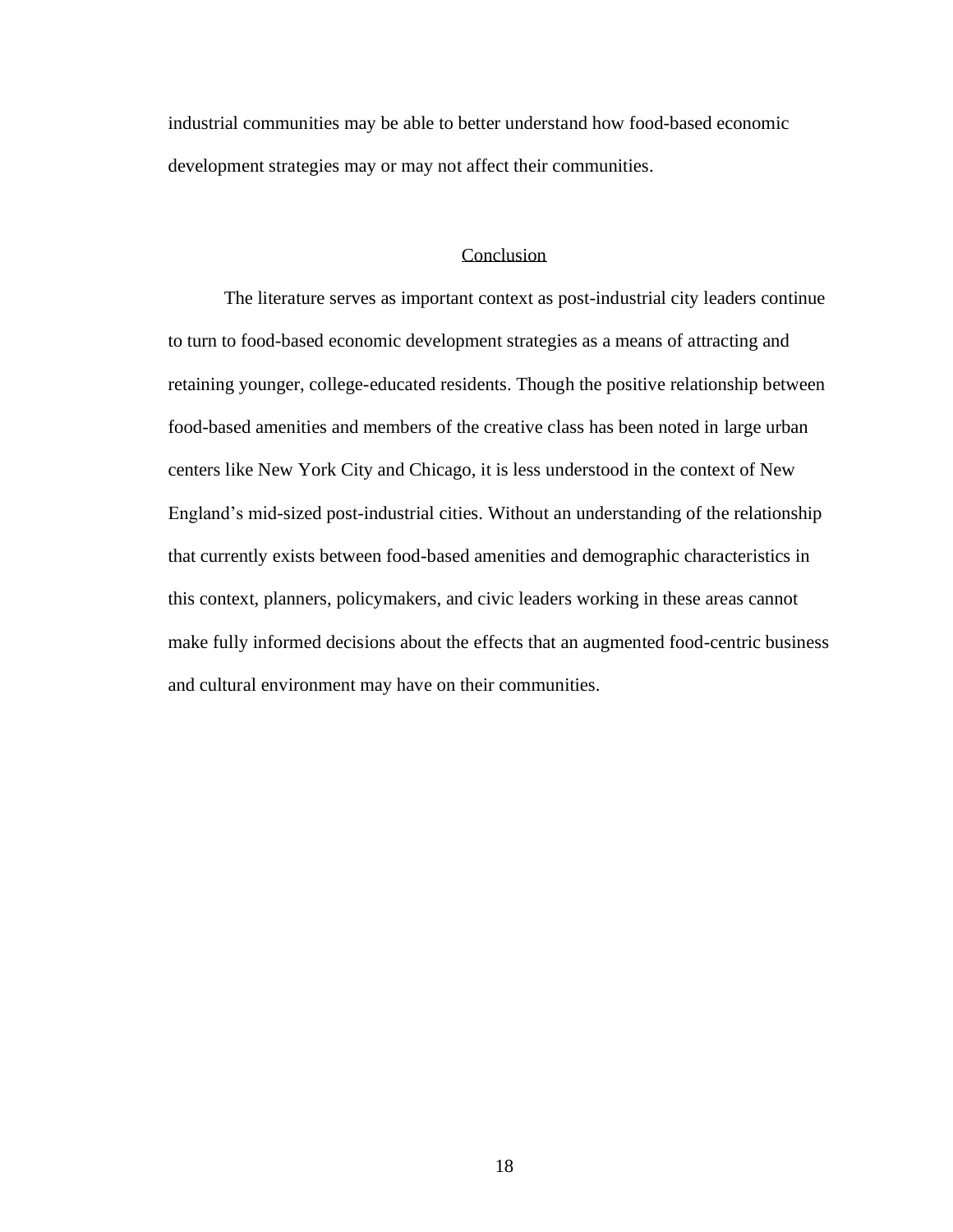### CHAPTER 3

# FOOD-BASED REVITALIZATION STRATEGIES IN NEW ENGLAND'S POST-INDUSTRIAL CITIES

<span id="page-25-0"></span>New England's mid-sized post-industrial cities have pursued the expansion of food-based businesses using a wide range of strategies in recent years. Some cities express a desire for more restaurants or cafes in their master plans, while others have created business programs and incentives explicitly targeting food-related businesses. Still more cities have created food-themed programming, often organized and promoted by Business Improvement Districts (BIDs) or cultural districts, seeking to bolster local cultural capital through community events centered around cuisine. Importantly, many of these cities connect their food-related initiatives to wider goals of resurgence driven in part by the attraction and retention of members of the creative class.

### City Planning Documents

<span id="page-25-1"></span>Cities across New England are increasingly incorporating food-related amenities into their wider revitalization strategies. A common theme across post-industrial city plans is a stated desire to create "live, work, and play" environments that are perceived as being the preferred residences of choice for young professionals. For example, Chicopee, Massachusetts created a Chicopee Transformative Development Initiative (TDI) District in 2019 that "aspires to build upon recent momentum to activate vacant buildings and become a hub for high-skilled workers and homegrown entrepreneurs," clearly communicating their desire to both attract new and retain existing residents working in knowledge-intensive fields (Chicopee). Echoing Florida's (2002) emphasis on the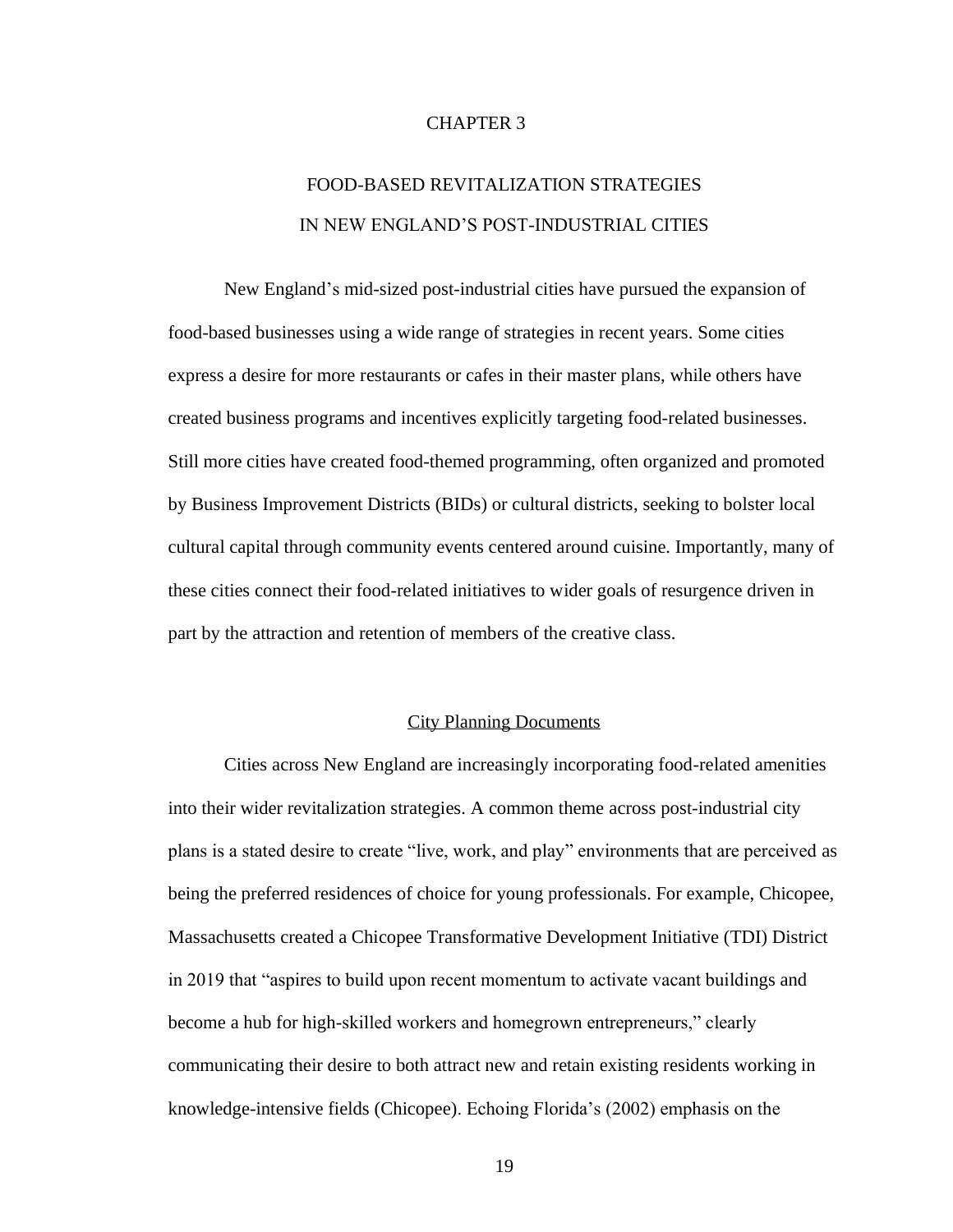importance of experience to creative knowledge-workers, the Chicopee TDI District "aims to create an urban atmosphere – an experience which cannot be found in surrounding rural and suburban areas" (Chicopee).

The linkage between revitalized live/work/play districts and food amenities emerges when examining the planning documents of many of New England's mid-sized post-industrial cities. For example, the City of Worcester's Downtown Theatre District Master Plan incorporates a map outlining potential sites for hosting "Programming for Temporary Food and Fun," including a farmer's market, pop-up diner, and food trucks. These additions to Worcester's downtown are described as being integral to their wider strategic plan to "create a lively District for Worcester businesses, visitors and residents to work, live, study and play" (p. 17).

In a Market Analysis and Strategic Action Plan for Downtown Haverhill (2007), project consultant Gruen, Gruen & Associates describe how "resurgence of areas like Downtown Haverhill frequently relates to eating and drinking places," and therefore, "the challenge will be to attract a critical mass of food-related and agglomeration of specialty stores or services that have unique attractions" (p. 11). Specifically, the report cites "coffee or espresso and tea shops, take-out restaurants," a "sit-down coffee house" and a "full-service 'Downtown-centric' grocery store" as examples of businesses that, when located in close proximity to each other, "will help provide customer traffic... [and] will enrich the image of the Downtown as more than just a place to work or shop" (p. 11). In this way, the consultants very clearly connect the quantity and variety of food-related amenities to the resurgence of downtown Haverhill by stating that more restaurants, cafes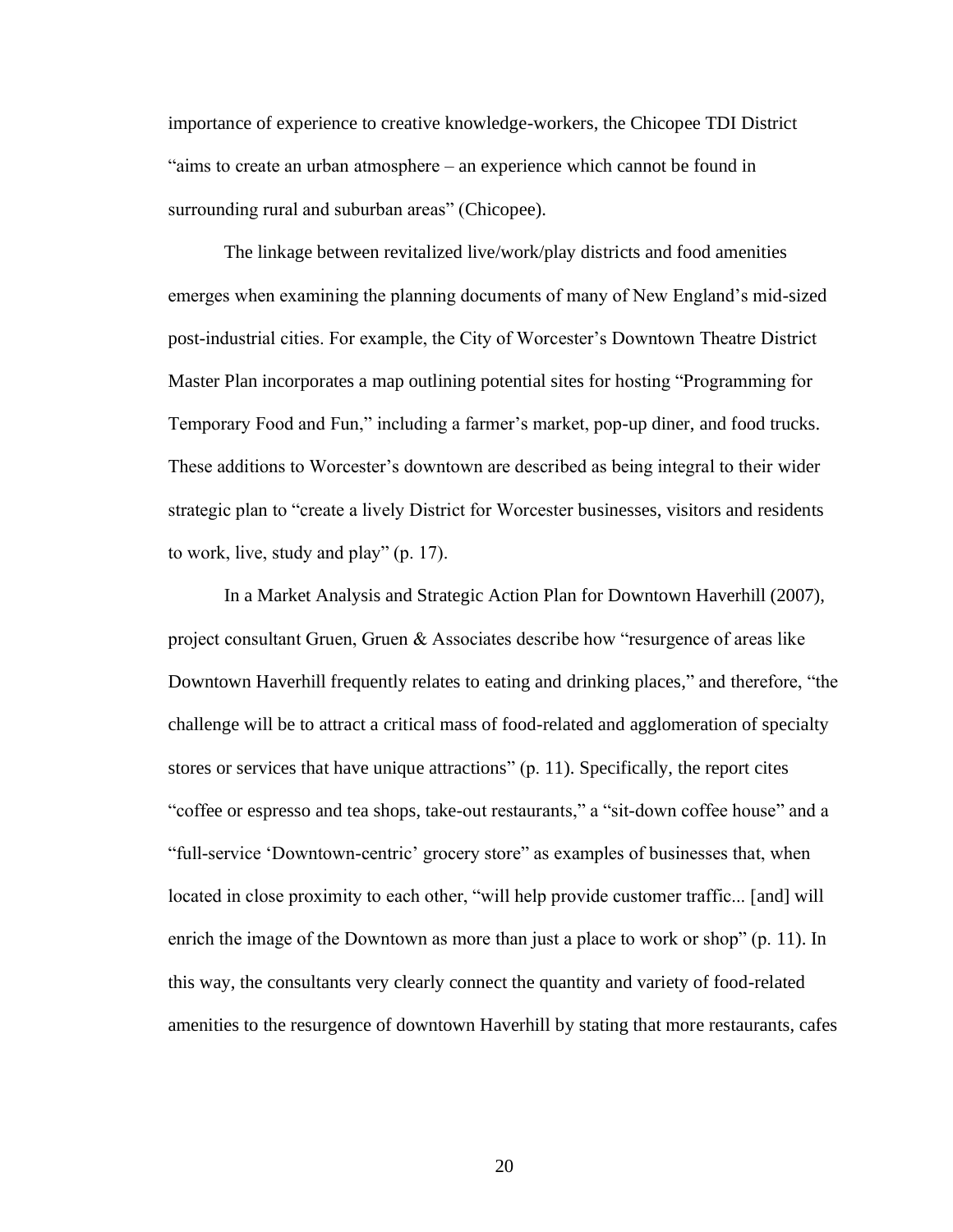and other food businesses are needed in order for Haverhill to fully realize its potential for revitalization.

The City of Brockton, Massachusetts' Downtown Action Strategy similarly frames food businesses as desirable additions to its downtown that the city believes to be catalysts for additional redevelopment. One of the main themes throughout their Downtown Action Strategy is a need to "improve the mix of uses downtown" such as cafes and restaurants, as well as "food stores... breweries and smallbatch distilleries" (p. 8) The City of Brockton takes it a step further in its commitment to expand its food businesses portfolio, outlining its plan to dedicate a city-owned parcel into a generator of food-businesses – a restaurant incubator. The City of Brockton applied for and received a \$50,000 Massachusetts Urban Agenda Economic Development Planning Grant that they plan to use to renovate a former office building into a restaurant incubator (Laroque, 2016). According to the Downtown Action Strategy, the restaurant incubator would "house a changing array of street-level dining options run by entrepreneurs testing concepts for restaurants" (p. 10) These restauranteurs, as well as owners of other types of "food-focused businesses," would also be permitted to use a commercial kitchen.

New dining opportunities are a welcome addition to Brockton's downtown. According to Brockton's Planning Director, Rob May, "we are desperate for new restaurants downtown" (Laroque, 2016). Similarly, Brockton Mayor Bill Carpenter expressed, "one of the things people look for when visiting or choosing to live downtown is restaurants. It also ties in with us looking to bring additional companies downtown" (Laroque, 2016). In addition to a restaurant incubator, Brockton's Downtown Action Strategy outlines its goal of permitting and promoting outdoor dining – including food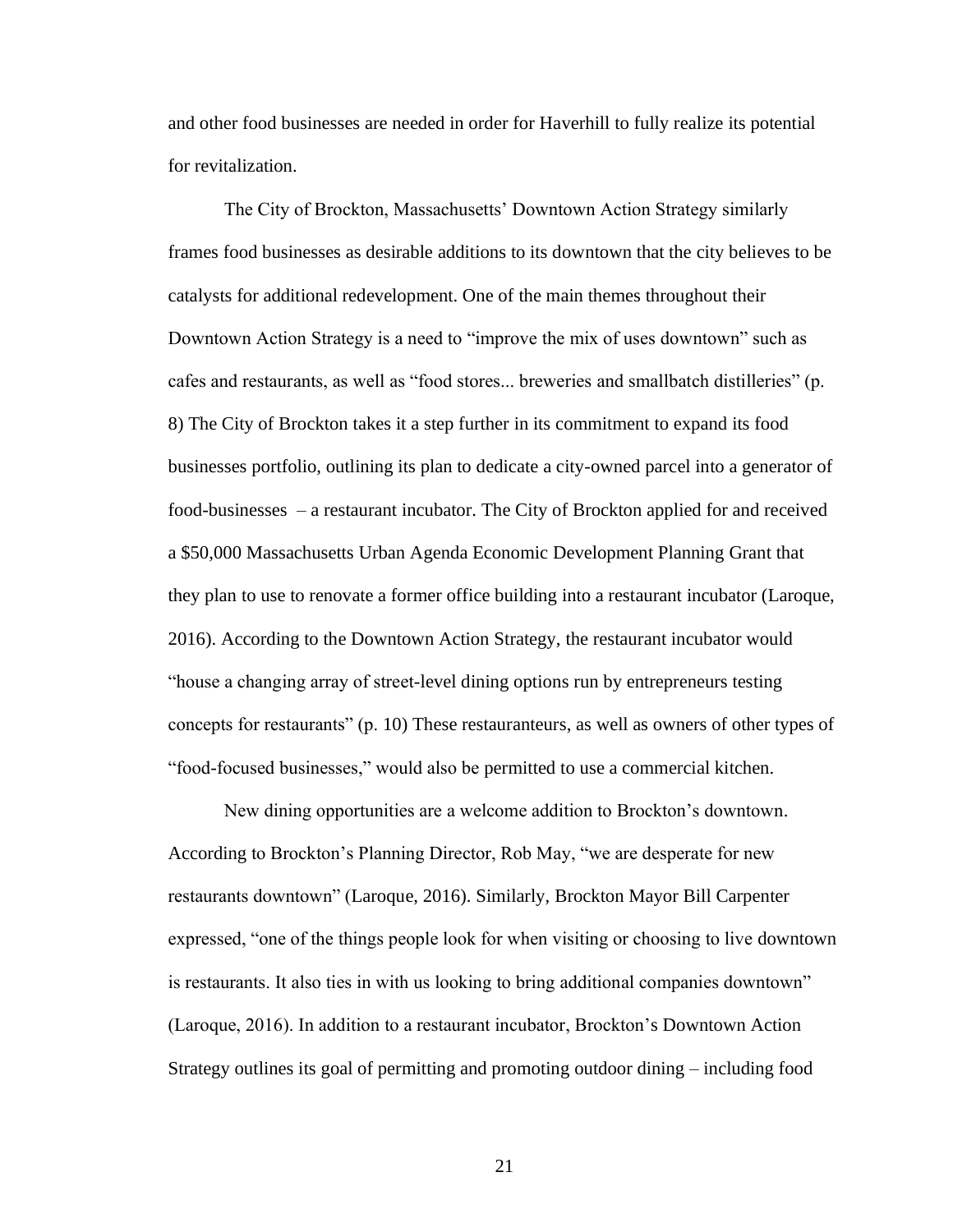trucks – as well as creating additional programming for downtown Brockton's farmer's market.

The City of Waterbury, Connecticut similarly emphasizes a clear desire for additional food amenities in its downtown throughout their Downtown Strategic Plan (2016). In order to "reclaim its position as a regional employment center and commercial hub," the Waterbury Downtown Strategic Plan states that "the ground floors of buildings must be activated with public programming such as restaurants, bars, coffee shops..." as "these are the elements that bring people to the street and create the activity desired in a thriving urban center," (Downtown Strategic Plan, p. 8). In particular, the Town of Waterbury expresses interest in attracting "family restaurants, outdoor dining, an ice cream establishment and healthy food vendors such as fresh juice and smoothie bars" to downtown Waterbury with the hope of "[enhancing] the downtown's destination status ... [and to] help create demand for other shopping options," (Downtown Strategic Plan, p. 49).

The City of Waterbury also hopes to create a "retail and dining destination with multiple small shops such as cheese, wine, hardware, fresh produce, bakery, butcher, spice shop, coffee, florist, and others," (Downtown Strategic Plan, p. 74). Much of the proposed retail for the space relates to food and drink consumption. Like Brockton's planned restaurant incubator, Waterbury hopes to include "shared commercial cooking equipment for vendors" within the marketplace (Downtown Strategic Plan, p. 74). The Waterbury Downtown Strategic Plan states that a downtown marketplace is "required for several reasons," including a need to "compete for businesses, workers, and residents," a need to create an "expected amenity in a thriving urban downtown," and the ability to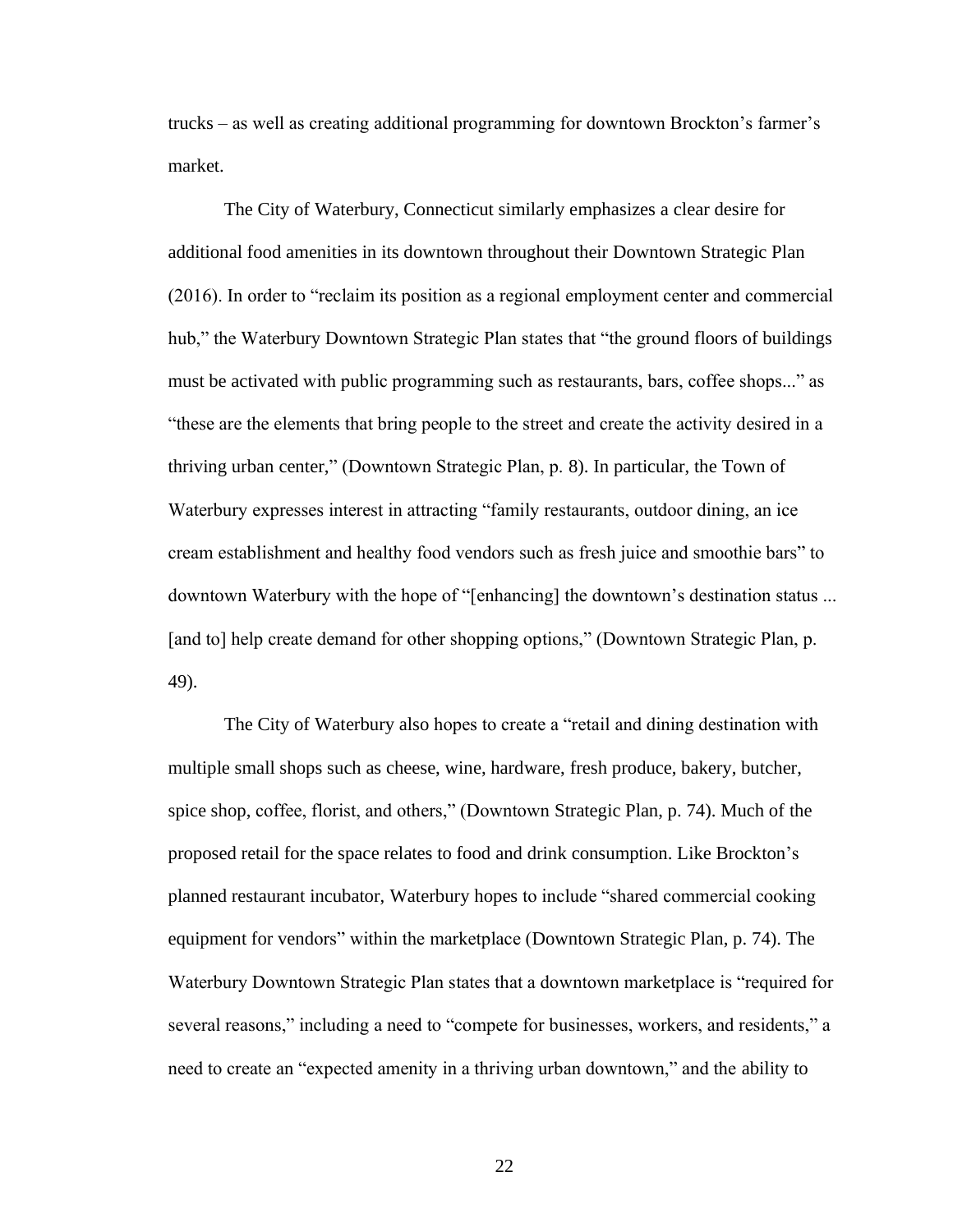"[serve] as an incubator for small food and craft businesses" (Downtown Strategic Plan, p. 74).

Clearly, a theme has emerged across the planning documents of many mid-sized post-industrial cities in New England. Food-related businesses - from fine dining to fastcasual, outdoor cafes, artisanal cheese shops and ice cream parlors - are in high-demand for city leaders who are eager to attract new residents and visitors to their longoverlooked downtown districts.

### Business Programs and Incentives

<span id="page-29-0"></span>Three cities included in this study – Springfield, Massachusetts, Lowell, Massachusetts, and New Britain Connecticut – have created business programs and incentives exclusively available to food-related businesses with the hope of increasing the quantity and variety of food-centered businesses as a component of wider downtown revitalization efforts.

The City of Springfield's Downtown Dining District was "designed to attract and assist full-service restaurants seeking to locate in Springfield's downtown dining district," with the goal of "[encouraging] and [promoting] investment and job creation through financial assistance in the district" (DDDF). The program is funded using the United States Department of Housing and Urban Development (HUD) Section 108 Loan Program. Springfield's Downtown Dining District hopes to attract "experienced restaurateurs" who are seeking to create new restaurants within the designated district boundaries (DDDF). The loans range from \$50,000 to \$200,000 and have a fixed interest rate between 2% and 4%, with a repayment term of ten years. This funding may be used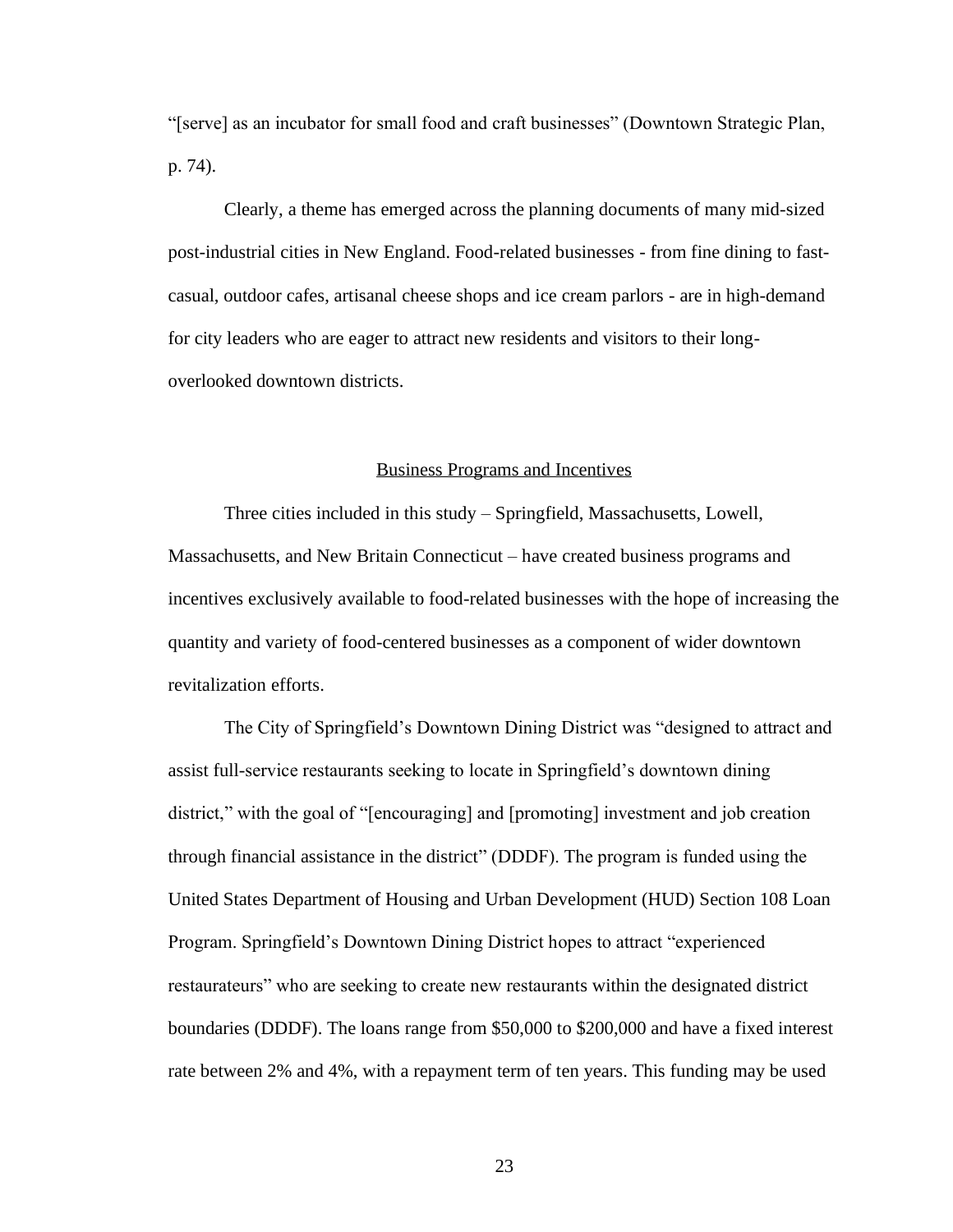for "design, construction, equipment, and working capital, and is only available for foodbased businesses, which the City defines as businesses with "more than 50% sales of food products" (DDDF). The fund may also "consider on a case-by-case basis other foodbased businesses" such as "fresh/prepared food markets/delis, locally produced/developed food or beverage tasting facilities, and other unique concepts that would add significant value to the district" (DDDF).

The City of Springfield's Downtown Dining District fund was created in tandem with over \$3.3 billion in investment in Springfield's downtown, including the \$950 million MGM Springfield casino project and the recently-completed \$94 million renovation of the historic Springfield Union Station (DDDF). The developments are either located adjacent to or within the Dining District. Thus, food businesses – restaurants in particular – are positioned as important compliments to other redevelopment efforts in Springfield's downtown.

In partnership with the Lowell Development and Financial Corporation, the City of Lowell, Massachusetts offers a Downtown Venture Fund Program, a resource available to "new retail and restaurant ventures" that plan to locate in downtown Lowell. Up to \$100,000 in funding is available for businesses and retail that may be used for design work, construction, equipment, inventory, and working capital. The goal of the Downtown Venture Fund program is to "add value and diversity to the retail and restaurant climate of Downtown Lowell by making available low-cost financing... [to] create the critical mass needed to encourage others to open new ventures in Lowell; similar to what has occurred in recent years in Portsmouth, NH, Newburyport, MA and Portland, ME, among others" (DVF). In addition to distinctly-creative retail concepts (art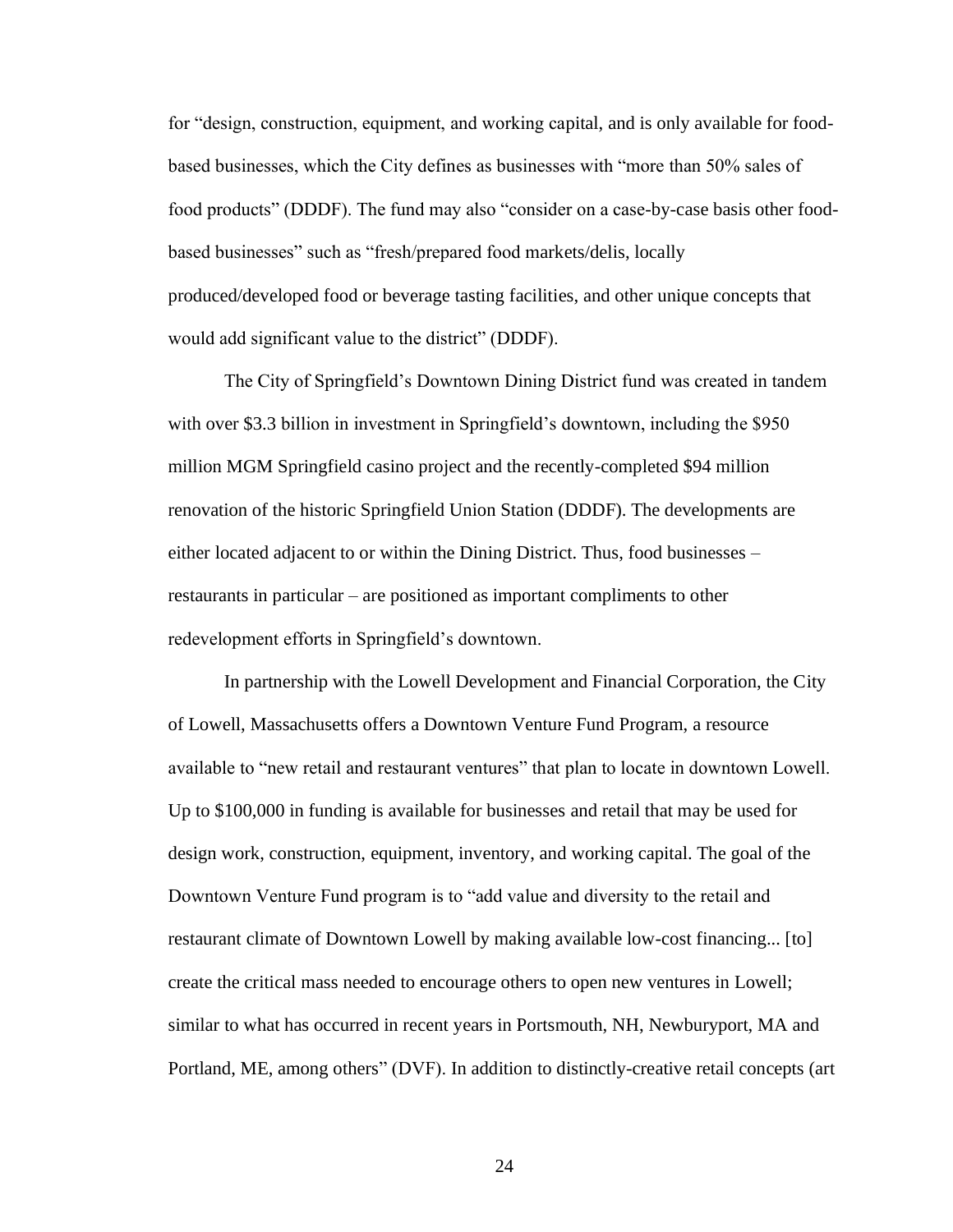galleries, antique shops, and "specialty bed, bath and kitchen accessory shops"), the Fund aims to target food related businesses such as restaurants (excluding fast-food establishments); "coffeehouse[s] offering entertainment;" and specialty food stores (DVF). The Downtown Venture Fund initiative demonstrates how city officials often jointly pursue expansion of arts-related and food businesses.

Lastly, the City of New Britain offers a New Restaurant Incentive Program for new restaurants located in New Britain's Enterprise Zone. This program is exclusive to businesses that are classified as either a Full Time or Limited Service restaurant using the Department of Labor's North American Industry Classification System (NAICS). As part of this program, the new restaurant business receives tax exemptions that "may be 100 hundred (100) percent [exempt] in the first year and 50 percent exempt in the second year" (ED Tool Box).

### BIDs, Cultural Districts & Restaurant Associations

<span id="page-31-0"></span>In addition to planning documents, many of New England's mid-sized postindustrial cities have created Business Improvement Districts (BIDs), cultural districts, or restaurant associations that, among other functions, support and promote local food-based businesses.

Several cities examined in this study (Springfield, Massachusetts; Manchester, New Hampshire; New Britain, Connecticut; Hartford, Connecticut; Bridgeport, Connecticut) have formed Business Improvement Districts (BIDs). BIDs are "special assessment districts in which property owners vote to initiative, manage and finance supplemental services or enhancements above and beyond the baseline of services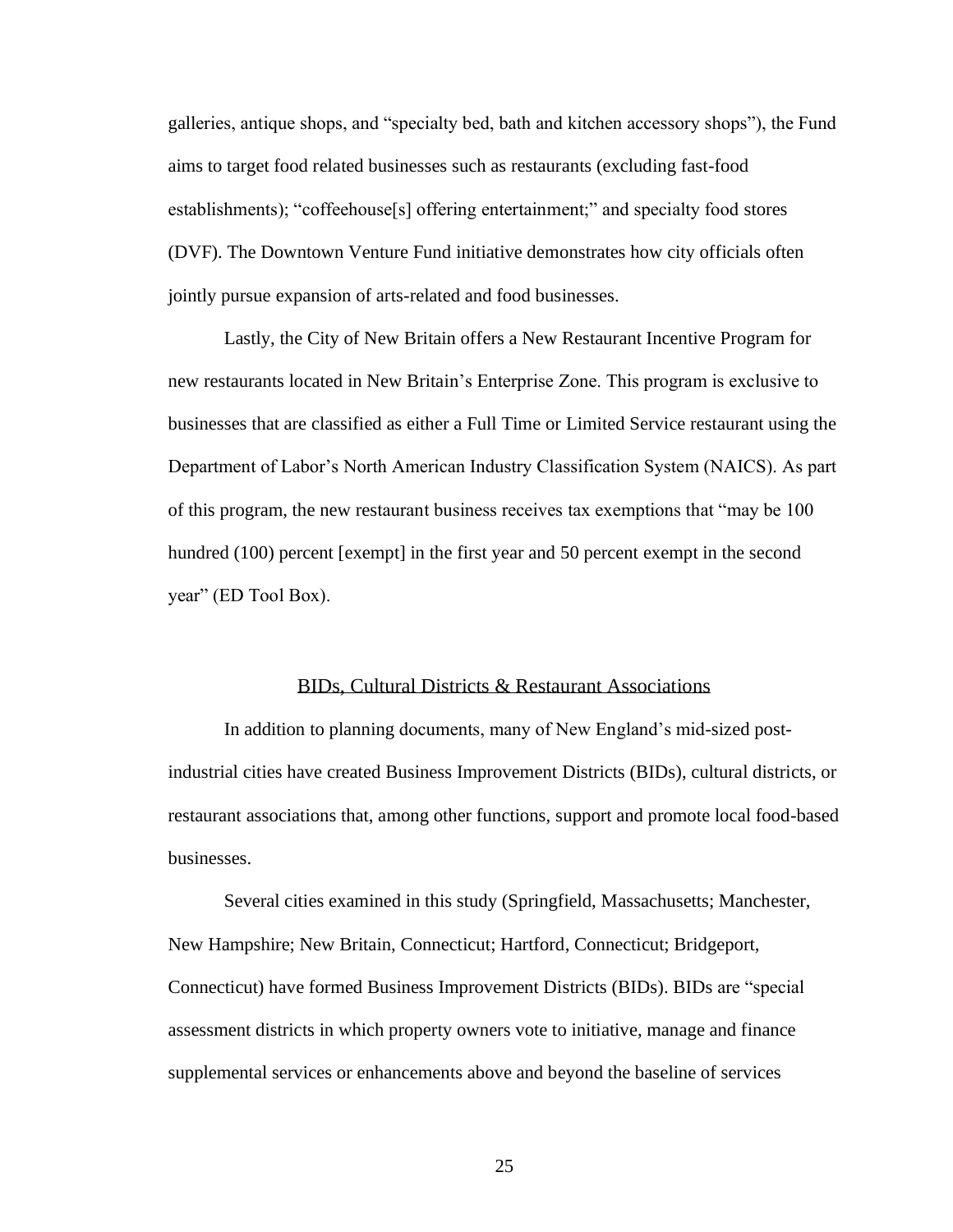already provided by their local city" (Business Improvement Districts, n.d.). The additional fee associated with the BID is only paid by the properties located within the designated BID boundary. The services and programs provided by the BID vary by place, but often include "marketing and public relations services," "improving the downtown marketplace or city/town center," "capital improvements," "public safety enhancements," and "special events" (Business Improvement Districts, n.d.). For these reasons, BIDs are an attractive and popular way for New England's post-industrial cities to generate revenue and create additional management that focuses on revitalization efforts specifically targeting their downtown areas.

The BIDs created by New England's post-industrial cities have heavily focused on food for themes for programming, marketing and placemaking themes. The marketing of dining options often stresses the multicultural dining options available in downtowns which reflect the racial and ethnic diversity of each city. For example, the City of Manchester, New Hampshire's BID website describes the "impressive array of restaurants offering ethnic cuisines, such as Bosnian, Caribbean, Chinese, French-Canadian, Greek, Hungarian, Indian, Italian, Japanese, Mexican, Middle Eastern, Nepali, Thai, Vietnamese and more" located in its downtown (Shopping & Dining in Manchester, n.d.). On its website, the Springfield BID emphasizes its range of dining options, from "great locally owned coffee shops where you can enjoy an espresso or latte while reading or working on the laptop" to "delicious lunch spots where you can grab a quick panini or have an elegant business lunch," and finally "incredible dinner spots for a romantic night out, a business dinner, or a family meal" (Dining, n.d.). The City of Hartford's BID blog similarly promotes its restaurants and other eateries, as seen in just a sample of its article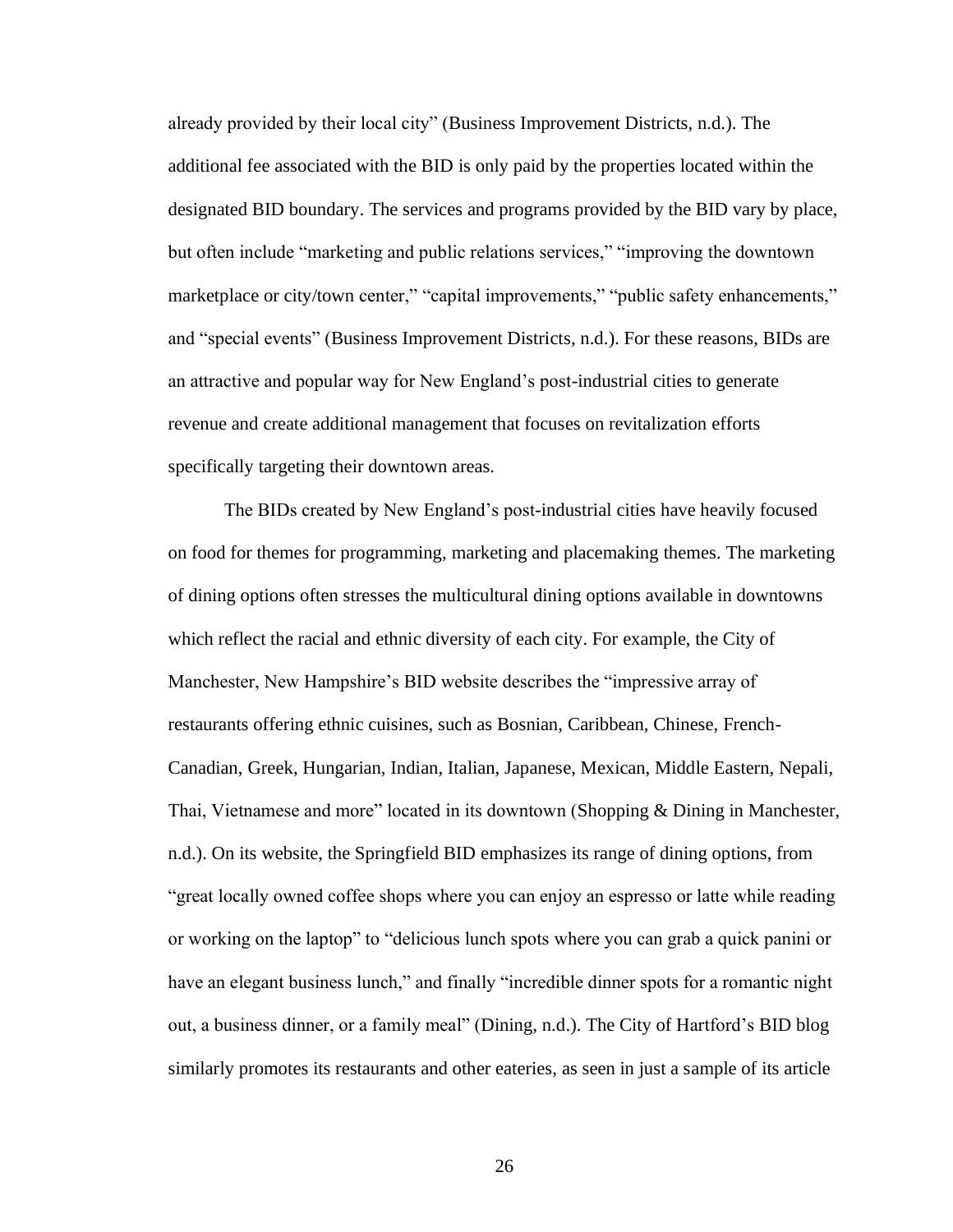titles: "Photos: Taste of the Carribbean 2019," "6 Places to Get a Brain Freeze All Summer Long," "Free Lunchtime Music," "10 Places to Stuff Your Face with Chocolate Cake," "Hartford Bakery Guide," "13 Sandwiches You Should Eat in Hartford" (Awesome Things, n.d.). Clearly, much of the money generated through BIDs in New England's post-industrial urban centers is used in efforts to brand downtowns as dynamic food destinations.

Many Massachusetts cities – including Worcester, Springfield, Lowell, Lynn, and Haverhill – have created cultural districts that promote arts, culture, and entertainment within a defined boundary. However, unlike BIDS, cultural districts do not require that property owners pay an additional for shared services. Instead are state-designated and thus cultural districts qualify for state grants through the Massachusetts Cultural Districts Initiative (Kotsopoulos, 2014). The goals of cultural districts are "to attract artists and cultural enterprise; encourage businesses and job development; establish the district as a tourist destination; preserve and reuse historic buildings; enhance property values and foster local cultural development" (Kotsopoulos, 2014).

Like BIDs, the events and marketing efforts of cultural districts are often foodthemed. For example, the City of Lowell's Canalway Cultural District boasts an "array of dining destinations... making it the premier entertainment hub of the Merrimack Valley" (About the Canalway Cultural District, n.d.). Reflecting Florida's (2002) emphasis on the creative class preference for dynamic and authentic cultural experiences, Lowell emphasizes the proximity of its dining options to other cultural amenities: "many restaurants are within walking distance to art and performance venues in the Canalway Cultural District... enjoy a relaxing meal before a show, or cap off the evening with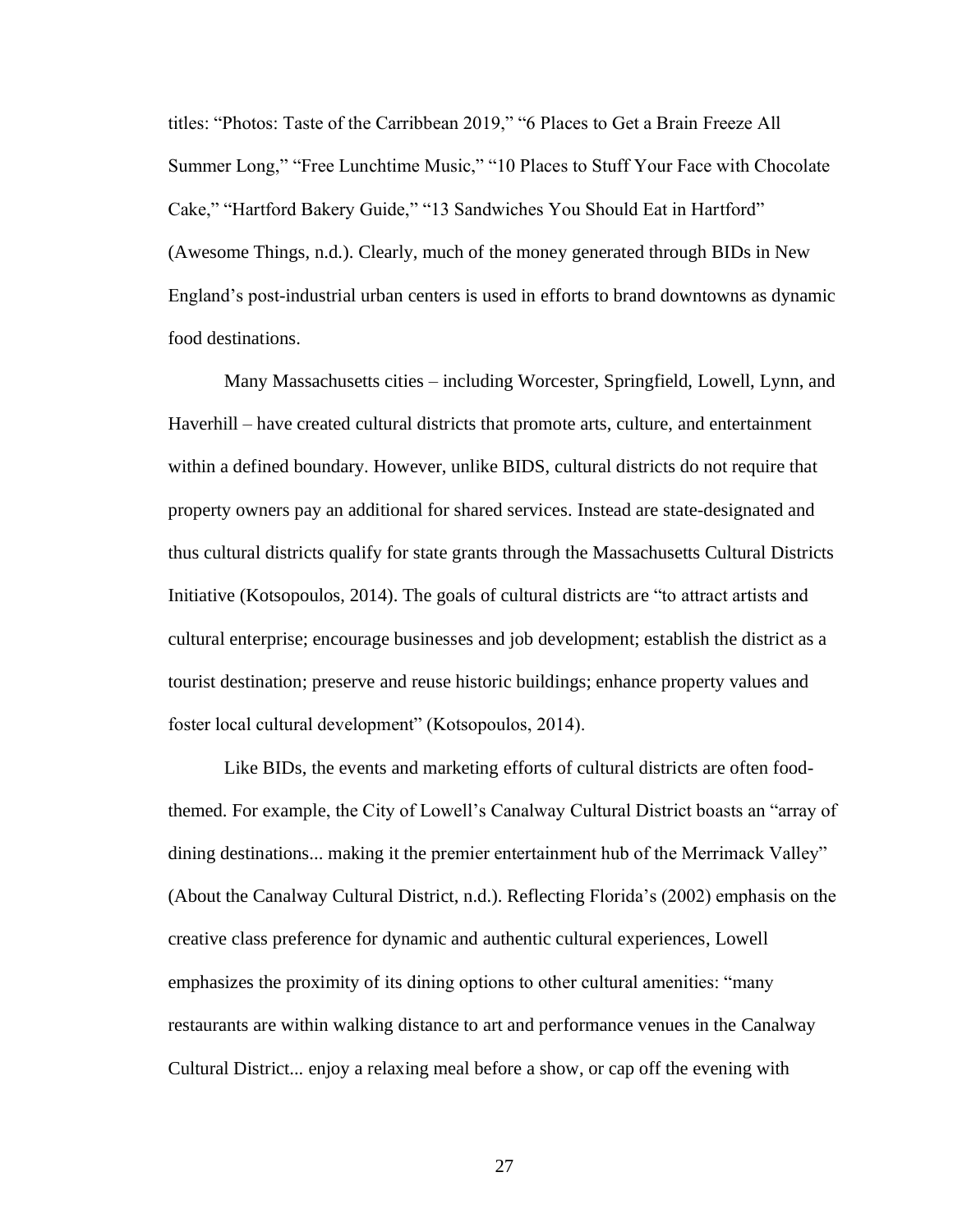cocktails and dessert for a pleasurable experience in the District" (About the Canalway Cultural District, n.d.). The food programming and marketing for designated cultural districts demonstrate how food, arts and culture are leveraged in tandem to enhance the perception of New England's post-industrial cities as premier cultural destinations.

Additionally, although the City of Lawrence does not have an established cultural district or BID, its website outlines its goal of "building the vitality of the downtown core through the creation of new residential, business, retail, cultural and entertainment opportunities" (Business & Economic Development, n.d.). Reflecting this, "a group of restaurant and bar owners in Lawrence have teamed up under a common goal: to advocate for what they see as a burgeoning foodie scene in the city," creating a Lawrence Restaurant and Bar Association (Mathews, 2018). According to Eddie Crespo, the spokesperson for the Lawrence Restaurant and Bar Association, the organization aims to "[provide] a unified voice to the bar and restaurant community in Lawrence...be advocates toward helping progress our business goals collectively... promoting the city of Lawrence as a destination of choice for people want to sample new cuisines or visit fun establishments or bars" (Mathews, 2018). The formation of the Lawrence Restaurant and Bar Association reflects a desire to bolster the food business presence in Lawrence and to strengthen the business environment of their downtown.

### **Conclusion**

<span id="page-34-0"></span>New England's mid-sized post-industrial cities are pursuing the growth and expansion of food-related businesses using a multi-pronged approach, as stated many in their city planning documents. Business programs targeting restaurants and other food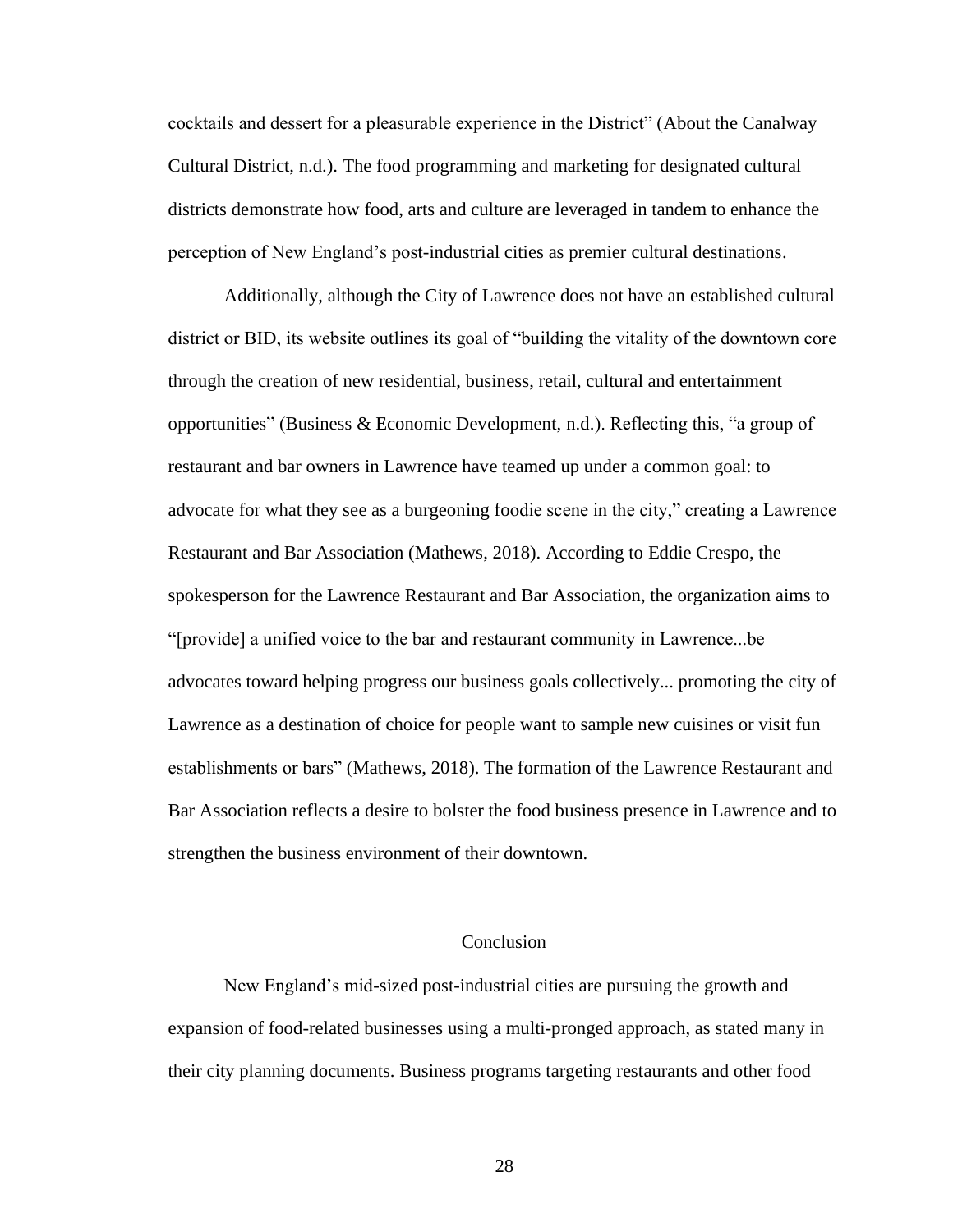businesses provide resources such as loans and other technical support. BIDs and statedesignated cultural districts enable cities to generate or apply for funding that is often used to promote the downtown as a "foodie" destination. These efforts contribute to wider goals of revitalization in downtown centers that have for decades struggled to attract and retain residents employed in creative class professions.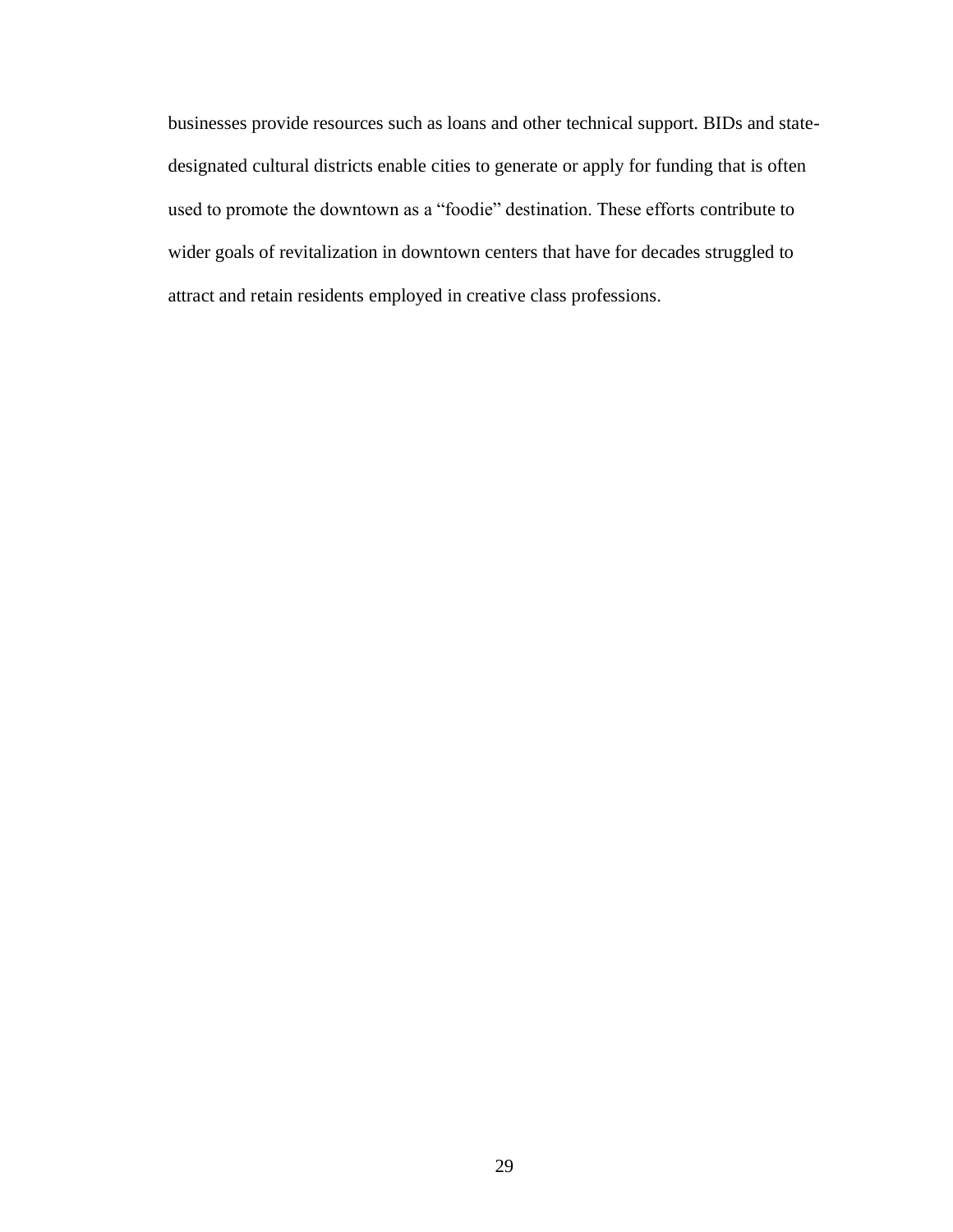### CHAPTER 4

### METHODOLOGY

<span id="page-36-0"></span>This research will be conducted using primarily quantitative methods. First, a total of eighteen mid-sized, post-industrial cities in New England were chosen as the research sample using the following criteria: each has a population between 45,000 and 200,000 residents, a significant industrial history marked by a period of rapid population growth and one of decline, and exclusive zip codes that do not significantly overlap with adjacent cities or towns (see Table 1). Cities in Vermont and Rhode Island that would otherwise fit this criteria were not included in this study because their zip codes are not exclusive to municipal jurisdictions. The units of analysis for this research are individual zip codes within the chosen eighteen cities.

<span id="page-36-1"></span>Table 1: List of Cities Included in Research

| Bridgeport, Connecticut<br>Lowell, Massachusetts |                           | New Britain, Connecticut   |  |
|--------------------------------------------------|---------------------------|----------------------------|--|
| Brockton, Massachusetts                          | Lynn, Massachusetts       | Peabody, Massachusetts     |  |
| Chicopee, Massachusetts                          | Manchester, New Hampshire | Portland, Maine            |  |
| Hartford, Connecticut                            | Manchester, Connecticut   | Springfield, Massachusetts |  |
| Haverhill, Massachusetts                         | Middletown, Connecticut   | Waterbury, Connecticut     |  |
| Lawrence, Massachusetts                          | Nashua, New Hampshire     | Worcester, Massachusetts   |  |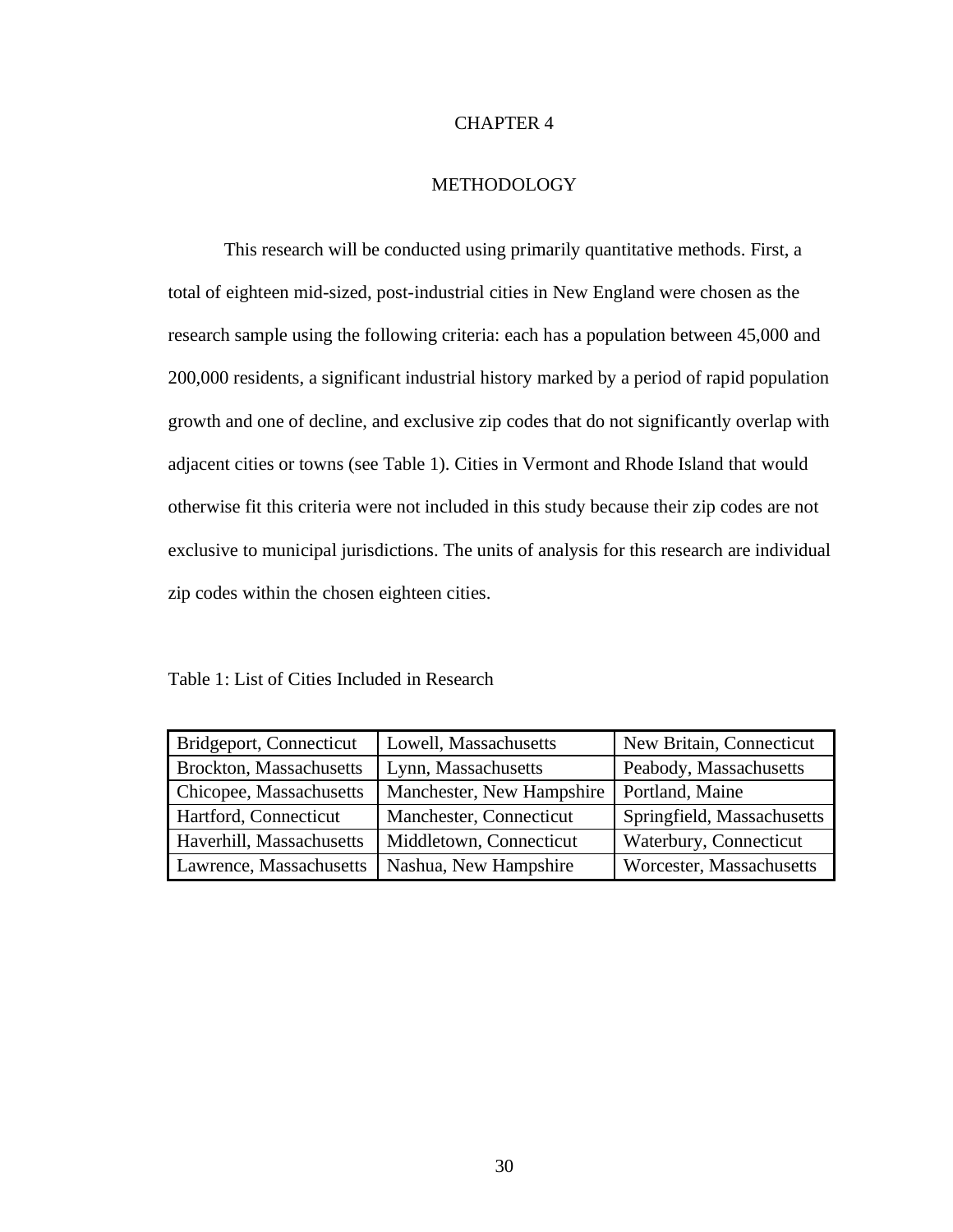

<span id="page-37-0"></span>Figure 1: Map of Cities Included in Research

Source: MassGIS.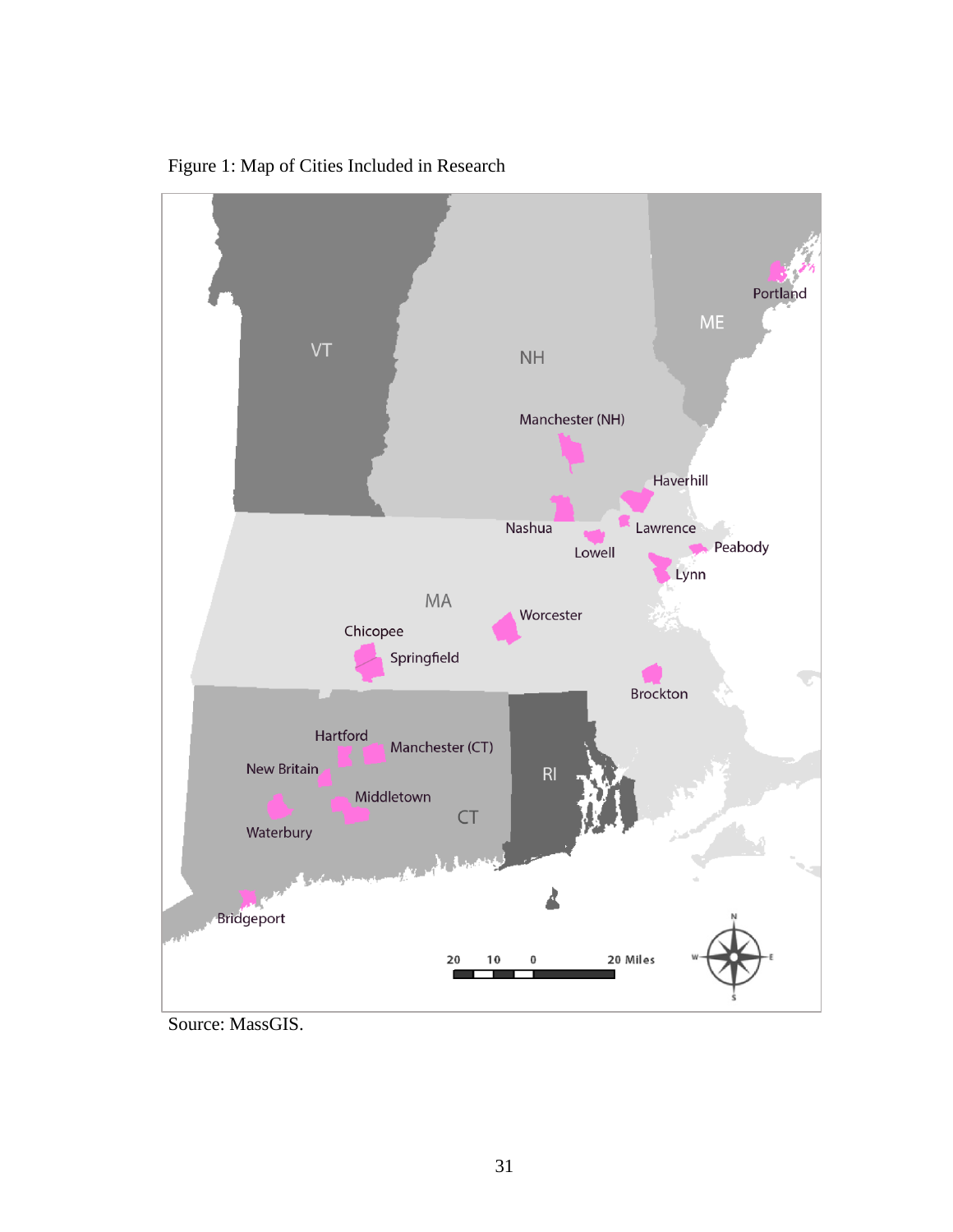Second, I chose independent and dependent variables to examine over two time periods to assess how changes to the food business environment correlate to changes to a neighborhood's demographic characteristics (see Tables 3a and 3b). I extracted demographic data from the American Community Survey, and the food business data from the U.S. Census Bureau Zip Business Pattern series.

I chose eight demographic characteristics as my independent variables (see Table 3a), collected for the years of 2012 and 2016. These variables include: median household income, percent of population who are 25 to 34 years old, percent of population with a bachelor's degree or higher, percent white, black, Asian, Hispanic or Latino of any race, and other race or ethnicity, percent employed in Creative Class professions, percent employed in Creative Core 1 occupations, percent employed in Creative Core 2 occupations, and percent employed in Creative Core 3 occupations.

The occupation types chosen for the creative class profession types were borrowed from Bereitschaft & Cammack's (2015) study, which translated Florida's Bureau of Labor Statistics-based categorization of creative class and creative core occupations into comparable data from the U.S. Census Bureau's American Community Survey (ACS). Using this classification, Creative Class occupations are represented by the 'management, business science and arts occupations' major occupational group, the Creative Core 1 by the 'computer, engineering, and science occupations' sub-group, Creative Core 2 by the 'education, training and library occupations' sub-group, and Creative Core 3 by the 'arts, design, entertainment, sports, and media occupations' subgroup.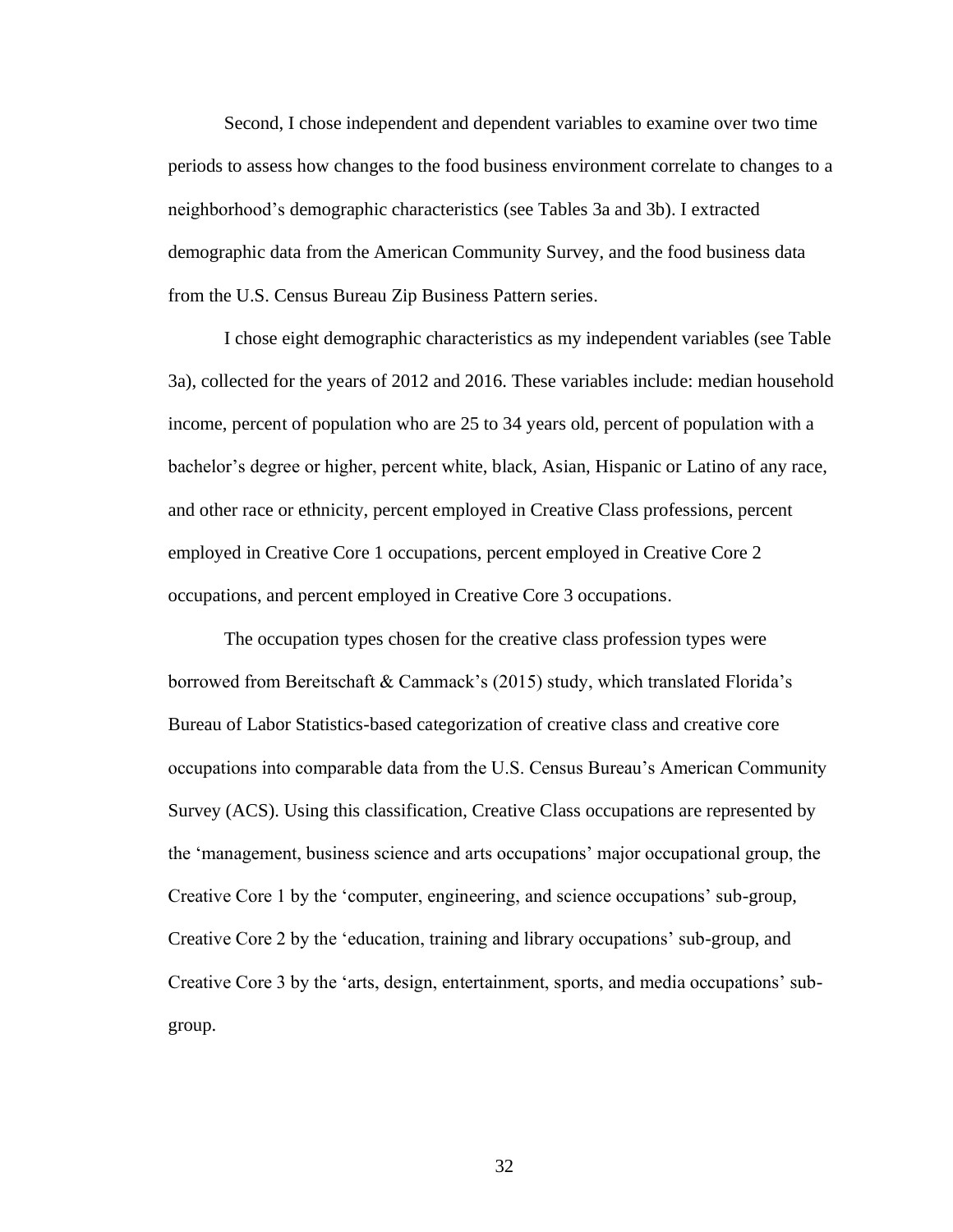| Variable                                                       | Definition                                                                                | Source                                                  |
|----------------------------------------------------------------|-------------------------------------------------------------------------------------------|---------------------------------------------------------|
| Population<br>characteristics<br>% 25 to 34 years old          | % of population between the ages of<br>25 and 34 years old                                | American<br>Community<br>Survey 2008-2012,<br>2012-2016 |
| Median Household<br>Income<br>% Bachelor's Degree<br>or Higher | Median household income<br>% of population with at least a<br>Bachelor's degree           |                                                         |
| % in Poverty                                                   | % of population below poverty line                                                        |                                                         |
| % Hispanic                                                     | % of population Hispanic or Latino<br>of any race                                         |                                                         |
| % White                                                        | % of population white (non-<br>Hispanic)                                                  |                                                         |
| % Black                                                        | % of population black (non-<br>Hispanic)                                                  |                                                         |
| % Asian                                                        | % of population Asian (non-<br>Hispanic)                                                  |                                                         |
| % Other Race                                                   | % of population of another race or<br>ethnicity                                           |                                                         |
| % Creative Class                                               | % of workers employed in<br>'management, business, science and<br>arts' occupations       |                                                         |
| % Creative Core 1                                              | % of workers employed in<br>'computer, engineering and science'<br>occupations            |                                                         |
| % Creative Core 2                                              | % of workers employed in<br>'education, training and library'<br>occupations              |                                                         |
| % Creative Core 3                                              | % of workers employed in Arts,<br>design, entertainment, sports, and<br>media occupations |                                                         |

<span id="page-39-0"></span>Table 2: Demographic Variable Definitions and Sources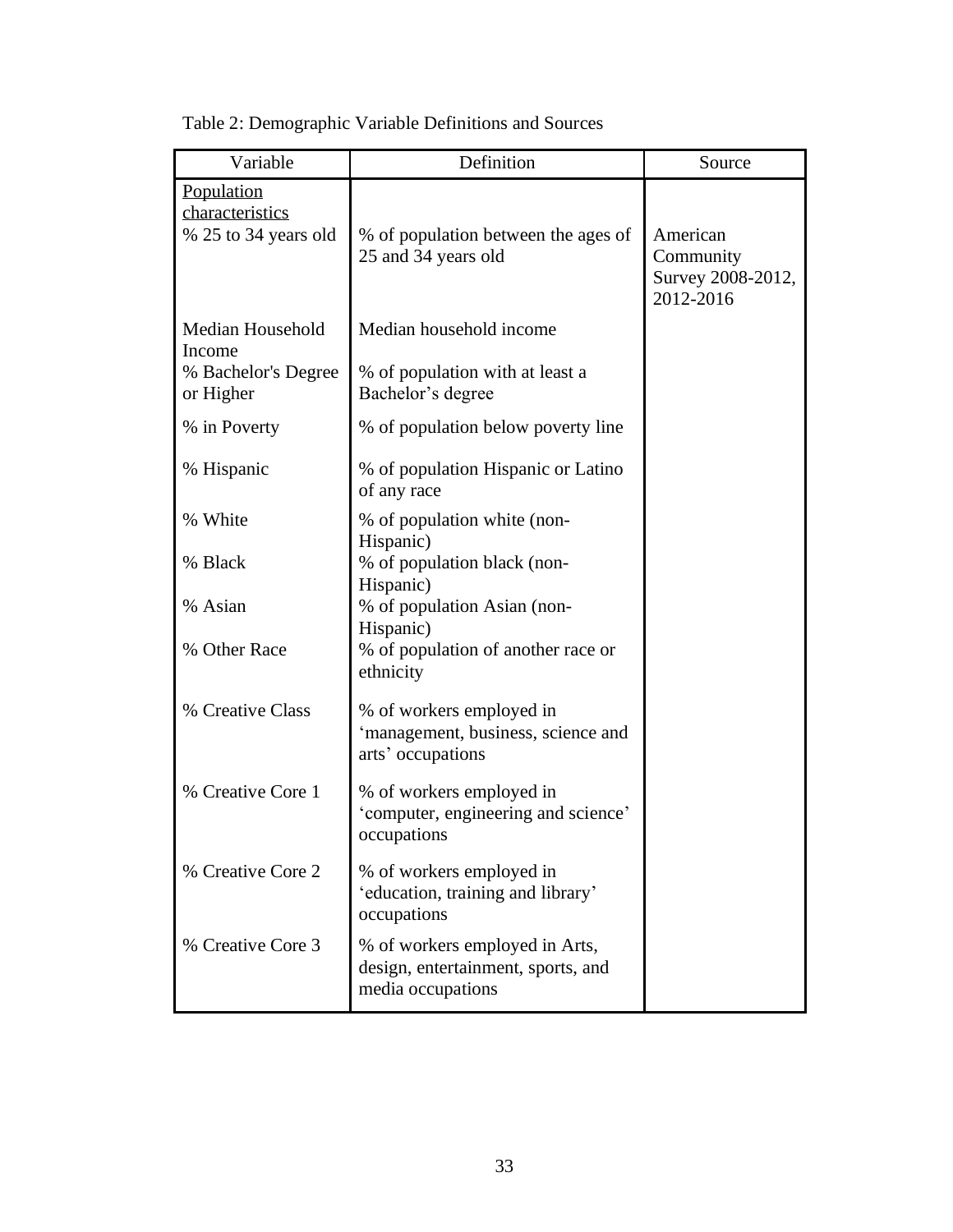<span id="page-40-0"></span>Table 3: Food Business Variable Definitions and Sources

| Variable                                 | Definition                                                                                      | Source                                             |
|------------------------------------------|-------------------------------------------------------------------------------------------------|----------------------------------------------------|
| Food business<br>metrics                 |                                                                                                 |                                                    |
| # of Supermarkets<br>Per Capita          | # of supermarkets or grocery<br>stores (not convenience stores) in<br>ZIP divided by population | <b>Zip Code Business</b><br>Patterns 2012,<br>2016 |
| # of Specialty Food<br>Stores Per Capita | # of specialty food stores in ZIP<br>divided by population                                      |                                                    |
| # of Bars Per Capita                     | # of establishments in ZIP divided<br>by population                                             |                                                    |
| # of Restaurants Per<br>Capita           | # of establishments in ZIP divided<br>by population                                             |                                                    |

Additionally, I chose four food business types for this study: supermarkets, specialty food stores, bars, and restaurants. A full description of the food service and retail subsectors chosen to represent these categories is included in Table 3. The density of these food businesses was measured on a per capita basis by dividing the number of a type of food business in a zip code by the zip code's total population.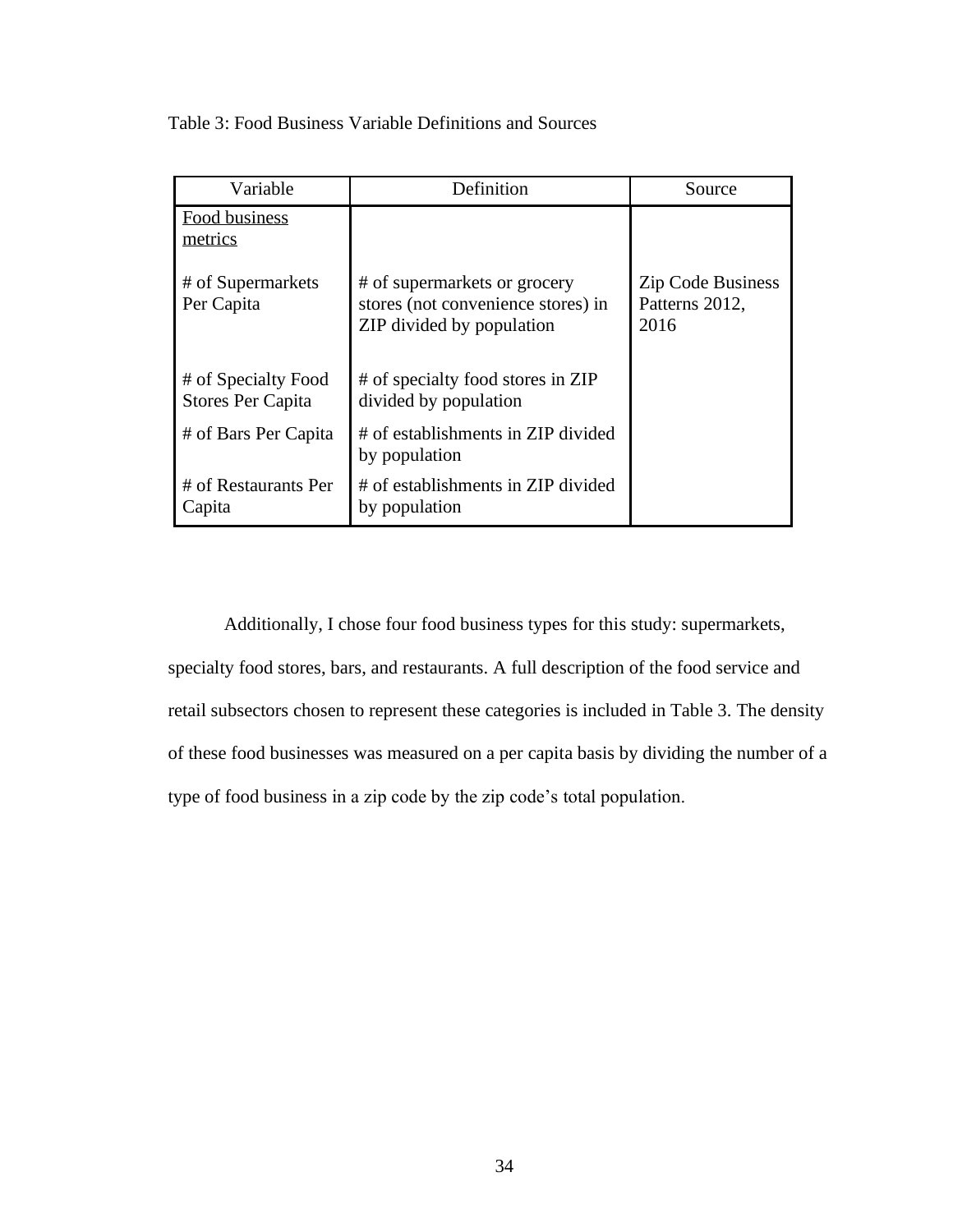| <b>NAICS</b> code | Industry sub-sector                                         | Variable                        |
|-------------------|-------------------------------------------------------------|---------------------------------|
| 7224              | Drinking Places (alcoholic beverages)                       | <b>Bars</b>                     |
| 7225              | Restaurants and other eating places                         | Restaurants                     |
| 722511            | Full service restaurants                                    |                                 |
| 722513            | Limited-service restaurants                                 |                                 |
| 722513            | Cafeterias, grill buffets, and buffets                      |                                 |
| 722514            | Snack and nonalcoholic beverage bars                        |                                 |
| 4551              | Supermarkets & other grocery (except<br>convenience) stores | Supermarkets                    |
| 4552              | <b>Specialty Food Stores</b>                                | Specialty<br><b>Food Stores</b> |
| 44521             | Meat markets                                                |                                 |
| 44522             | Fish and seafood markets                                    |                                 |
| 44523             | Fruit and vegetable markets                                 |                                 |
| 445291            | Baked good stores                                           |                                 |
| 445292            | Confectionery and nut stores                                |                                 |
| 445299            | All other specialty food stores                             |                                 |

Table 4: Food Service and Retail Subsectors

Source: NAICS

Finally, I ran two regressions to analyze the demographic and food business data. The first analysis involved a regression between the demographic characteristics and the number of food businesses per capita in 2016. This analysis reveals the associations that exist between each type of food business and the demographic characteristics in one given year. In a second analysis, I ran regressions to analyze the changes in both the demographic characteristics and food business densities from 2012 to 2016. By analyzing changes in the independent variables (demographic characteristics) in as they relate to changes in the dependent variables (densities of food-based businesses) from 2012 to 2016, I will assess how changes to food-based business composition may be influencing the location decisions of future residents. In this way, I investigated how changes to the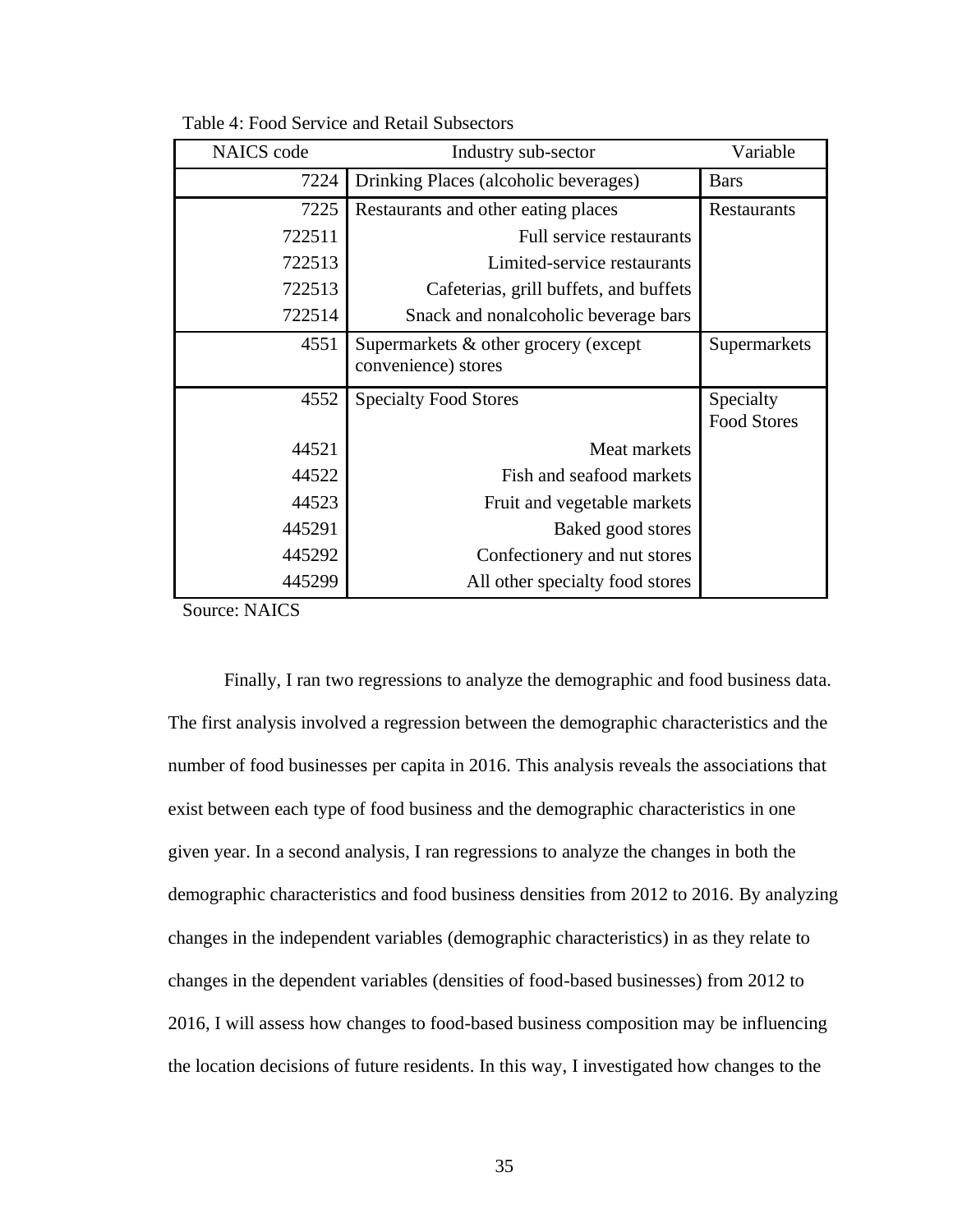food business landscape are related to the demographic composition in neighborhoods throughout post-industrial cities in New England in 2016 and from 2012 to 2016.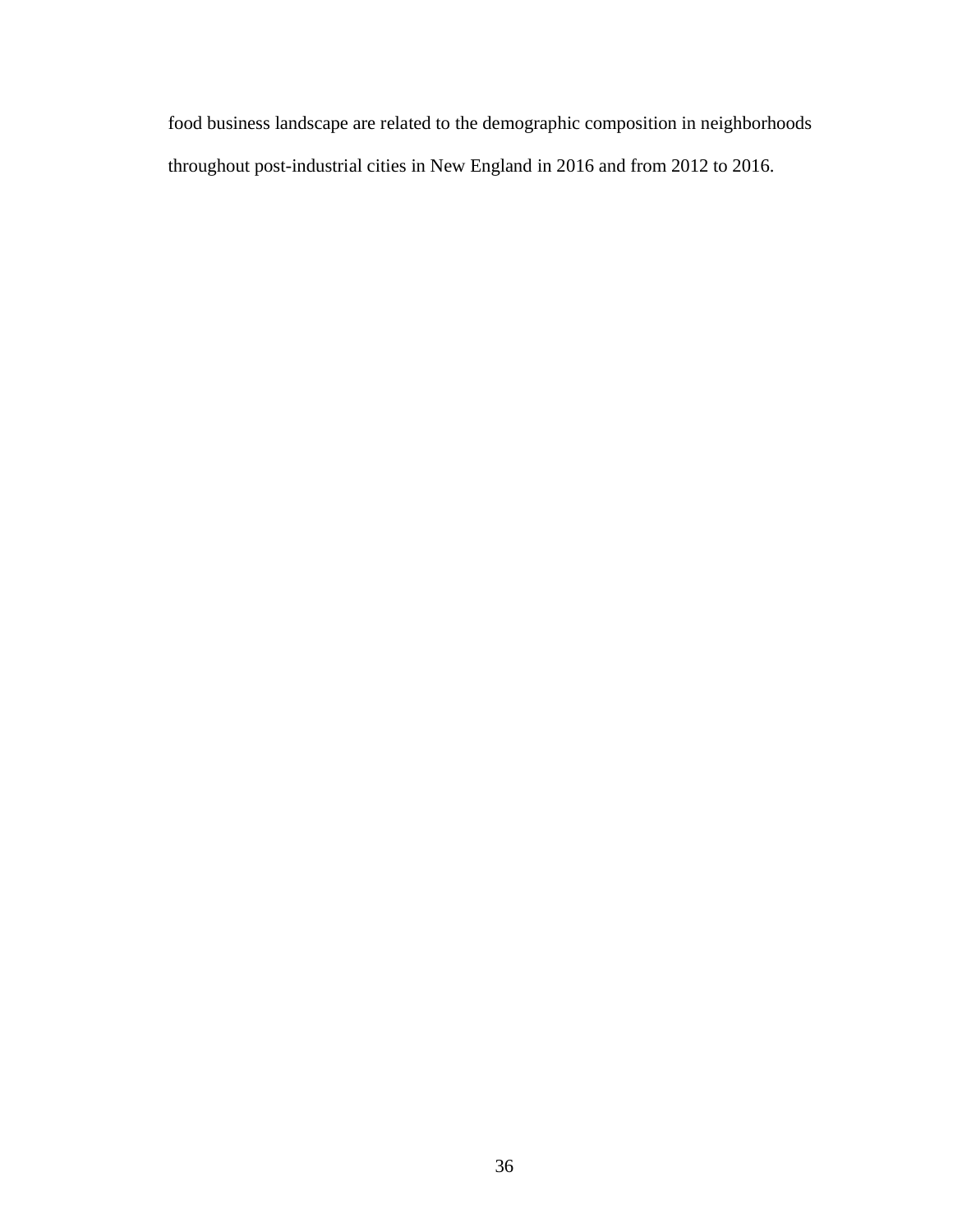### CHAPTER 5

#### RESULTS

<span id="page-43-0"></span>This chapter summarizes the primary findings from two statistical models. The first explores the density of food-based businesses using data from the American Community Survey 2012-2016 5-year Estimates as it relates to a selected set of demographic characteristics from the same period. For the sake of brevity, this will be referred to as the "2016 analysis;" however, is important to note that the data actually represents an average of the estimates for the years spanning 2012 to 2016. Because it focuses on a single time period, this portion of the analysis investigates the static relationships between the types of people and the types of food businesses that exist in a neighborhood (see Table 4).

The second analysis involves a regression between the rates of change in the densities of food businesses and the demographics of a neighborhood from 2008-2012 to 2012-2016, as regressed against contemporaneous neighborhood character (see Table 5). Like the first analysis, the second analysis will be abbreviated as the "2012 to 2016 analysis," though it actually examines the correlations between changes in the 2008-2012 averages and the 2012-2016 averages. In doing so, the second analysis examines the dynamics that exist between the changes in the social environment and food business environment over time from 2012 to 2016 (see Table 5). In sum, the first analysis will provide insight into neighborhood demographic characteristics as they relate to the food business environment, and the second analysis will provide insight into how these relationships are changing over time.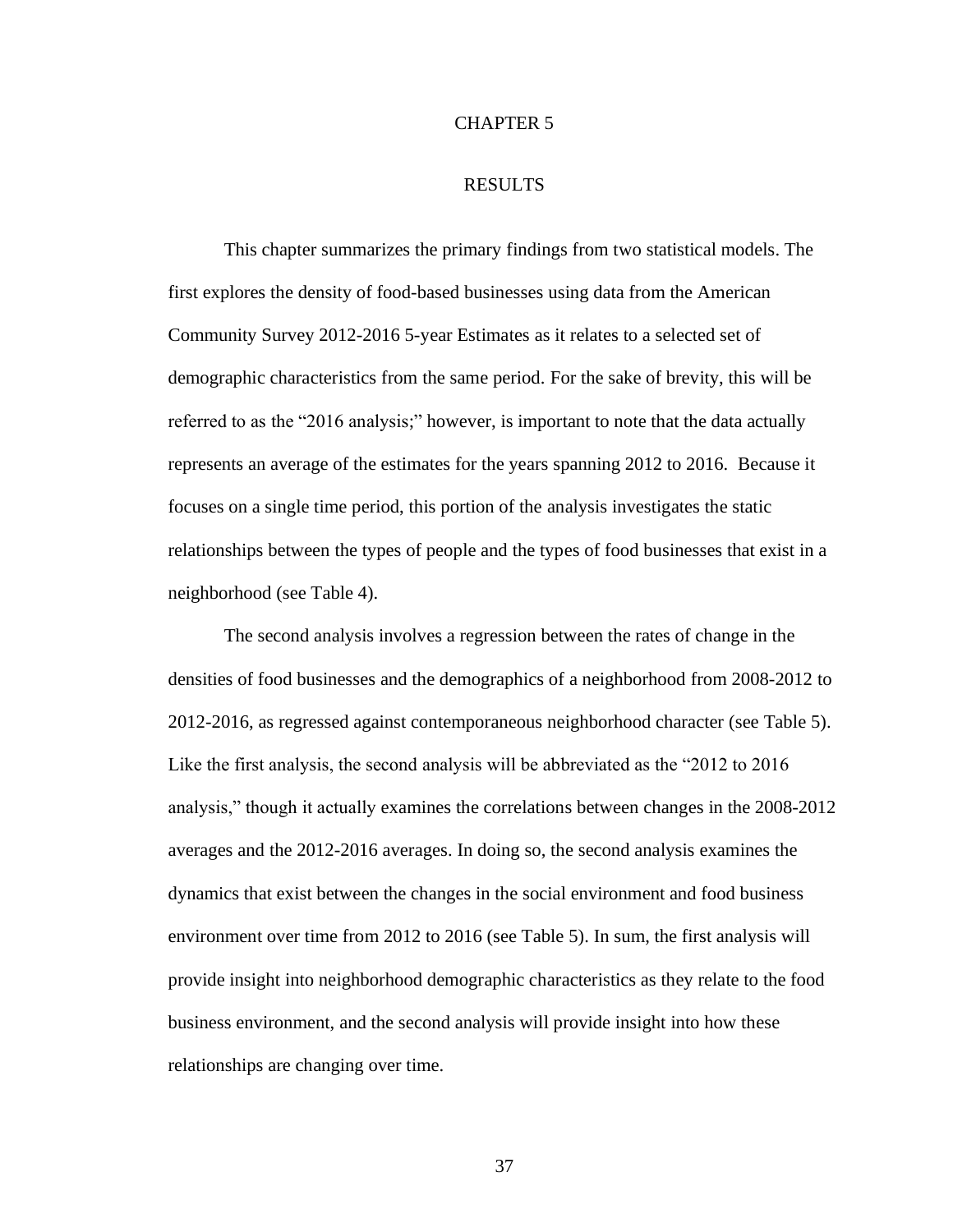### Correlations Between Demographic Characteristics and Number of Food Establishments Per Capita: 2016

<span id="page-44-0"></span>There are four different outcome measures, each reflecting a different type of food-based business. While all related to food, each type behaves very differently when regressed against the different demographic variables.

Specialty food stores positively correlated with the share of households in poverty, and negatively correlated with median household income. This suggests that specialty food stores sell food items that cater to customers with lower incomes, rather than high end specialty foods.

| Variables  |             | $#$ of<br>Supermarkets<br>Per Capita | $#$ of<br>Specialty<br><b>Food Stores</b><br>Per Capita | # of Bars<br>Per Capita | # of<br>Restaurants<br>Per Capita |
|------------|-------------|--------------------------------------|---------------------------------------------------------|-------------------------|-----------------------------------|
| % 25 to 34 | Correlation | $-9.5E - 06***$                      | 3.8E-04***                                              | 8.3E-05***              | $6.8E-04***$                      |
| Years Old  | Coefficient |                                      |                                                         |                         |                                   |
|            | p-value     | $-0.0000003$                         | 0.0001000                                               | 0.0000005               | 0.0000009                         |
| Median     | Correlation | $-1.3E-08***$                        | $-2.3E-09***$                                           | $-8.4E-09*$             | $-1.6E-08$                        |
| Household  | Coefficient |                                      |                                                         |                         |                                   |
| Income     | p-value     | 0.001                                | 0.009                                                   | 0.070                   | 0.685                             |
|            |             |                                      |                                                         |                         |                                   |
| $\%$       | Correlation | $-7.5E-06$                           | $-7.9E-07$                                              | $1.5E-05**$             | $1.9E - 04***$                    |
| Bachelor's | Coefficient |                                      |                                                         |                         |                                   |
| Degree or  | p-value     | 0.172                                | 0.528                                                   | 0.020                   | 0.002                             |
| Higher     |             |                                      |                                                         |                         |                                   |
| $%$ in     | Correlation | $1.4E-05**$                          | $3.6E-06***$                                            | $1.9E-05***$            | 5.4E-05                           |
| Poverty    | Coefficient |                                      |                                                         |                         |                                   |
|            | p-value     | 0.010                                | 0.005                                                   | 0.004                   | 0.344                             |
| $\%$       | Correlation | $7.7E-04**$                          | $2.3E-0.5$                                              | $3.2E-04$               | $-1.9E-03$                        |
| Hispanic   | Coefficient |                                      |                                                         |                         |                                   |

Table 5: Pairwise Correlations Between Demographic Characteristics and Number of Food Establishments per Capita: 2016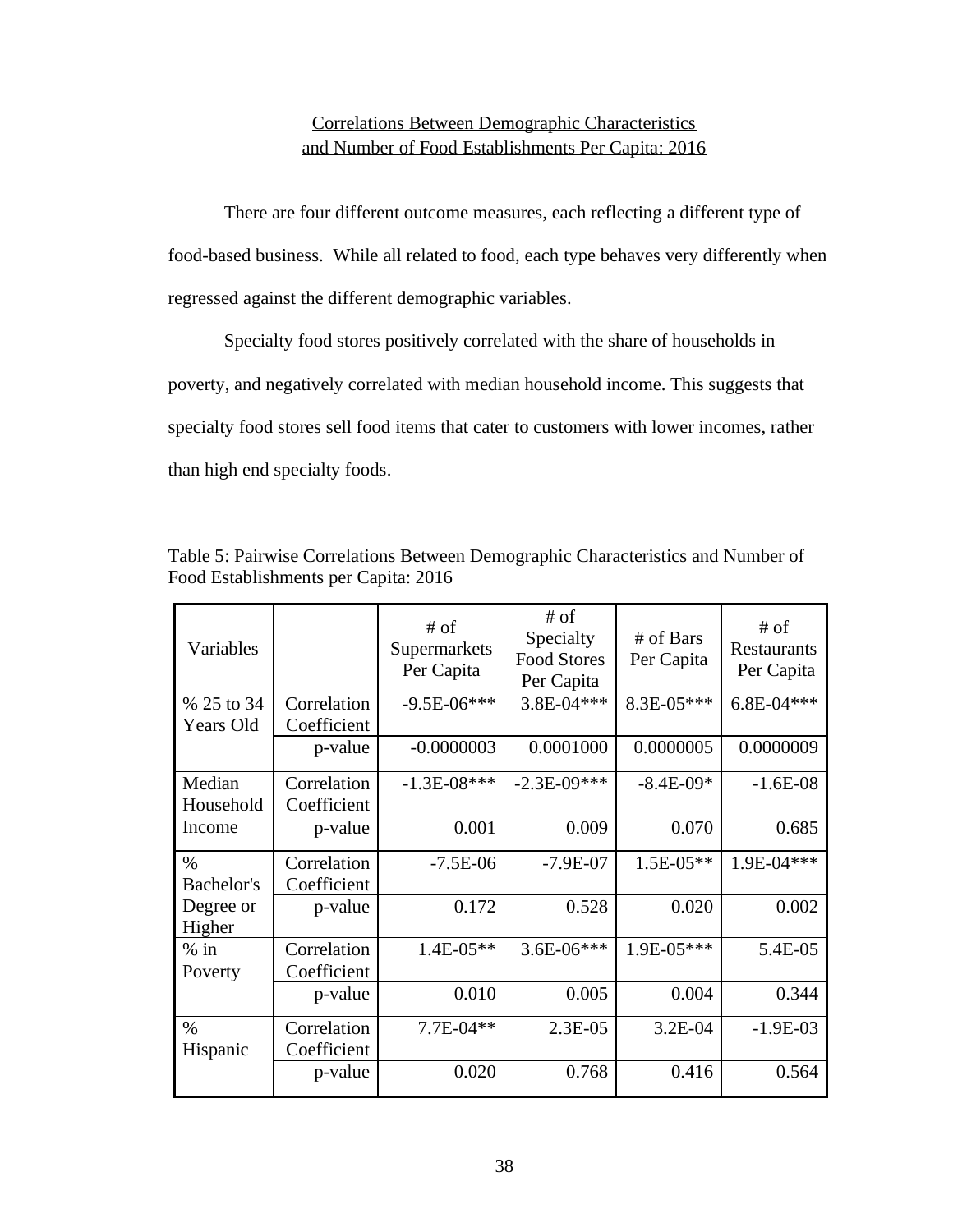| % White                   | Correlation<br>Coefficient | $-6.3E - 04**$  | 5.1E-07      | $-1.3E-04$   | $2.0E-03$    |
|---------------------------|----------------------------|-----------------|--------------|--------------|--------------|
|                           | p-value                    | 0.020           | 0.993        | 0.684        | 0.456        |
| % Black                   | Correlation<br>Coefficient | 5.1E-04         | 8.0E-06      | $-3.4E-04$   | $-4.6E-03$   |
|                           | p-value                    | 0.319           | 0.945        | 0.571        | 0.359        |
| % Asian                   | Correlation<br>Coefficient | $-1.1E-03$      | $-2.7E-04$   | 7.5E-04      | $1.6E-02$    |
|                           | p-value                    | 0.369           | 0.330        | 0.606        | 0.186        |
| % Other<br>Race           | Correlation<br>Coefficient | 2.3E-03         | $-1.2E-03$   | $-6.2E-03$   | $-4.7E-02$   |
|                           | p-value                    | 0.614           | 0.252        | 0.247        | 0.291        |
| $\%$<br>Creative          | Correlation<br>Coefficient | $-1.2E-03*$     | $-1.5E-04$   | $2.0E-03***$ | $2.1E-02***$ |
| Class                     | p-value                    | 0.050           | 0.302        | 0.005        | 0.0003       |
| $\frac{0}{0}$<br>Creative | Correlation<br>Coefficient | $-3.0E-03$      | $-2.4E-04$   | 5.7E-03**    | $6.5E-02***$ |
| Core 1                    | p-value                    | 0.144           | 0.612        | 0.020        | 0.001        |
| $\%$<br>Creative          | Correlation<br>Coefficient | $-9.8E - 03***$ | $-9.4E - 04$ | $-1.8E-03$   | $-5.7E-02**$ |
| Core 2                    | p-value                    | 0.000           | 0.139        | 0.592        | 0.040        |
| $\%$<br>Creative          | Correlation<br>Coefficient | $-8.7E-03$      | 1.1E-03      | 1.1E-02      | 8.8E-02      |
| Core 3                    | p-value                    | 0.229           | 0.491        | 0.192        | 0.213        |

 $*p<.10$ ,  $*p<.05$ ,  $**p<.001$ Source: American Community Survey, 2012-2016; Zip Business Patterns 2012, 2016.

Supermarkets were the only food business type that was found to have a statistically significant relationship with race, positively correlating to the share of Hispanic or Latino households and negatively to the share of white households. Supermarket density also negatively correlated with median household income, the share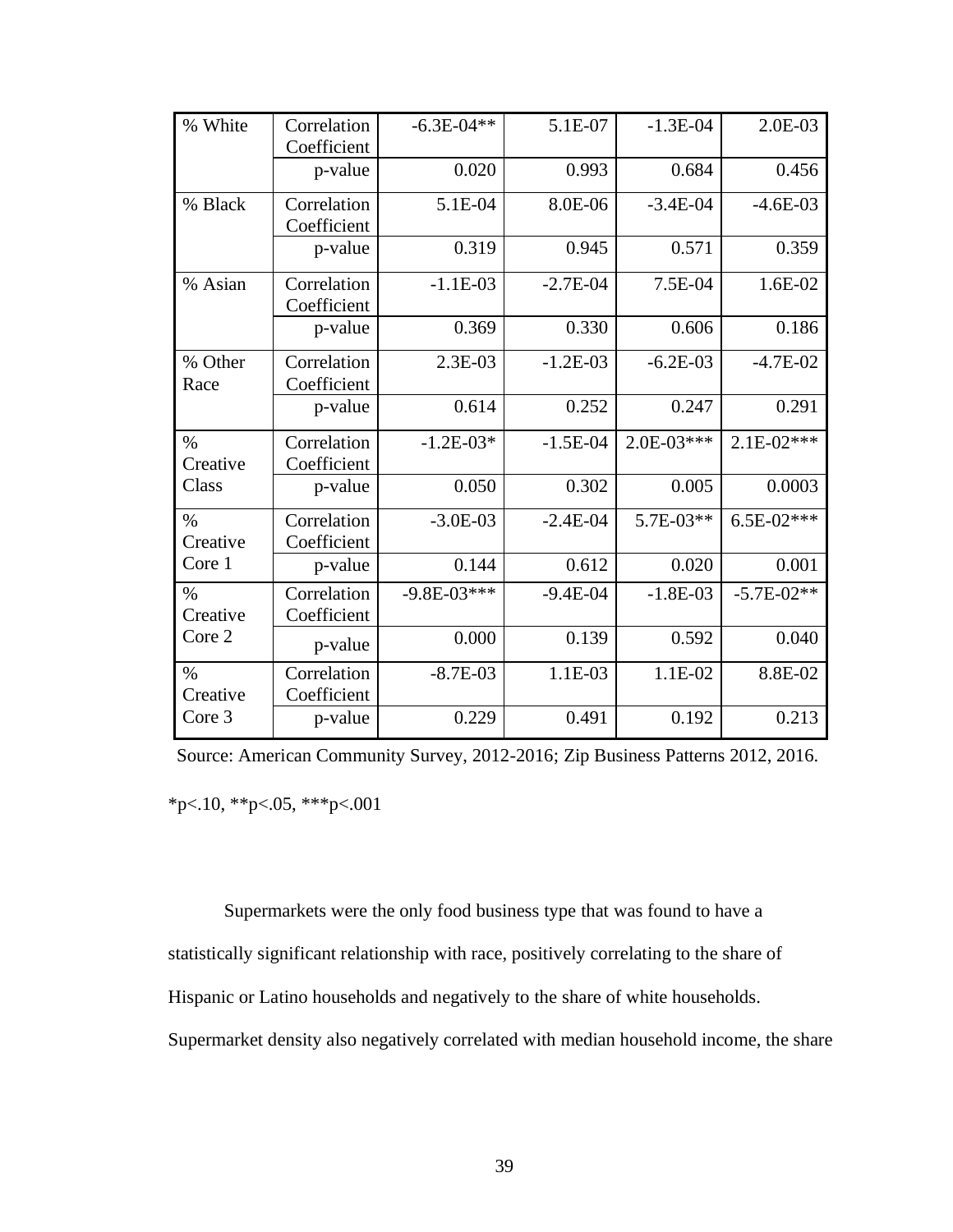of residents employed in Creative Core 2 occupations. The number of supermarkets per capita also positively correlated with the percent of households in poverty.

Bars were highly and positively correlated with the share of residents between the ages of 25 and 34. This was the most highly correlated relationship found in this entire study  $(p<.01)$ . Bar density was also highly correlated with the percent of households in poverty, the percent of residents employed in Creative Class or Creative Core 1 occupations, and the share of residents with a bachelor's degree or higher. This suggests that younger individuals, highly educated individuals, and individuals living below the poverty line live in areas with greater densities of drinking establishments throughout New England's mid-sized post-industrial cities.

Restaurants were the food business with the greatest number (4) of highly correlated demographic characteristics  $(p<0.01)$ . Restaurant density was highly and positively correlated was most significantly related to the share of residents between the ages of 25 and 34 ( $p<0$ 1), which was the second most highly correlated relationship found in this study, after bars and age. Restaurant density was also highly correlated (p<.001) with education, share of residents employed in general Creative Class occupations and Creative Core 1 occupations. Interestingly, restaurant density was moderately negatively related to the share of residents employed in Creative Class 2 professions.

In terms of demographic characteristics, age was found to be the strongest predictor of food businesses in 2016, having a highly statistically significant relationship  $(p<.01)$  with all four food business variables (see Table 4). The most statistically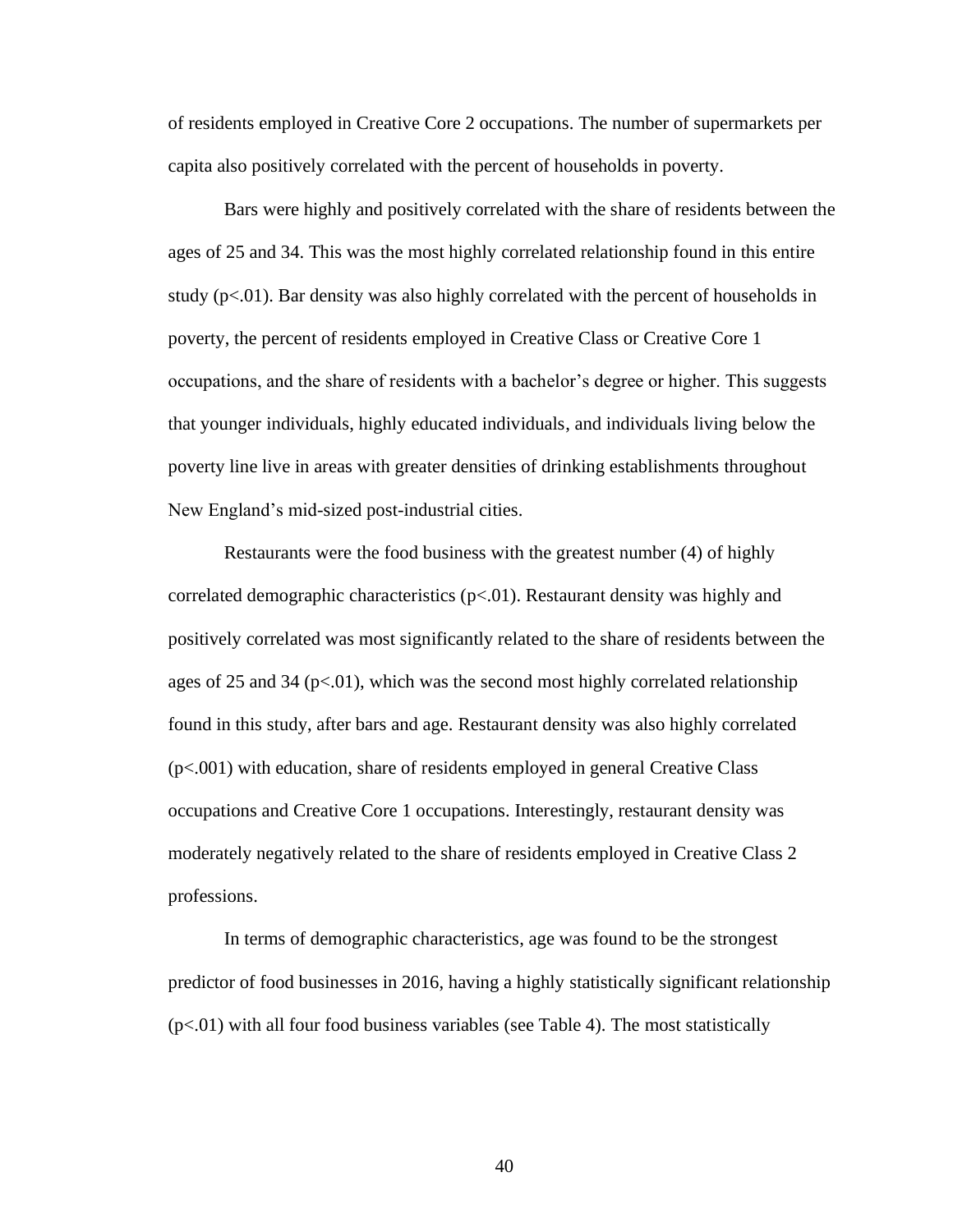significant among these variables was the share of residents between the ages of 25 and 34 and bar and restaurant densities.

Regarding occupational relationships with food business density, concentrations of residents who work in Creative Class occupations and Creative Core 1 occupations are most strongly and positively correlated with two food businesses (bars, restaurants). However, Creative Core 2 professionals were moderately negatively correlated with two food business types (restaurants, supermarkets). Creative Core 3 professionals did not have a statistically significant relationship with any food business category.

Race was a less strong predictor of food business density, with the exception of supermarkets; neighborhoods with higher shares of Hispanic or Latino residents were positively correlated with supermarket density, while the shares of white residents were negatively related to supermarket density. The shares of black, Asian, and other racial and ethnic groups did not have statistically significant relationships with the densities of any food businesses.

Regarding income, the share of households in poverty were positively correlated to three types of food businesses: bars, specialty food stores, and supermarkets. Furthermore, median household income was only found to have statistically significant relationships with two types of food businesses, both negative: supermarkets and specialty food stores.

Overall, age, education and occupation were found to be more highly and positively correlated with food amenities. Race was correlated with food business density in fewer instances, only having a relationship with supermarket density. Income was found to predict locations of supermarket, specialty food stores, and bars.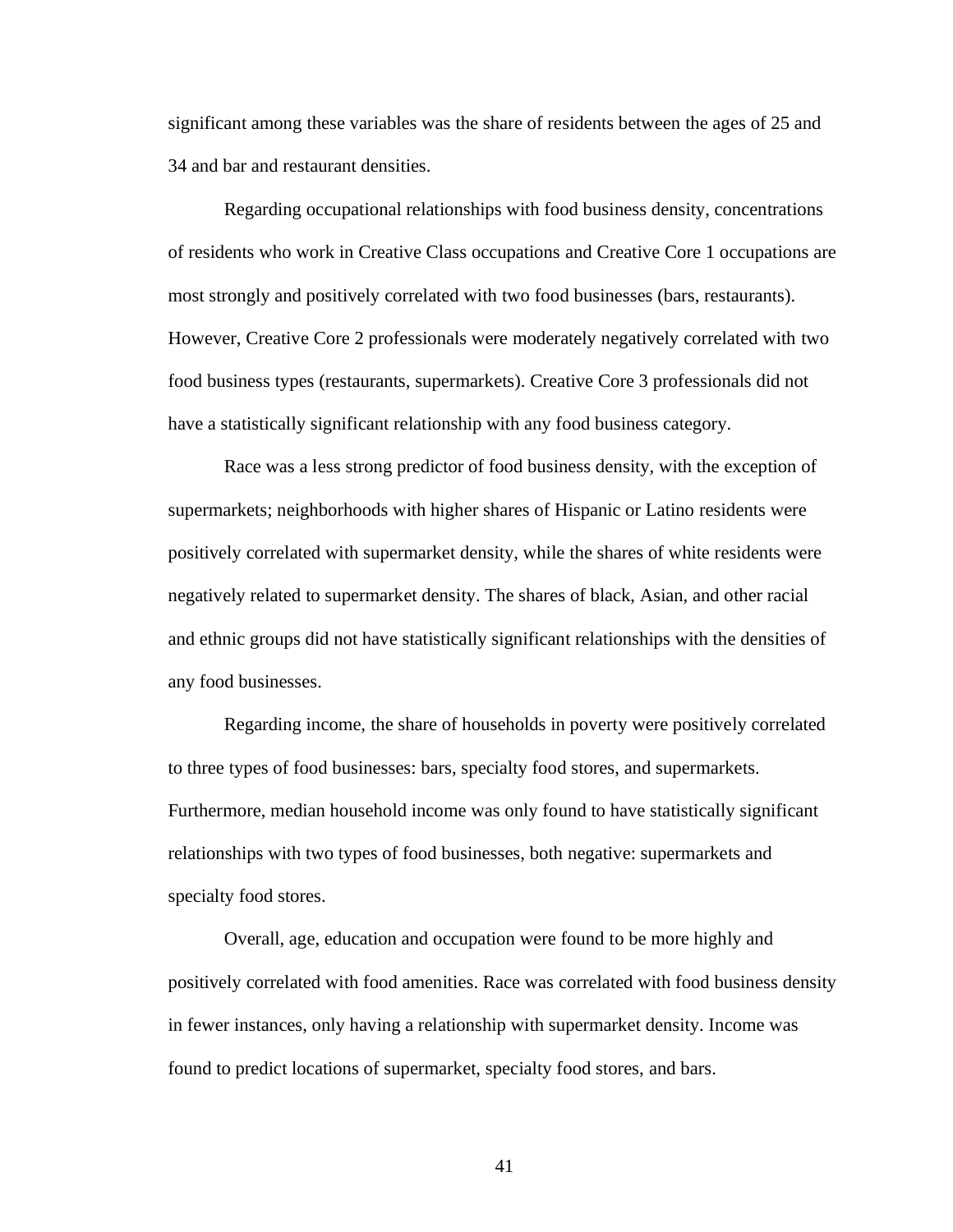### Correlations Between Changes in Demographic Characteristics and Number of Food Establishments Per Capita: 2012-2016

<span id="page-48-0"></span>Examining the relationships between the rates of change between

demographic characteristics and the food business environment over time provides

insight into how changes to the densities of certain food businesses may be indicative of

wider neighborhood demographic change.

| Variables                          |                            | Change in $#$<br>οf<br>Supermarkets<br>Per Capita | Change in<br>$#$ of<br>Specialty<br>Food<br><b>Stores Per</b><br>Capita | Change<br>in $#$ of<br><b>Bars</b><br>Per<br>Capita | Change in $#$<br>of<br><b>Restaurants</b><br>Per Capita |
|------------------------------------|----------------------------|---------------------------------------------------|-------------------------------------------------------------------------|-----------------------------------------------------|---------------------------------------------------------|
| Change in<br>$%$ of                | Correlation<br>Coefficient | $-4.3E-04*$                                       | 3.8E-04**                                                               | 2.9E-04                                             | $-2.2E-03**$                                            |
| Residents<br>25 to 34<br>Years Old | p-value                    | 0.090                                             | 0.001                                                                   | 0.559                                               | 0.060                                                   |
| Change in<br>Median                | Correlation<br>Coefficient | $-1.1E-04$                                        | 1.2E-04                                                                 | 4.9E-04                                             | $-5.3E-04$                                              |
| Household<br>Income                | p-value                    | 0.759                                             | 0.491                                                                   | 0.504                                               | 0.753                                                   |
| Change in<br>$\%$                  | Correlation<br>Coefficient | $-2.0E-06$                                        | 4.8E-06                                                                 | 5.8E-07                                             | $-2.1E-06$                                              |
| Bachelor's<br>Degree or<br>Higher  | p-value                    | 0.454                                             | 0.710                                                                   | 0.912                                               | 0.860                                                   |
| Change in<br>$%$ in                | Correlation<br>Coefficient | $1.0E-03***$                                      | $-3.3E - 04*$                                                           | $1.6E-$<br>$03**$                                   | 4.3E-03***                                              |
| Poverty                            | p-value                    | 0.003                                             | 0.050                                                                   | 0.020                                               | 0.006                                                   |
| Change in<br>% Hispanic            | Correlation<br>Coefficient | 2.1E-04                                           | 1.3E-04                                                                 | $5.5E-$<br>$04*$                                    | 3.7E-04                                                 |

Table 6: Pairwise Correlations Between Changes in Demographic Characteristics and Number of Food Establishments per Capita: 2012-2016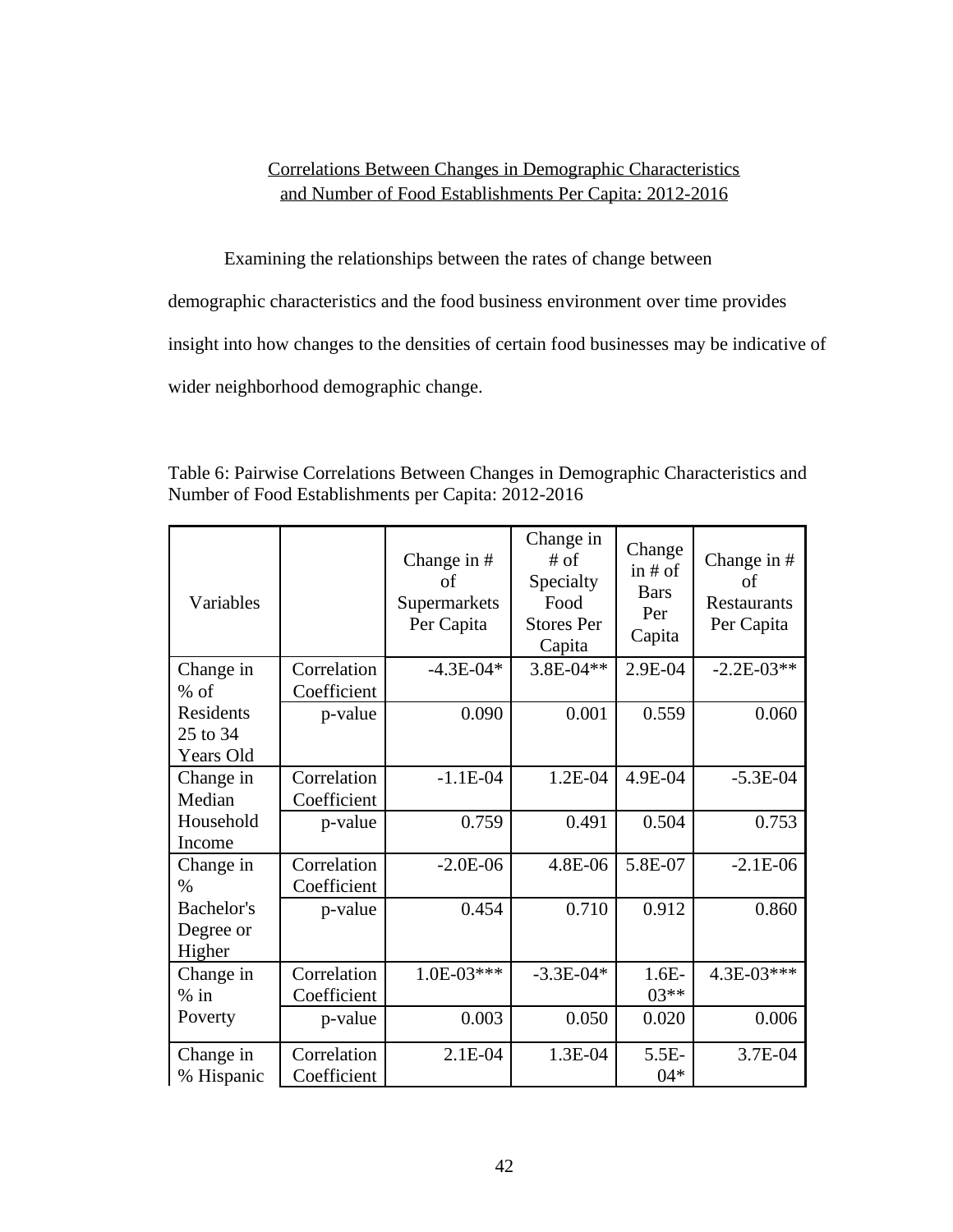|                         | p-value                    | 0.195           | 0.105               | 0.090                      | 0.618       |
|-------------------------|----------------------------|-----------------|---------------------|----------------------------|-------------|
| Change in<br>% White    | Correlation<br>Coefficient | $-6.9E-05$      | $-3.1E-03**$        | $-3.5E-$<br>0 <sub>5</sub> | 1.5E-03     |
|                         | p-value                    | 0.814           | 0.025               | 0.952                      | 0.261       |
| Change in<br>% Black    | Correlation<br>Coefficient | $-5.2E-05$      | 4.5E-06             | $-1.9E-$<br>0 <sub>5</sub> | $-1.1E-04$  |
|                         | p-value                    | 0.123           | 0.783               | 0.773                      | 0.476       |
| Change in<br>% Asian    | Correlation<br>Coefficient | $-3.0E-13$      | 1.0E-13             | 3.7E-13                    | $-2.0E-12$  |
|                         | p-value                    | 0.635           | 0.733               | 0.766                      | 0.491       |
| Change in<br>% Other    | Correlation<br>Coefficient | $-5.6E-06$      | 1.0E-04             | 3.6E-05                    | $-7.5E-05$  |
| Race                    | p-value                    | 0.809           | 0.371               | 0.424                      | 0.478       |
| Change in<br>% Creative | Correlation<br>Coefficient | $-6.9E - 04***$ | 8.2E-05             | $-4.4E-$<br>05             | $-1.5E-03*$ |
| Class                   | p-value                    | 0.0001          | 0.358               | 0.905                      | 0.080       |
| Change in<br>% Creative | Correlation<br>Coefficient | $-1.3E - 04*$   | $-4.2E-05$          | $-1.8E-$<br>04             | $-2.5E-06$  |
| Core 1                  | p-value                    | 0.080           | 0.222               | 0.218                      | 0.994       |
| Change in<br>% Creative | Correlation<br>Coefficient | $-1.4E-13$      | $-2.5E-$<br>$13***$ | $-3.5E-$<br>13             | $-1.5E-13$  |
| Core 2                  | p-value                    | 0.397           | 0.002               | 0.295                      | 0.851       |
| Change in<br>% Creative | Correlation<br>Coefficient | $-5.9E-15$      | $-9.2E-15$          | 9.5E-14                    | $-2.6E-13$  |
| Core 3                  | p-value                    | 0.948           | 0.834               | 0.594                      | 0.530       |

Source: American Community Survey 2008-2012, 2012-2016; Zip Business Patterns 2012, 2016.

 $*p<.10$ ,  $*p<.05$ ,  $***p<.001$ 

The demographic variable that had the most statistically significant relationships with food businesses was percent in poverty. Percent in poverty was found to be statistically significant with all four food business categories. Specifically, percent in poverty was very strongly (p<.01) and positively correlated with both the change in the number of supermarkets per capita. Percent in poverty was moderately (p<.05) and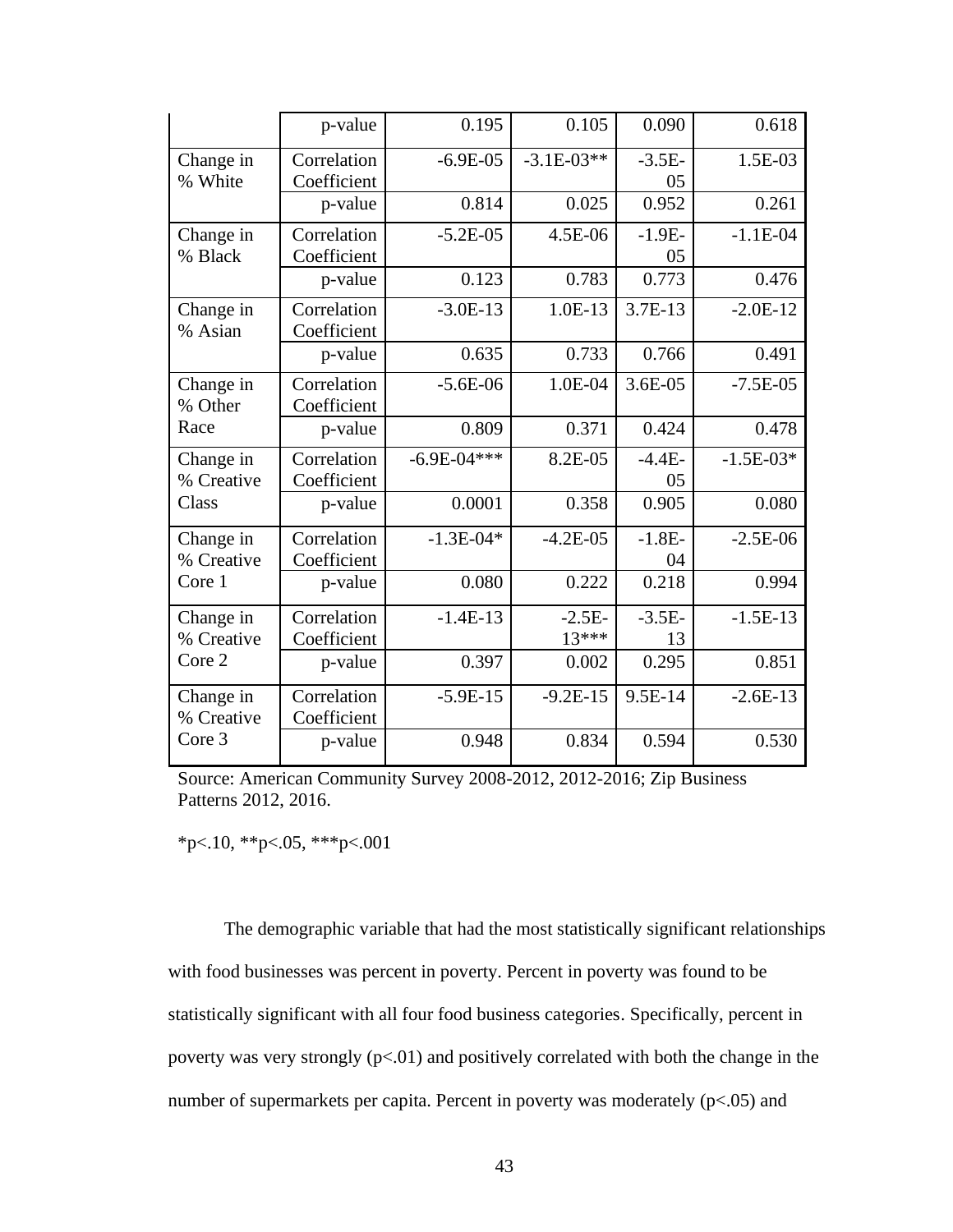positively correlated with the change in the number of bars per capita, and slightly  $(p<.1)$ negatively correlated to the number of specialty food stores per capita. This indicates that over time, the percent change in the share of residents in poverty is a strong predictor of all four food business categories. One would be more likely to find a greater number of supermarkets, bars and restaurants, and fewer specialty food stores, in zip codes that have experienced an increase in the share of population below the poverty line from 2012 to 2016.

These findings are not totally surprising given that poverty was found to be statistically significant in 2016 for three of the four food business variables (specialty food stores, bars, and supermarkets). However, in the 2016 analysis, four total demographic variables (% in poverty, % ages 25-34, % Creative Class, and median household income) were found to be statistically significant with at least three food business variables, whereas in the second analysis, only two demographic variables percent in poverty and % ages 25 to 34 - were found to be statistically significant with at least three food business categories.

The share of residents between the ages of 25 and 34 was found to have statistically significant relationships with three food business variables: specialty food stores, supermarkets and restaurants. Specifically, the share of residents between 25 and 34 was found to have a moderately significant  $(p<0.05)$  and positive relationship with the number of specialty food stores per capita, a moderately significant  $(p<0.05)$  and negative relationship with the number of restaurants per capita, and a slightly significant  $(p<1)$ and negative relationship with the number of supermarkets per capita. This indicates that over time, the percent change in the share of residents between the ages of 25 and 34 is a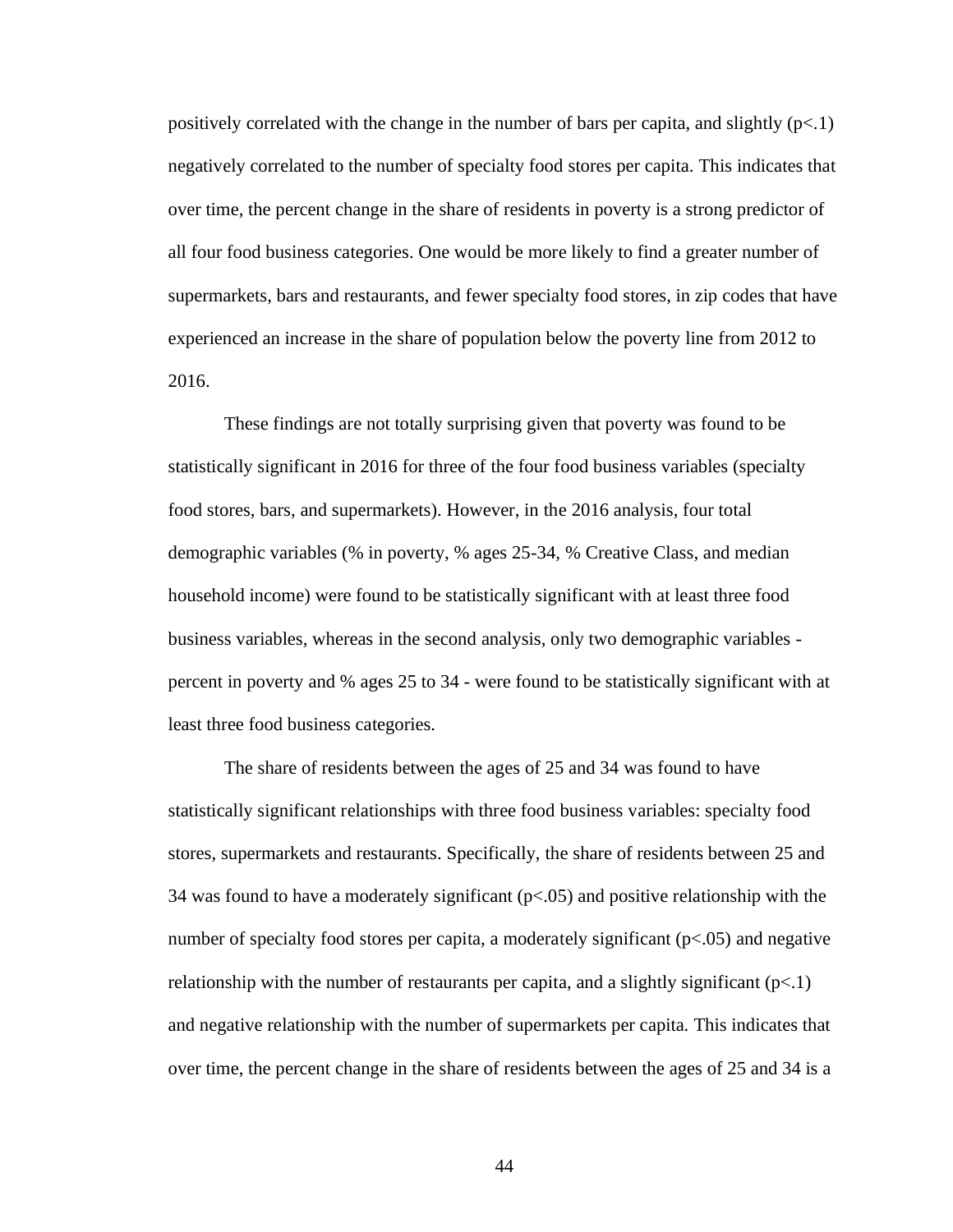good predictor of three food business variables. One would be more likely to find fewer restaurants and supermarkets, and a greater number of specialty food stores in zip codes that have experienced an increase in the share of the population between the ages of 25 and 34 from 2012 to 2016.

Additionally, the percent change in the share of residents working in Creative Class professions was found to have a strong significant  $(p<0.01)$  and negative relationship with the number of supermarkets per capita, and a slightly significant  $(p<1)$  and negative relationship with the number of restaurants per capita. This indicates that one would be more likely to find fewer supermarkets and restaurants in zip codes that have experienced an increase in the share of the population working in Creative Class professions from 2012 to 2016.

Four demographic characteristics had a single statistically significant relationship from 2012 to 2016: percent change in % Hispanic, percent change in % white, percent change in % Creative Core 1, and percent change in % Creative Core 2. The percent change in the share of residents who are Hispanic was found to have a slightly significant  $(p<.1)$  and positive relationship with the change in the number of bars per capita. The percent change in the share of residents who are white was found to have a moderately significant ( $p<0.05$ ) and negative relationship with the change in the number of specialty food stores per capita. The percent change in the share of residents working in a Creative Core 1 professions was found to have a slightly significant  $(p<1)$  and negative relationship with the change in the number of supermarkets per capita. Finally, the percent change in the share of residents working in Creative Core 2 professions was found to have a strong  $(p<0.01)$  and negative relationship with the change in the number of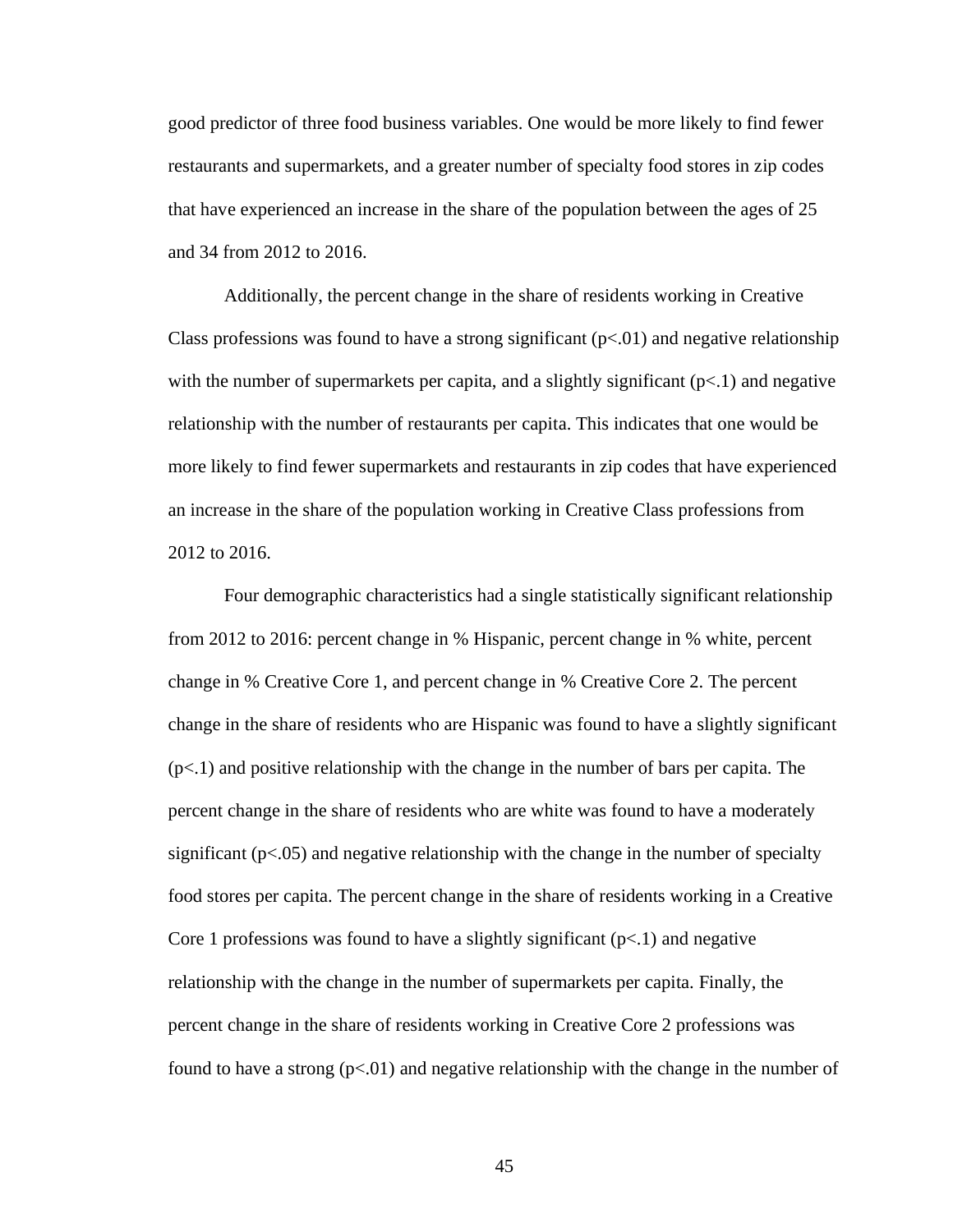specialty food stores per capita. These findings indicate that one would be more likely to find a greater number of bars per capita in zip codes that have experienced an increase in the share of Hispanic residents, fewer supermarkets per capita in zip codes that have experienced an increase in the share of Creative Core 1 professionals, and fewer supermarkets per capita in zip codes that have experienced an increase in the share of white residents or Creative Core 2 professionals.

Overall, fewer statistically significant relationships were found in the second analysis examining changes over time from 2012 to 2016, compared to the first analysis of spatial relationships during the 2012-2016 period. For example, median household income was found to be a strong  $(p<0.01)$  negative predictor of supermarkets and specialty food stores, and a slightly negative predictor of bars per capita, in the 2012 to 2016 period. However, the change in median household income was found to have no statistically significant relationships with changes in the number of the four food businesses per capita in the second analysis. This indicates that ZIP codes with higher income levels tend to have fewer supermarkets, specialty food stores, and bars per capita; however, changes in the median household income are not a strong predictor of changes in the number of supermarkets, specialty food stores, and bars per capita.

The share of residents with a bachelor's degree or higher was found to have two statistically significant relationships in the first analysis examining spatial relationships in 2012 to 2016, and no statistically significant relationships in the second analysis that examined changes from 2012 to 2016. The share of residents with a bachelor's degree or higher was found to have a strong  $(p<0.01)$  and positive relationship with the number of restaurants per capita, and a moderately (p<.05) significant and positive relationship with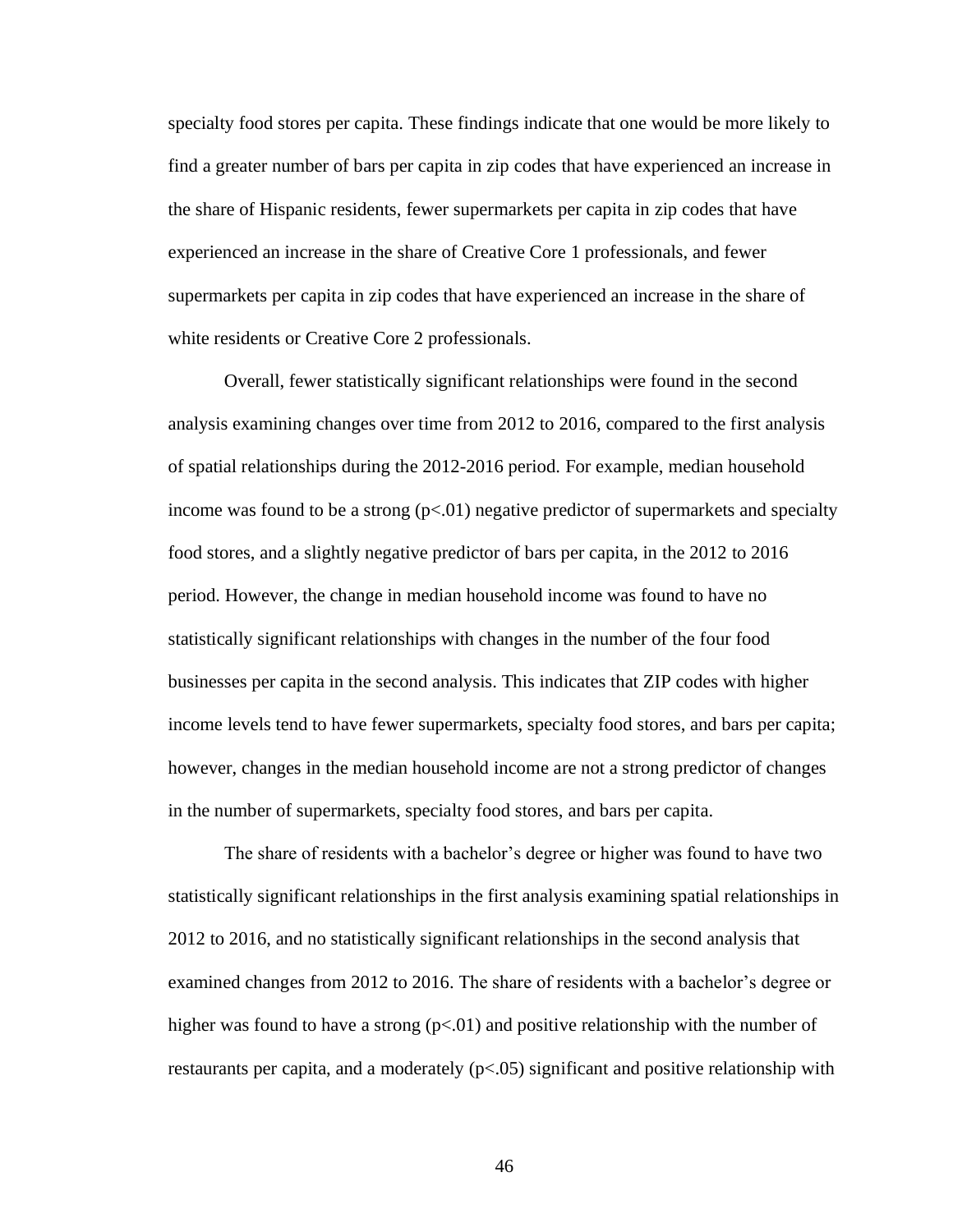the number of bars per capita. However, the change in share of residents with a bachelor's degree or higher was found to have no statistically significant changes in the number of four food businesses per capita in the second analysis. This indicates that ZIP codes with higher shares of residents with a bachelor's degree or higher tend to have more restaurants and bars per capita. However, changes in the share of residents with a bachelor's degree or higher are not a strong predictor of changes in the number of restaurants and bars per capita.

Occupation variables - percent employed in Creative Class professions, Creative Core 1 professions, and Creative Core 2 professions – were found to have differing relationships with food business variables in the second analysis of changes over time compared to the first analysis. In the first analysis, the share of residents employed in a Creative Class profession was found to have a strong  $(p<0.01)$  and positive relationship with the number of restaurants per capita, and a moderately significant ( $p<0.05$ ) and positive relationship with the number of bars per capita. However, in the second analysis, the share of residents employed in Creative Class professions were found to have negative relationships with both the number of supermarkets per capita  $(p<.01)$  and the number of restaurants per capita (p<.1). This indicates that, like % bachelor's degree or higher, ZIP codes with higher shares of residents employed in Creative Class professions tend to have more restaurants and bars per capita. Conversely, changes in the share of residents employed in Creative Class professions are actually a negative predictor of changes in the number of restaurants and supermarkets per capita over time.

In the first analysis, the share of residents employed in Creative Core 1 professions was found to be highly  $(p<.01)$  positively correlated with the number of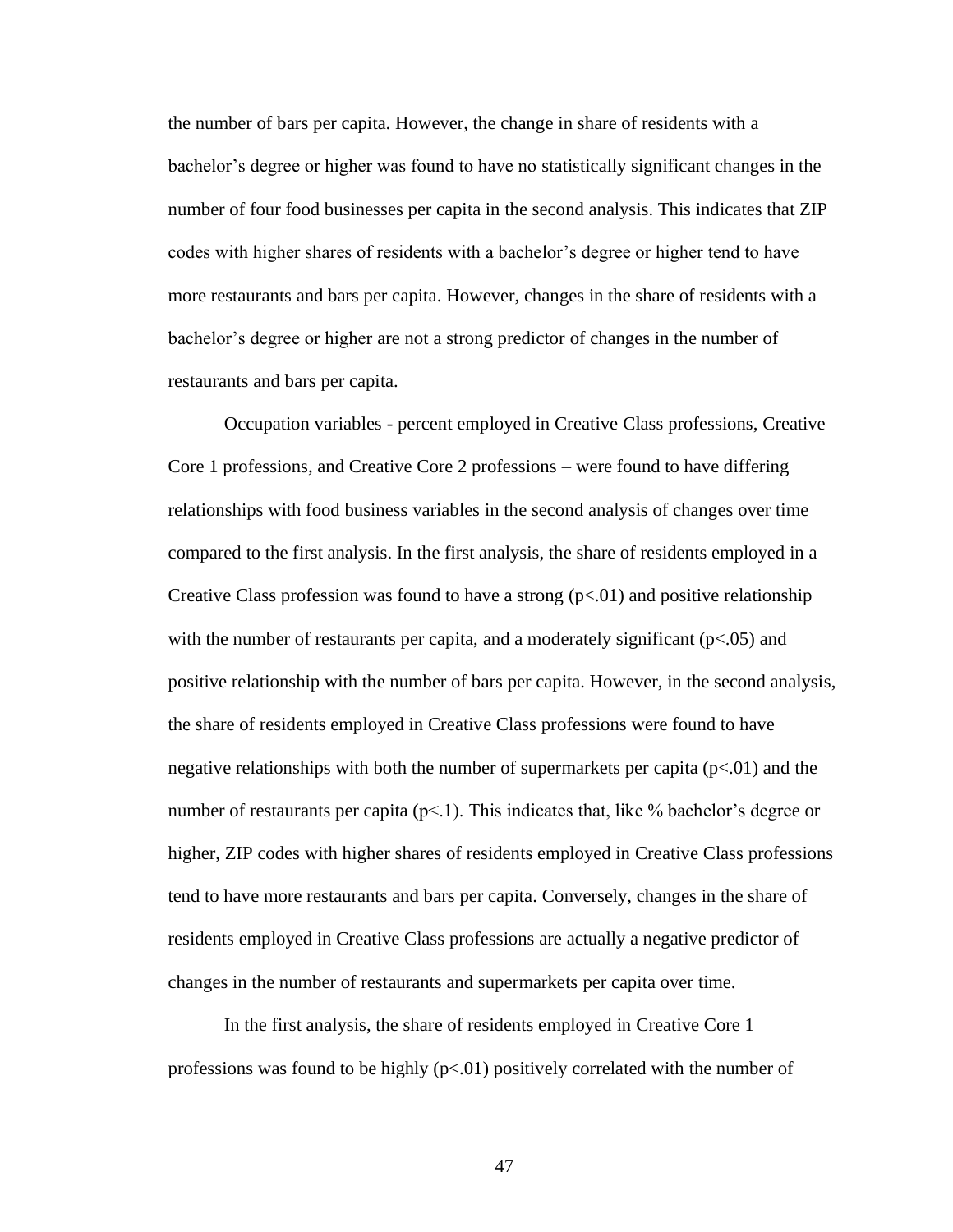restaurants per capita, and moderately (p<.05) positively correlated with the number of bars per capita in the 2012-2016 period. However, in the 2012 to 2016 period, the percent change in the share of residents employed in Creative Core 1 professions was only found to have a slightly  $(p<1)$  negative relationship with the change in the number of specialty food stores per capita. This indicates that ZIP codes with higher shares of residents employed in Creative Core 1 professions tend to have more bars and restaurants per capita, but that changes in the share of residents employed in these professions are a slightly negative predictor of specialty food stores per capita over time.

Finally, the share of residents employed in creative core 2 professions was found to be highly  $(p<.1)$  negatively correlated with the number of supermarkets per capita and moderately  $(p<.05)$  negatively correlated with the number of restaurants per capita. However, in the second analysis, neither of these food business variables was found to have a statistically relationship with percent employed in Creative Core 2 professions in the second analysis; instead, the percent change in the share of residents employed in Creative Core 2 professions had a strong  $(p<01)$  negative relationship with the change in the number of specialty food stores per capita. This indicates that ZIP codes with higher shares of residents employed in Creative Core 2 professions tend to have fewer supermarkets and restaurants per capita. However, changes in the share of residents employed in Creative Core 2 professions are a negative predictor of specialty food stores per capita over time.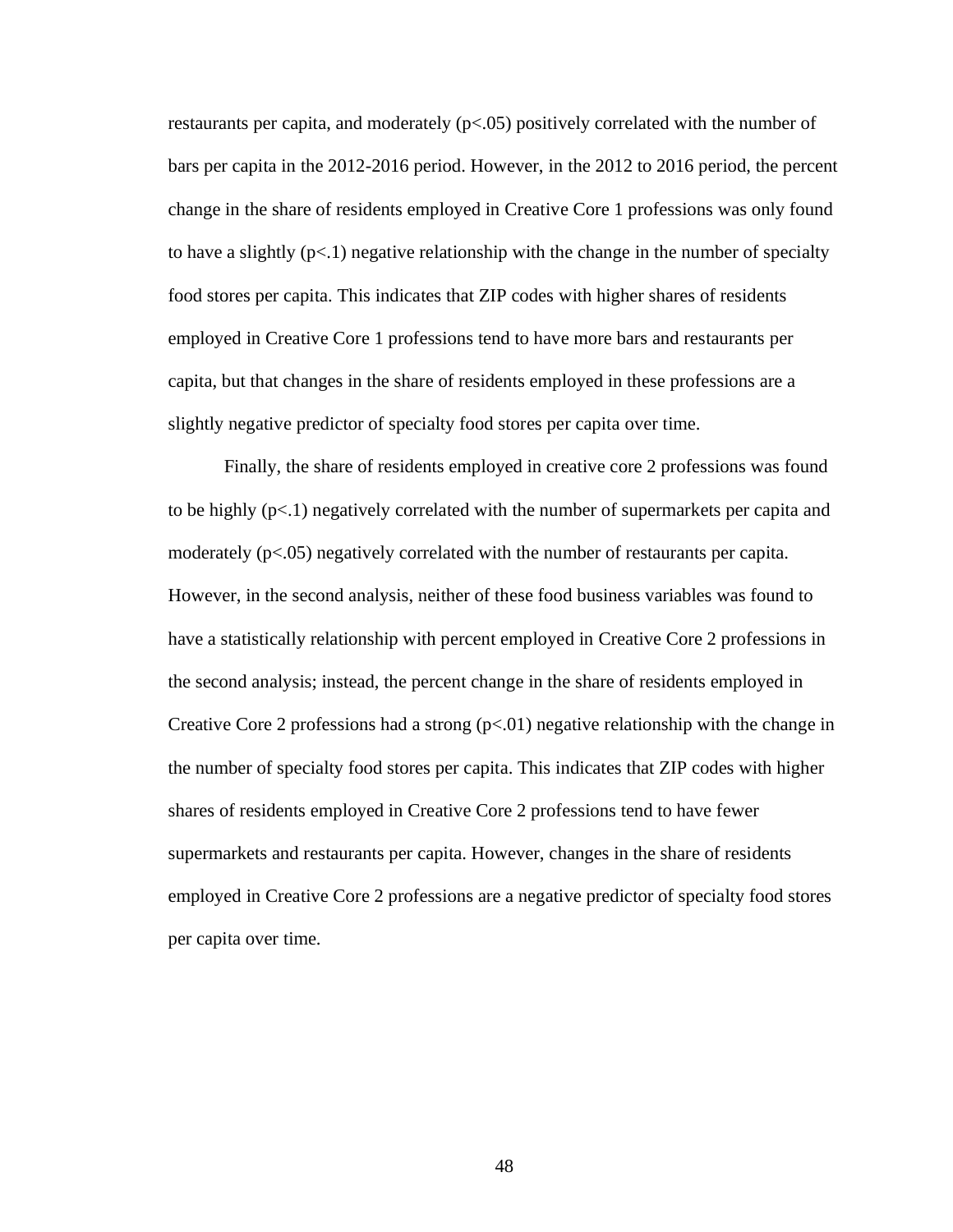### CHAPTER 6

#### DISCUSSION

<span id="page-55-0"></span>Overall, the findings point to discrepancies between the densities of food businesses with current demographics and demographic trends over time. For example, the 2016 correlations suggest that younger, more highly-educated residents working in Creative class and Creative Core fields, as well as those living below the poverty line, tend to live in areas with greater densities of certain food amenities. However, examining the relationships between food businesses and demographic characteristics over time from 2012 to 2016 reveals that many of the same demographic variables – such as the percent of residents employed in Creative Class, Creative Core 1, and Creative Core 2 occupations – actually have a negative relationship with several food business categories. So, though zip codes with higher shares of residents working in these occupations tend to have greater densities of certain food amenities, this relationship is often negative over time.

These findings suggest that scholars like Sands & Reese (2008) and Lewis & Donald (2010) may be correct in their speculation that the creative class thesis may not be as applicable outside of major metropolitan centers. The findings also suggest that the residential location choices of creative class workers in these regions may be more influenced by more "classical" location factors such as the quality and affordability of housing, proximity to jobs, and transportation access, rather than proximity to amenities like food businesses.

Perhaps the most striking finding was that the percent of residents living below the poverty line was consistently found to have a significant and positive relationship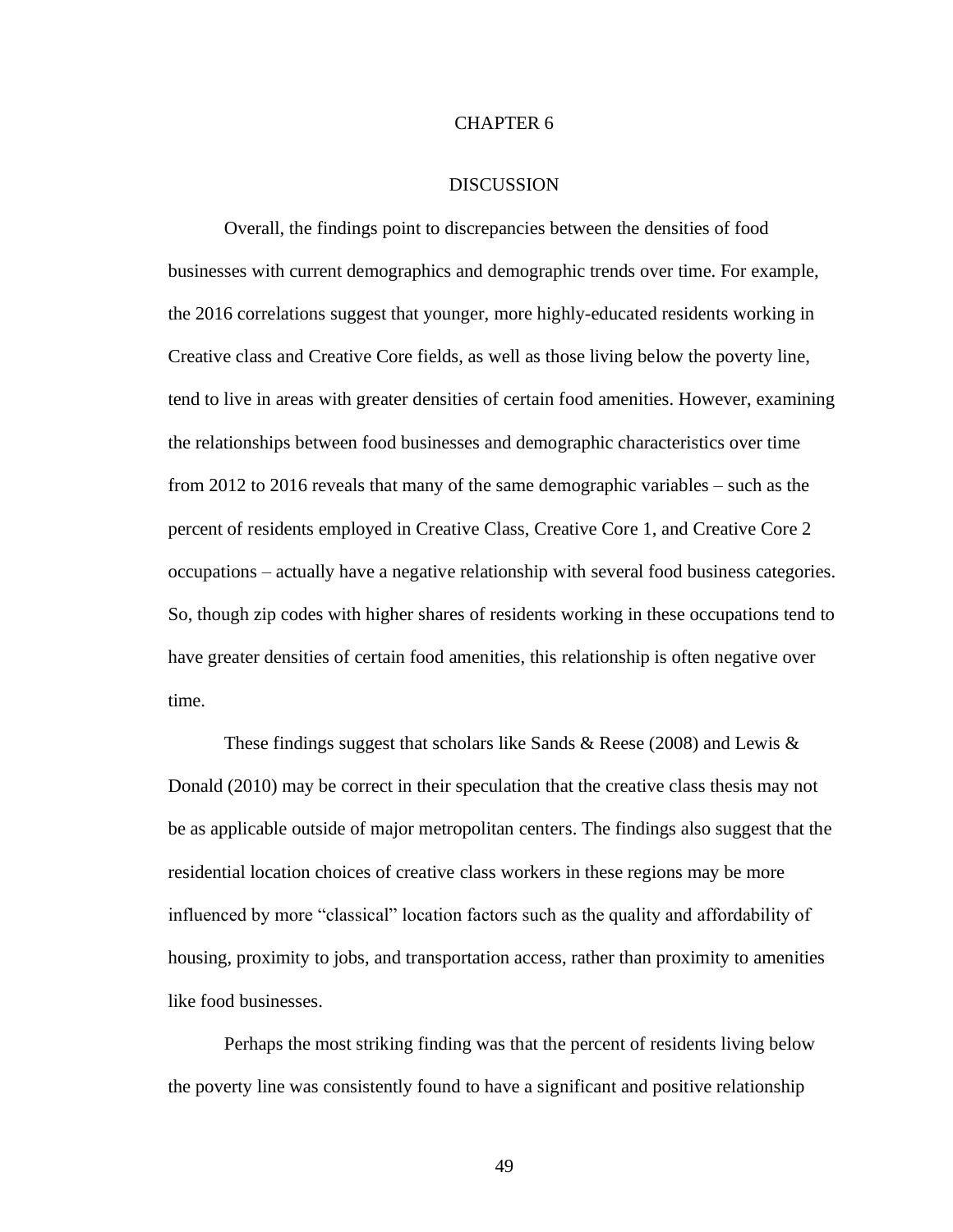with the density of food businesses (with all four food businesses in the 2016 analysis, and with three out of four food businesses in the 2012-2016 analysis). Therefore, the findings strongly suggest the colocation of residents who live below the poverty line with food amenities. Additionally, the density of food businesses had a significant and negative relationship with median household income in the 2016 analysis.

This inverse relationship between income and food amenities could be due to the land use patterns in post-industrial cities. Neighborhoods with higher income households in these cities are largely zoned for residential uses only, while the dense, mixed-use downtowns found in New England's post-industrial cities – which have higher shares of multifamily and low-income housing – permit businesses such as restaurants, bars and specialty food stores. Therefore, an increase in the number of food businesses per capita is more likely to occur in downtown neighborhoods than in more suburban residential neighborhoods. This finding adds nuance to the literature, which has pointed to links between higher income households and certain food amenities such as restaurants in larger cities (Meltzer, 2010; Martin, 2014).

Race was found to be a less significant factor across both analyses, which is consistent with previous findings that have found racial composition to be minimally related to changes to the food business environment (Glaeser et al., 2018). Perhaps surprisingly, race correlated with supermarkets. Specifically, supermarket density was found to be positively correlated with the share of Hispanic residents in 2016, and negatively correlated with the share of white residents in 2016. Median household income was also found to negatively correlate with supermarket density. This counters the "food desert" narrative that often characterizes higher-income white neighborhoods as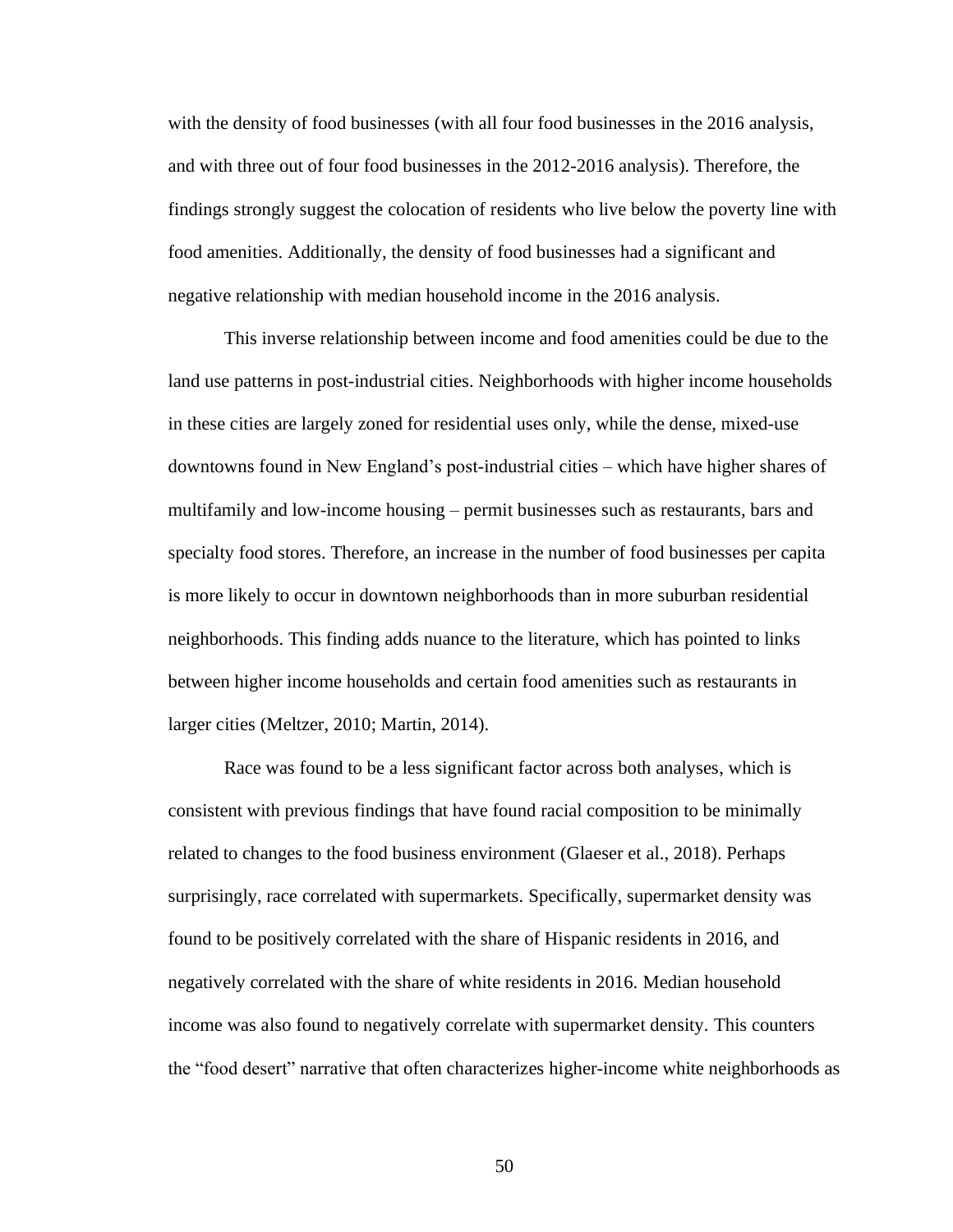having greater access to fresh food and produce compared to neighborhoods with higher shares of minority households. This may be because white households with higher income levels are choosing to live in more suburban neighborhoods within post-industrial cities, that do not possess large commercial plazas that are zoned to allow larger supermarkets and grocery stores.

Additional research should be conducted to investigate these relationships further. First, it would be helpful to replicate this study using a sample study of large metropolitan centers (such as New York, San Francisco, Boston, and Seattle) so that the findings from this study can be directly compared to findings in cities with large populations of creative class workers. It would also be beneficial to add housing-related variables to this study to investigate how the food business environment is related to changes to the housing environment (such as increases/decreases in rents/home values). Finally, future studies should utilize more granular data – like the Yelp data used in Glaeser et al.'s 2018 study - to better understand how changes to the food business environment in a neighborhood relate to demographic changes. This would further clarify the types of businesses (fast food restaurants, high-end restaurants, coffee shops) that are related to changes in certain population characteristics.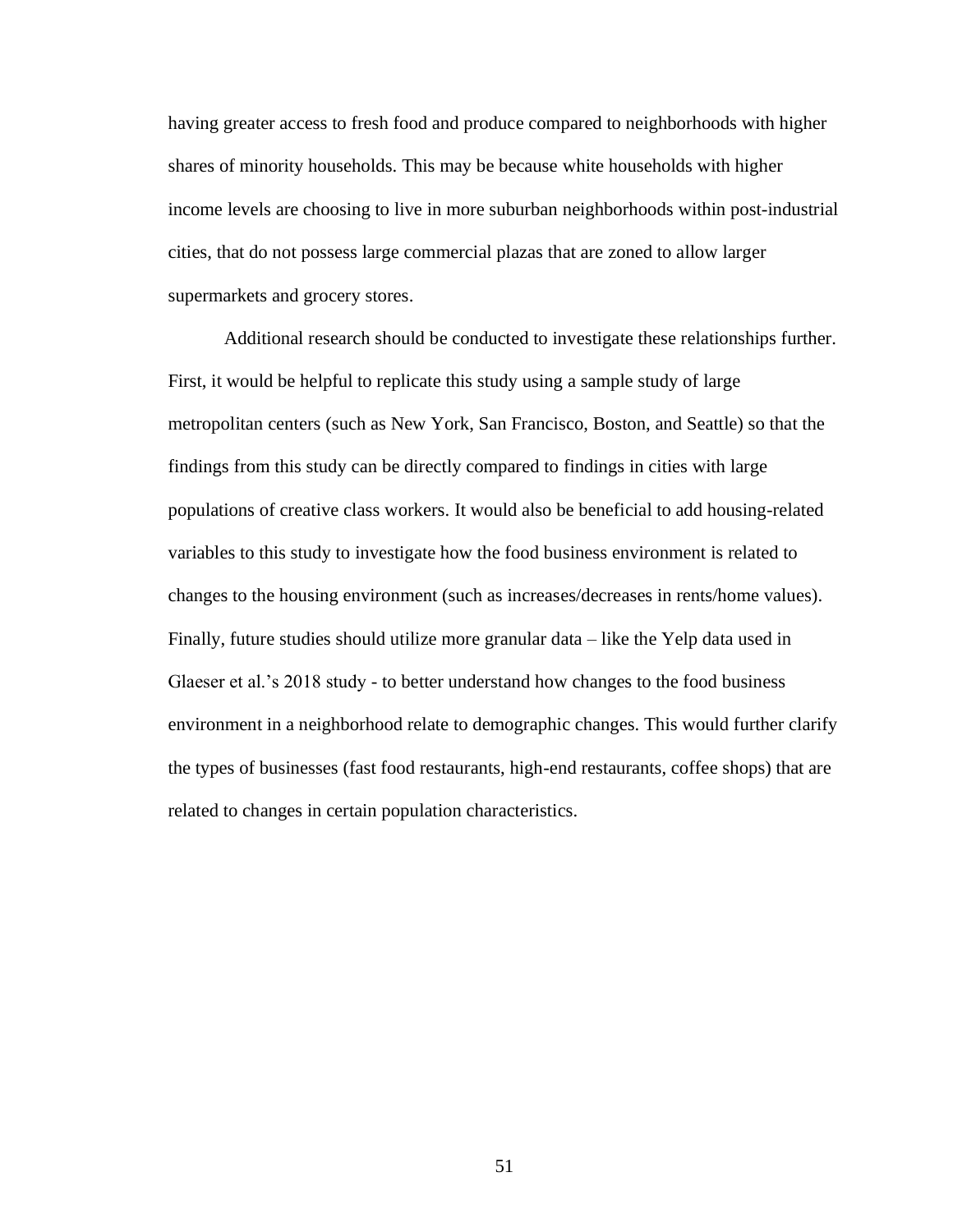### CHAPTER 7

### **CONCLUSION**

<span id="page-58-0"></span>This paper generates new knowledge on the relationship between food-based businesses and demographics in the understudied context of New England's mid-sized post-industrial cities. It highlights how these spatial relationships are distinct from those found - and more commonly studied - within major metropolitan areas like New York City and Chicago. Though various types of creative class workers tend to live in neighborhoods with greater densities of food amenities, a negative relationship exists between concentrations of these creative class workers and the densities of food businesses over time. Additionally, poverty is closely and positively linked to the current distribution of and growth in food business densities, reflecting the concentration of poverty in New England's regional urban core neighborhoods.

By studying these phenomena in mid-sized regional urban areas like those found throughout New England, planners and policymakers working for these regions and in other similar regions across the country may better understand how efforts to increase the quantity and variety of food-related businesses as an economic development strategy may affect their cities. Without this knowledge, cities may apply policies based on findings from research conducted in major metropolitan centers like New York City and Chicago and implement food-based policies hoping for a certain social and economic outcomes, despite having completely different demographic and economic environments. Expanding this research to a mid-sized post-industrial context fills gaps in the literature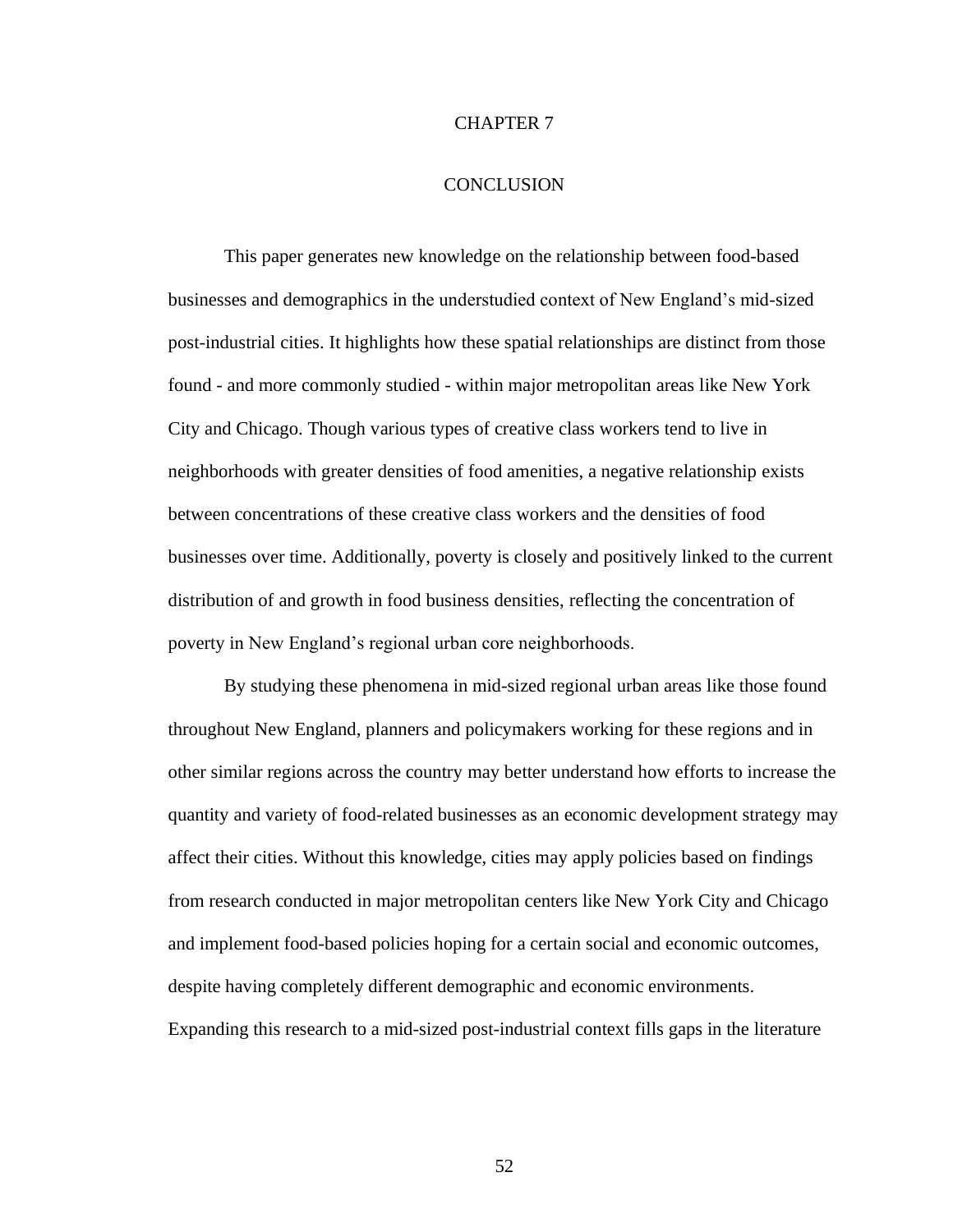by revealing how food business densities are related to the demographic composition of New England's urban neighborhoods.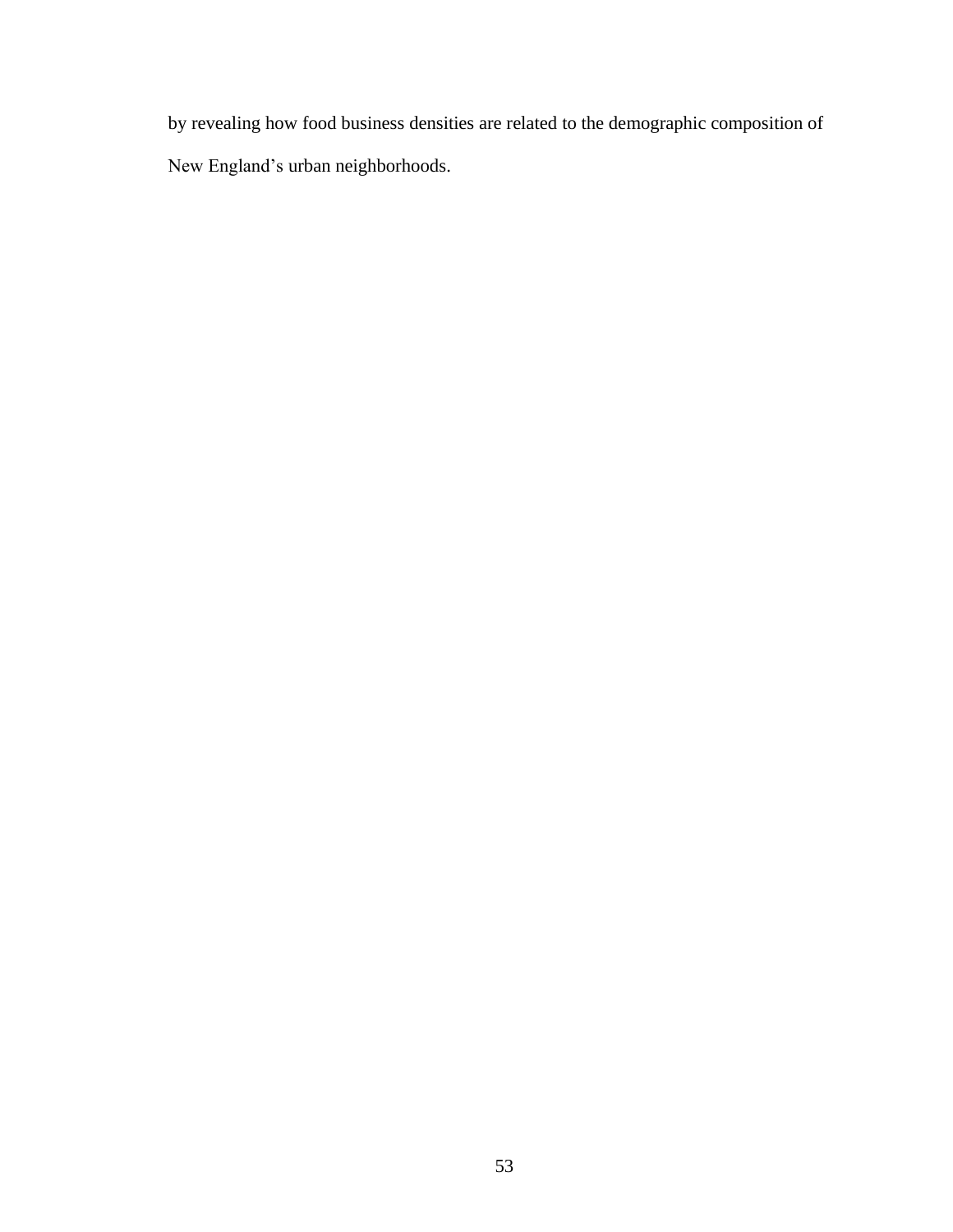# APPENDIX

# SUMMARY STATISTICS

# <span id="page-60-0"></span>Table 7: Summary Statistics of All Variables

| <b>Variable</b>                                      | Year | <b>Mean</b> | Std. Dev. | Min          | <b>Max</b> | $\mathbf n$ |
|------------------------------------------------------|------|-------------|-----------|--------------|------------|-------------|
| Percent 25 to 34                                     | 2012 | 15.6%       | 4.4%      | 9.5%         | 43.0%      | 74          |
| <b>Years Old</b>                                     | 2016 | 16.2%       | 4.6%      | 8.1%         | 42.2%      | 74          |
| <b>Median Household</b>                              | 2012 | 45,715      | 17,251    | 11,156       | 86,625     | 74          |
| <b>Income</b>                                        | 2016 | 46,732      | 17,394    | 11,755       | 87,996     | 74          |
| <b>Percent Bachelor's</b><br><b>Degree or Higher</b> | 2012 | 16.2%       | 11.7%     | 1.0%         | 83.6%      | 74          |
|                                                      | 2016 | 24.1%       | 12.7%     | 3.8%         | 79.8%      | 74          |
| <b>Percent in Poverty</b>                            | 2012 | 21.7%       | 11.5%     | 2.0%         | 55.5%      | 74          |
|                                                      | 2016 | 22.4%       | 12.0%     | 2.2%         | 55.6%      | 74          |
| <b>Percent Hispanic</b>                              | 2012 | 27.1%       | 20.3%     | 2.7%         | 83.6%      | 74          |
|                                                      | 2016 | 29.1%       | 20.7%     | 2.2%         | 86.6%      | 74          |
| <b>Percent White</b>                                 | 2012 | 51.3%       | 25.4%     | 3.9%         | 88.3%      | 74          |
|                                                      | 2016 | 48.1%       | 25.1%     | 1.9%         | 89.8%      | 74          |
| <b>Percent Black</b>                                 | 2012 | 14.5%       | 14.3%     | 0.3%         | 75.1%      | 74          |
|                                                      | 2016 | 15.1%       | 13.7%     | 1.0%         | 76.6%      | 74          |
| <b>Percent Asian</b>                                 | 2012 | 4.3%        | 5.0%      | 0.0%         | 36.6%      | 74          |
|                                                      | 2016 | 4.8%        | 5.7%      | 0.1%         | 36.6%      | 74          |
| <b>Percent Other Race</b>                            | 2012 | 2.8%        | 1.8%      | 0.5%         | 11.0%      | 74          |
|                                                      | 2016 | 2.8%        | 1.5%      | 0.5%         | 10.3%      | 74          |
| <b>Percent Creative</b><br><b>Class</b>              | 2012 | 30.9%       | 11.1%     | 11.0%        | 79.1%      | 74          |
|                                                      | 2016 | 31.1%       | 11.3%     | 12.0%        | 83.5%      | 74          |
| <b>Percent Creative</b>                              | 2012 | 4.5%        | 3.2%      | 0.6%         | 20.0%      | 74          |
| <b>Core 1</b>                                        | 2016 | 4.9%        | 3.4%      | 0.0%         | 20.0%      | 74          |
| <b>Percent Creative</b><br>Core 2                    | 2012 | 5.7%        | 2.1%      | 0.0%         | 11.9%      | 74          |
|                                                      | 2016 | 5.5%        | 2.5%      | 0.0%         | 16.8%      | 74          |
| <b>Percent Creative</b><br>Core 3                    | 2012 | 1.3%        | 0.9%      | 0.0%         | 5.1%       | 74          |
|                                                      | 2016 | 1.4%        | 0.9%      | 0.0%         | 4.1%       | 74          |
|                                                      | 2012 | 3.55E-04    | 3.95E-04  | $0.00E + 00$ | 2.79E-03   | 74          |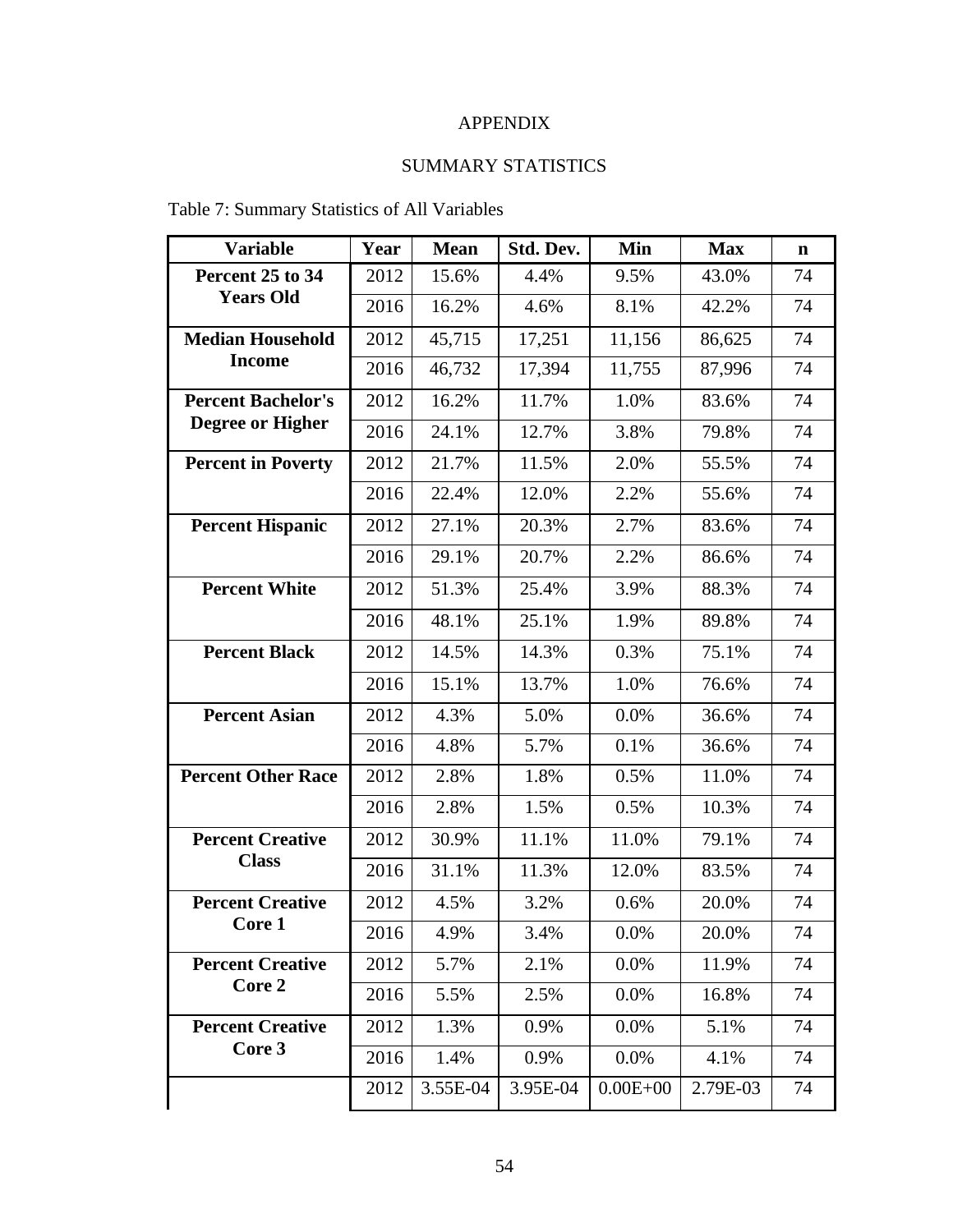| # of Supermarkets                                                    | 2016 | 3.91E-04     | 5.93E-04 | $0.00E + 00$ | 4.89E-03 | 74 |  |  |  |
|----------------------------------------------------------------------|------|--------------|----------|--------------|----------|----|--|--|--|
| Per Capita                                                           |      |              |          |              |          |    |  |  |  |
| # of Specialty Food                                                  | 2012 | 1.18E-04     | 2.31E-04 | $0.00E + 00$ | 1.46E-03 | 74 |  |  |  |
| <b>Stores Per Capita</b>                                             | 2016 | 7.93E-05     | 1.34E-04 | $0.00E + 00$ | 9.81E-04 | 74 |  |  |  |
| # of Bars Per Capita                                                 | 2012 | 4.53E-04     | 1.23E-03 | $0.00E + 00$ | 7.55E-03 | 74 |  |  |  |
|                                                                      | 2016 | 3.08E-04     | 6.94E-04 | $0.00E + 00$ | 4.12E-03 | 74 |  |  |  |
| # of Restaurants Per                                                 | 2012 | $3.02E - 03$ | 5.76E-03 | 9.64E-05     | 4.23E-02 | 74 |  |  |  |
| Capita                                                               | 2016 | 3.14E-03     | 5.79E-03 | 2.85E-04     | 3.83E-02 | 74 |  |  |  |
| Source: American Community Survey 2008-2012, 2012-2016; Zip Business |      |              |          |              |          |    |  |  |  |
| Patterns 2012, 2016.                                                 |      |              |          |              |          |    |  |  |  |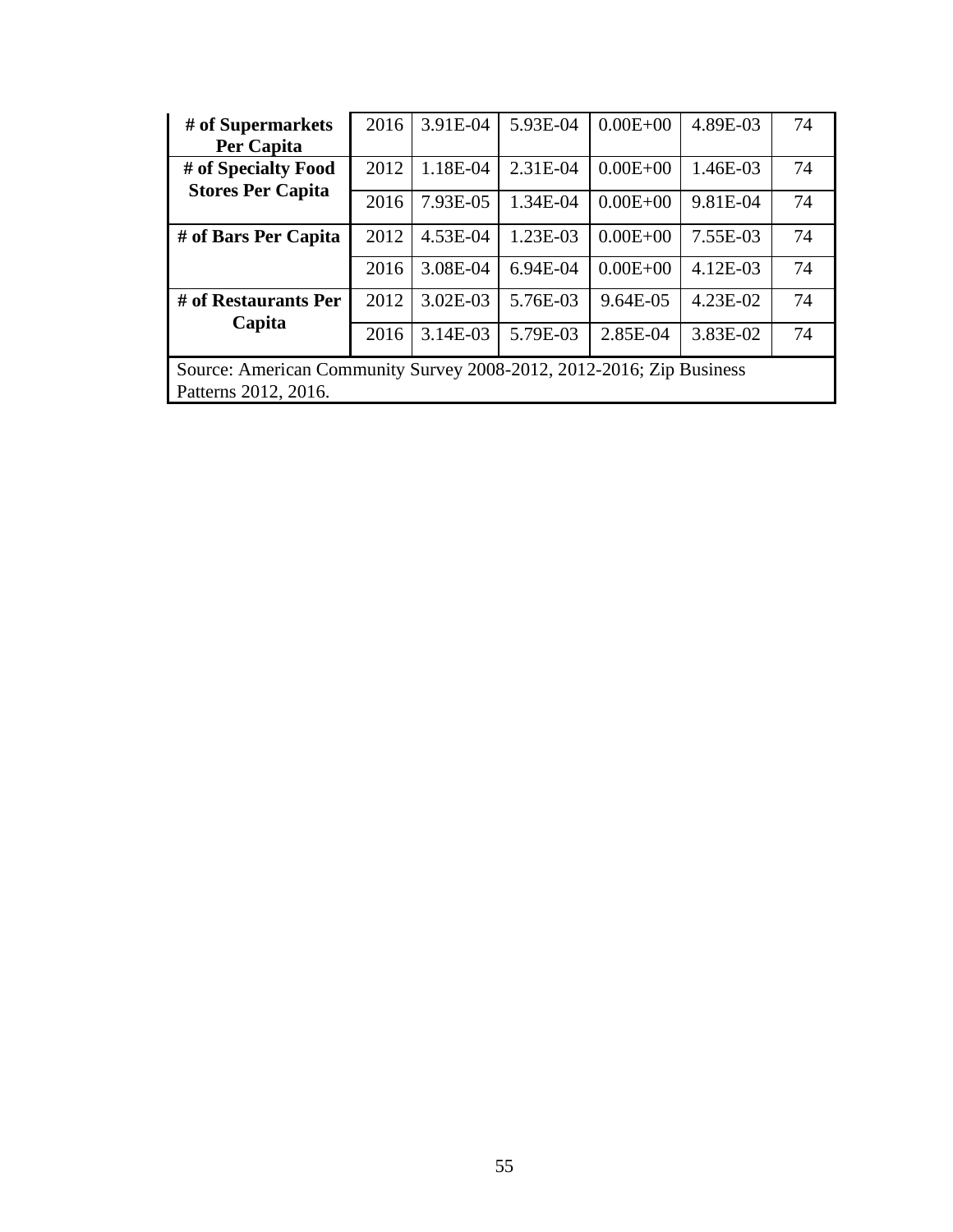### WORKS CITED

<span id="page-62-0"></span>About the Canalway Cultural District. (n.d.). Retrieved from http://www.likelowell.com/canalways-cultural-district.

Awesome things. (n.d.). Retrieved from https://hartford.com/awesome/

- Barton, C., Koslow, L., Fromm, J., & Egan, C. (2012). Millennial passions: Food, fashion, and friends. Boston Consulting Group. www.bcg.com/documents/file121010.pdf.
- Bereitschaft, B., & Cammack, R. (2012). Neighborhood diversity and the creative class in Chicago. Applied Geography, 63, 166-183.
- Brown, J., & Męczyński, M. (2009). 'Complexcities': Locational Choices of Creative Knowledge Workers. *Built Environment (1978-), 35*(2), 238-252. Retrieved from http://www.jstor.org/stable/23289838
- Business Improvement Districts. (n.d.). Retrieved from https://www.mass.gov/servicedetails/business-improvement-districts-bid
- Chicopee. (n.d.) Retrieved from https://www.massdevelopment.com/what-we-offer/key-initiatives/tdi/tdidistricts/chicopee
- City of Brockton, Massachusetts. (2011). *Downtown Action Strategy*. Stantec Urban Places Group; A.G. Jennings, LLC.
- City of Haverhill, Massachusetts. (2007). *Market Analysis and Strategic Action Plan for Downtown Haverhill.* Gruen, Gruen & Associates.
- City of Waterbury, Connecticut. 2015. *Downtown Strategic Plan*. Sasaki Associates.
- Clark, T. N., Lloyd, R., Wong, K. K., & Jain, P. (2002). Amenities Drive Urban Growth. *Journal of Urban Affairs*, 24(5), 493–515. https://doi.org/10.1111/1467- 9906.00134
- Clark, T. N. (2003). 3. Urban amenities: Lakes, opera, and juice Bars: Do they drive development? *Research in Urban Policy,* 103-140. doi:10.1016/s1479- 3520(03)09003-2
- Clifton, N., & Cooke, P. (2007). The 'creative class' in the UK. *Regions Magazine*, 266(1), 10-11.
- Dooling, S. (2019). Report: Immigrants Play Crucial Role In Lowell's Economy And Workforce. *WBUR*. Retrieved from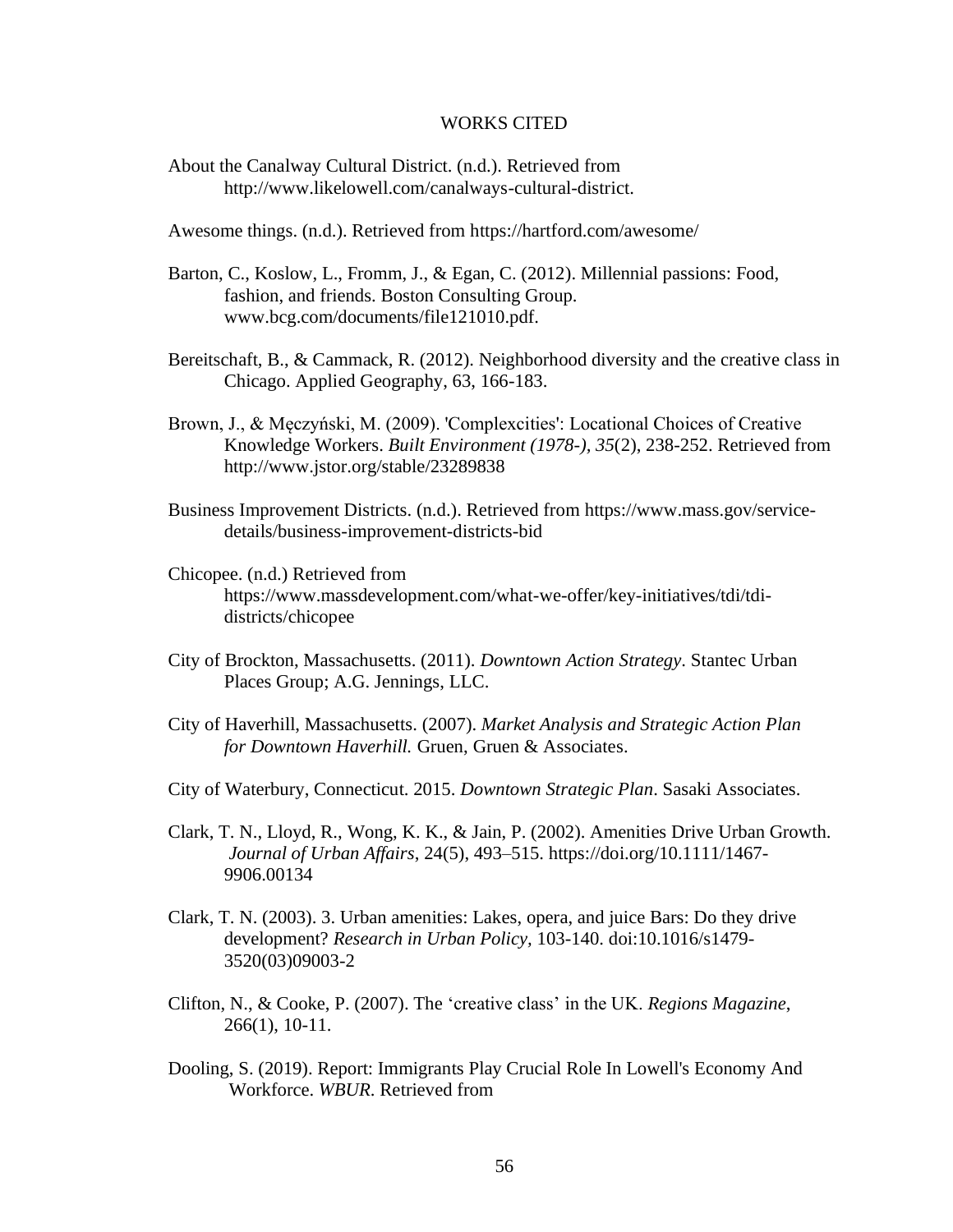https://www.wbur.org/bostonomix/2019/07/10/immigrants-lowell-new-americaneconomy

Dining. (n.d.). Retrieved from https://springfielddowntown.com/places/eat/

- Downtown Dining District Fund. (n.d.). Retrieved from https://www.springfield-ma.gov/planning/index.php?id=583
- Downtown Venture Fund. (n.d.) Retrieved from http://www.ldfc.org/down-town-venture-fund
- Economic & Business Development. (n.d.). Retrieved from https://www.cityoflawrence.com/333/Economic-Business-Development
- Glaeser, E. L., Kolko, J., & Saiz, A. (2001). Consumer city. *Journal of Economic Geography*, 1(1), 27-50. doi:10.1093/jeg/1.1.27
- Glaeser, E. (2004). Review of Richard Florida's the rise of the creative class. *Regional Science and Urban Economics*, 593–596.
- Glaeser, E. L., Kim, H., & Luca, M. (2018). Nowcasting Gentrification: Using Yelp Data to Quantify Neighborhood Change. *SSRN Electronic Journal*. doi:10.2139/ssrn.3123733
- Economic Development Tool Box. (n.d.) Retrieved from http://www.newbritainct.gov/services/economic\_development/economic\_d evelopment\_tool\_box.htm
- Florida, R. (2002). *Rise of the Creative Class*. S.l.: Basic Books.
- Frenkel, A., Bendit, E., & Kaplan, S. (2013). Residential location choice of knowledgeworkers:  The role of amenities, workplace and lifestyle. *Cities*, 35, 33-41. doi:10.1016/j.cities.2013.06.005
- Jackson, K. (1985). *Crabgrass Frontier: The Suburbanization of the United States.* New York: Oxford University Press.
- Koistinen, D. (2013). *Confronting Decline: The Political Economy of Deindustrialization in Twentieth-Century New England*. University Press of Florida.
- Kostopoulos, N. (2014). Worcester will consider establishing cultural district. Telegram. Retrieved from https://www.telegram.com/article/20141130/NEWS/311309766

Laroque, M. (2016). Downtown Brockton restaurant incubator plan gets grant. The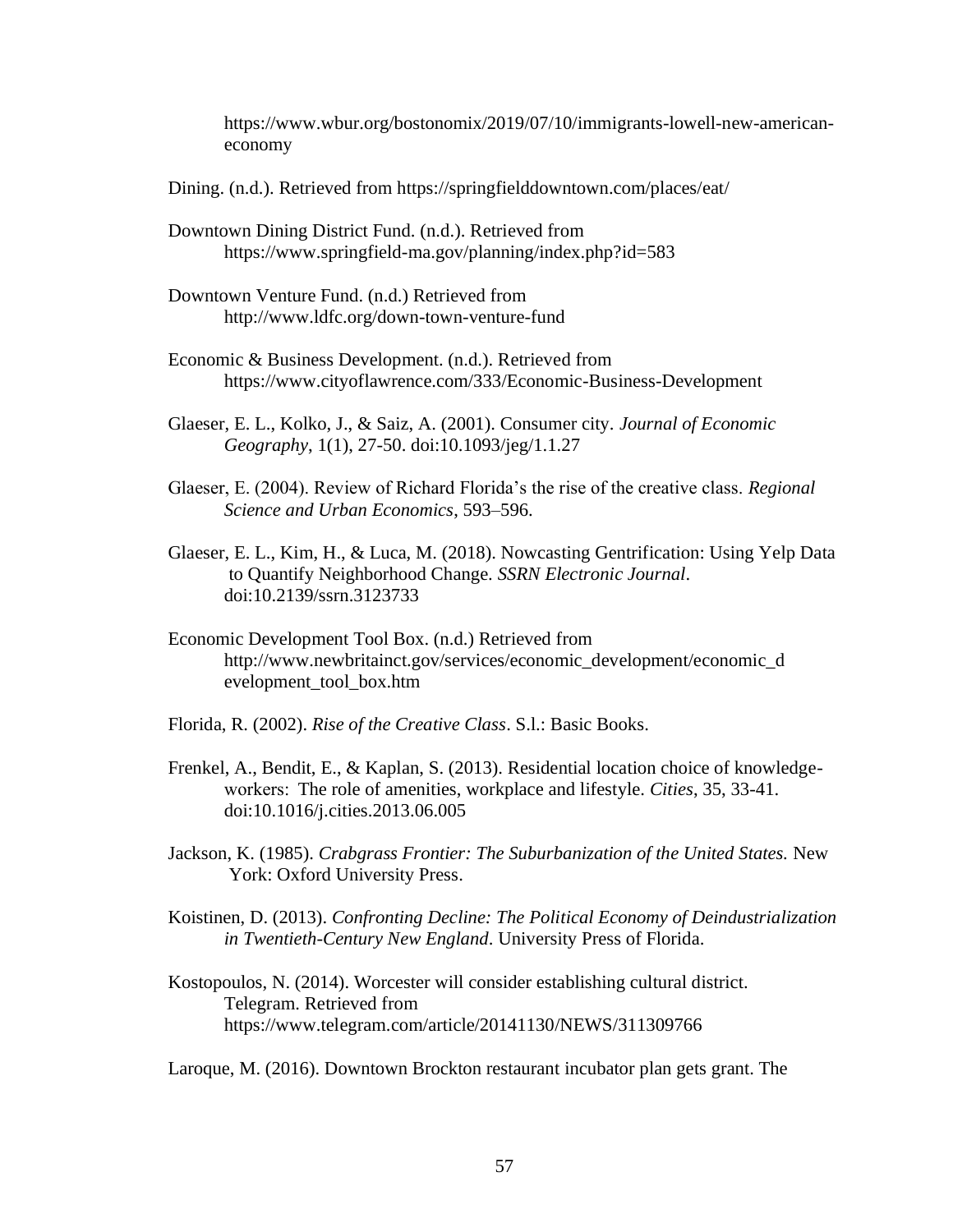Enterprise. Retrieved from https://www.enterprisenews.com/article/20160120/NEWS/160129380

- Lawton, P., Murphy, E., & Redmond, D. (2013). Residential preferences of the 'creative class'?   *Cities*, 31, 47–56. https://doi.org/10.1016/j.cities.2012.04.002
- Maheshwari, S. (2012). The rise of the retailer-restaurant. *Bloomberg*. www.bloomberg.com/news/articles/2012-12-06/ the-rise-of-the-retailer restaurant. Malanga, S. (2004). The curse of the creative class. *City Journal*, 14 (1).
- Maliszewski, P (2004) Flexibility and its discontents. *The Baffler* 16, 69–79.
- Marcuss, M. & Borgos, R. (2004). Who are New England's immigrants? *Communities and Banking, Federal Reserve Bank of Boston*. 10-21.
- Markusen, A., Chapple, K., Schrock, G., Yamamoto, D., & Yu, P. (2001). High-tech and I-tech: How metros rank and specialize. Project on Regional and Industrial Economics, Humphrey Institute of Public Affairs, University of Minnesota.
- Martin, N. (2014). Food fight! Immigrant street vendors, gourmet food trucks and the differential valuation of creative producers in chicago. *International Journal of Urban and Regional Research*, 38(5), 1867-1883. doi:10.1111/1468-2427.12169
- Mathews, Z. (2018). Restaurant association aims to boost Lawrence food scene. *The Eagle Tribune. Retrieved from:*  https://www.eagletribune.com/news/merrimack\_valley/restaurant-associationaims-to-boost-lawrence-food-scene/article\_4c62f73a-5002-556bb7f6-32a87e006b16.html
- Mathur, V. K. (1999). Human Capital-Based Strategy for Regional Economic Development. *Economic Development Quarterly*, 13(3), 203-216. doi:10.1177/089124249901300301
- Meltzer, R., & Schuetz, J. (2010). Bodegas or Bagel Shops? Neighborhood Differences in Retail & Household Services. *SSRN Electronic Journal*. doi:10.2139/ssrn.1698927
- Moos, M. (2016). From gentrification to youthification? The increasing importance of young age in delineating high-density living. *Urban Studies*, *53*(14), 2903–2920. doi: 10.1177/0042098015603292
- Moretti, E. (2012). The new geography of jobs. Boston, MA: Mariner Books/Houghton Mifflin Harcourt.

National Restaurant Association. (2016). Restaurant job growth to outpace economy in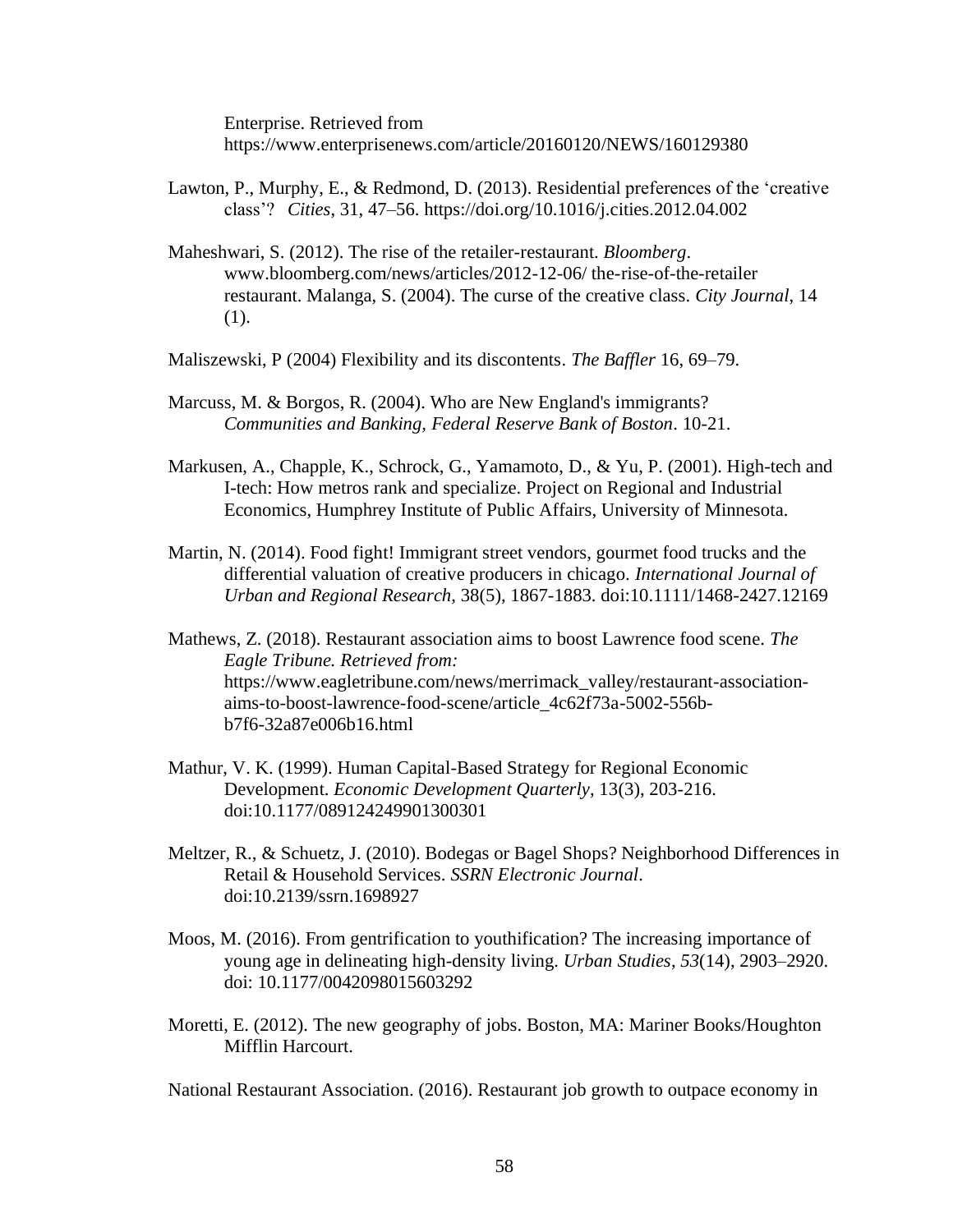2016. Retrieved from www.restaurant.org/News-Research/ News/Restaurant-job growth-to-outpace-economy-in-2016.

- Oort, F. V., Weterings, A., & Verlinde, H. (2003). Residential amenities of knowledge workers and the location of ICT-FIrms in the Netherlands. *Tijdschrift Voor Economische En Sociale Geografie*, 94(4), 516-523. doi:10.1111/1467- 9663.00278
- Peck, J. (2005). Struggling with the creative class. *International Journal of Urban and Regional Research,* 29(4), 740-70.
- Project for Public Spaces. n.d. "Measuring the Impact of Public Markets and Farmers Markets on Local Economies." www.pps.org/ reference/measuring-the-impact-ofpublic-markets-andfarmers-markets-on-local-economies/.
- PwC. 2015. "2015 Holiday Outlook: Millennials Matter; Experience Is Essential." www.pwc.com/us/en/retail-consumer/assets/pwc-2016- holiday-report.pdf.
- Reese, S. & Sands, G. (2008). Creative class and economic prosperity: Old nostrums, better packaging? Economic Development Quarterly, 22(1), 3-7.
- Rooney, K. (2019). Online shopping overtakes a major part of retail for the first time ever. CBNC. Retrieved from https://www.cnbc.com/2019/04/02/online-shoppingofficially-overtakes-brick-and-mortar-retail-for-the-first-time-ever.html
- Saxon, B. (1988). Fall river and the decline of the New England textile industry, 1949- 1954. Historical Journal of Massachusetts, 16(1).
- Shopping & Dining. (n.d.) Retrieved from https://www.yourmanchesternh.com/Live-Here/Shopping-and-Dining
- Sullivan, M. (2018). New restaurant options make Worcester one of hottest foodie destinations in New England. *Telegram*. Retrieved from https://www.telegram.com/news/20180224/new-restaurant-options-make worcester-one-of-hottest-foodie-destinations-in-new-england
- Warner, S. (2011). The American Industrial Metropolis, 1840-1940.
- Yigitcanlar, T., Baum, S., & Horton, S. (2007). Attracting and retaining knowledge workers in knowledge cities*. Journal of Knowledge Managemen*t, 11(5), 6- 17. doi:http://dx.doi.org/10.1108/13673270710819762
- You, H., & Bie, C. (2017). Creative class agglomeration across time and space in knowledge city: Determinants and their relative importance*. Habitat International*, 60, 91-100.  doi:10.1016/j.habitatint.2016.12.010